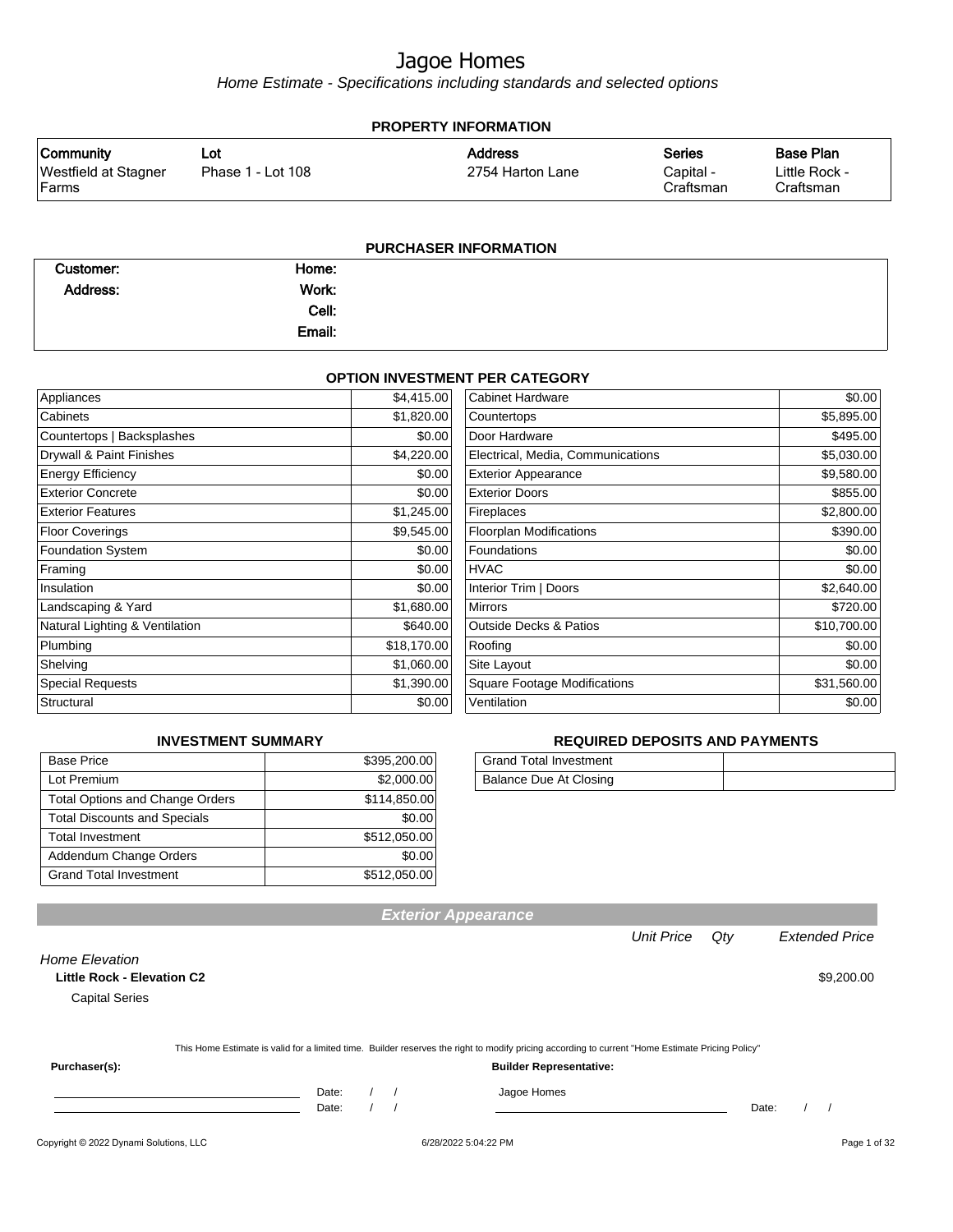|                                                                                   |                                                                                                                                                                             | <b>PROPERTY INFORMATION</b>                                                                                                                                                                                   |                                         |     |                                                |
|-----------------------------------------------------------------------------------|-----------------------------------------------------------------------------------------------------------------------------------------------------------------------------|---------------------------------------------------------------------------------------------------------------------------------------------------------------------------------------------------------------|-----------------------------------------|-----|------------------------------------------------|
| Community<br>Westfield at Stagner<br>Farms                                        | Lot<br>Phase 1 - Lot 108                                                                                                                                                    | <b>Address</b><br>2754 Harton Lane                                                                                                                                                                            | <b>Series</b><br>Capital -<br>Craftsman |     | <b>Base Plan</b><br>Little Rock -<br>Craftsman |
|                                                                                   |                                                                                                                                                                             | <b>Exterior Appearance</b>                                                                                                                                                                                    |                                         |     |                                                |
|                                                                                   |                                                                                                                                                                             |                                                                                                                                                                                                               | <b>Unit Price</b>                       | Qty | <b>Extended Price</b>                          |
| <b>Home Exterior Brick</b><br>not include drop brick ledge.<br><b>Brick Color</b> | Brick Veneer Front, Sides & Back of Home - Per Plan<br>Includes brick front, sides, and back of home. See plan for side gable and other detail. Does                        |                                                                                                                                                                                                               |                                         |     | \$0.00                                         |
| Selected Brick Color: Graystone                                                   |                                                                                                                                                                             |                                                                                                                                                                                                               |                                         |     | Included in Price                              |
| <b>Cultured Stone</b><br><b>Cultured Stone</b>                                    |                                                                                                                                                                             |                                                                                                                                                                                                               |                                         |     | Included in Price                              |
| Color<br>Selected Color: Cutface Kentucky                                         |                                                                                                                                                                             |                                                                                                                                                                                                               |                                         |     | Included in Price                              |
| Drop Brick Ledge<br>Drop Brick Ledge, Included                                    |                                                                                                                                                                             |                                                                                                                                                                                                               |                                         |     | \$0.00                                         |
| <b>Address Stone</b><br><b>Address Stone</b>                                      | Includes one 8"x16" address stone for front of the house. Street Number ONLY will be on the<br>stone. Location of address stone will be predetermined by builder.           |                                                                                                                                                                                                               |                                         |     | \$380.00                                       |
|                                                                                   |                                                                                                                                                                             | <b>Foundation System</b>                                                                                                                                                                                      |                                         |     |                                                |
|                                                                                   |                                                                                                                                                                             |                                                                                                                                                                                                               | <b>Unit Price</b>                       | Qty | <b>Extended Price</b>                          |
| <b>Foundation System</b><br><b>Insulated Concrete Slab</b>                        |                                                                                                                                                                             |                                                                                                                                                                                                               |                                         |     | Included in Price                              |
|                                                                                   |                                                                                                                                                                             | <b>Energy Efficiency</b>                                                                                                                                                                                      |                                         |     |                                                |
| <b>HERS Rating</b>                                                                |                                                                                                                                                                             |                                                                                                                                                                                                               | <b>Unit Price</b>                       | Qty | <b>Extended Price</b>                          |
| HERS Rated Home (Less than 85 Score)                                              | Note - Jagoe Homes receives all applicable rebates for energy efficiency, utilities,<br>manufacturers, etc. Rebates have been reflected as a discount in Base Price of Home |                                                                                                                                                                                                               |                                         |     | Included in Price                              |
|                                                                                   |                                                                                                                                                                             | <b>Square Footage Modifications</b>                                                                                                                                                                           |                                         |     |                                                |
|                                                                                   |                                                                                                                                                                             |                                                                                                                                                                                                               | <b>Unit Price</b>                       | Qty | <b>Extended Price</b>                          |
| Dining Area - 4' Expansion in Depth                                               | Dining Area - 4' Expansion in Depth, No Windows Included                                                                                                                    |                                                                                                                                                                                                               |                                         |     | \$7,680.00                                     |
| Convert 2-Car to 3-Car Garage<br><b>Convert 2-Car to 3-Car Garage</b>             |                                                                                                                                                                             |                                                                                                                                                                                                               |                                         |     | \$23,880.00                                    |
| Purchaser(s):                                                                     | Date:<br>$\left  \right $<br>$\sqrt{ }$<br>Date:                                                                                                                            | This Home Estimate is valid for a limited time. Builder reserves the right to modify pricing according to current "Home Estimate Pricing Policy"<br><b>Builder Representative:</b><br>Jagoe Homes<br>$\prime$ |                                         |     | Date:<br>$\prime$<br>$\sqrt{2}$                |
| Copyright © 2022 Dynami Solutions, LLC                                            |                                                                                                                                                                             | 6/28/2022 5:04:22 PM                                                                                                                                                                                          |                                         |     | Page 2 of 32                                   |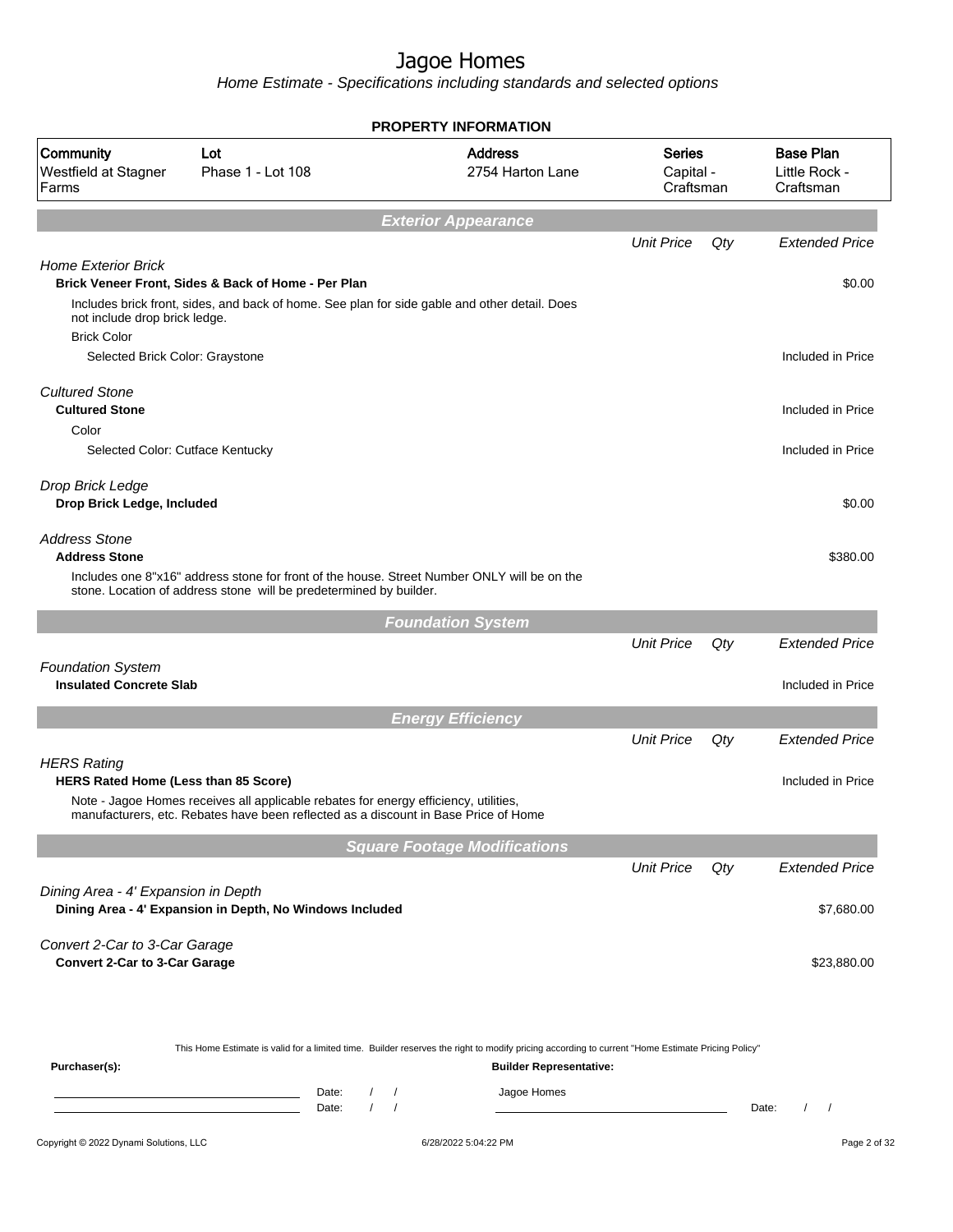Home Estimate - Specifications including standards and selected options

|                                                                          |                                                                                                                                                                                                                                                                                                                                                                                                                                                                                                                                                                                                                                                                                                                                                                           | <b>PROPERTY INFORMATION</b>        |                                         |     |                                                |
|--------------------------------------------------------------------------|---------------------------------------------------------------------------------------------------------------------------------------------------------------------------------------------------------------------------------------------------------------------------------------------------------------------------------------------------------------------------------------------------------------------------------------------------------------------------------------------------------------------------------------------------------------------------------------------------------------------------------------------------------------------------------------------------------------------------------------------------------------------------|------------------------------------|-----------------------------------------|-----|------------------------------------------------|
| Community<br>Westfield at Stagner<br>Farms                               | Lot<br>Phase 1 - Lot 108                                                                                                                                                                                                                                                                                                                                                                                                                                                                                                                                                                                                                                                                                                                                                  | <b>Address</b><br>2754 Harton Lane | <b>Series</b><br>Capital -<br>Craftsman |     | <b>Base Plan</b><br>Little Rock -<br>Craftsman |
|                                                                          |                                                                                                                                                                                                                                                                                                                                                                                                                                                                                                                                                                                                                                                                                                                                                                           | <b>Floorplan Modifications</b>     |                                         |     |                                                |
|                                                                          |                                                                                                                                                                                                                                                                                                                                                                                                                                                                                                                                                                                                                                                                                                                                                                           |                                    | <b>Unit Price</b>                       | Qty | <b>Extended Price</b>                          |
| <b>Expanded Under Stair Storage Area</b>                                 | Under Stair Storage Area Redesign- Expanded Storage<br>Incudes 2-Bulb Flush Mount Light and Wire Shelving.                                                                                                                                                                                                                                                                                                                                                                                                                                                                                                                                                                                                                                                                |                                    |                                         |     | \$390.00                                       |
|                                                                          |                                                                                                                                                                                                                                                                                                                                                                                                                                                                                                                                                                                                                                                                                                                                                                           | <b>Structural</b>                  |                                         |     |                                                |
|                                                                          |                                                                                                                                                                                                                                                                                                                                                                                                                                                                                                                                                                                                                                                                                                                                                                           |                                    | <b>Unit Price</b>                       | Qty | <b>Extended Price</b>                          |
| Concrete Slab<br>Barrier, Termite Warranty 1 year                        | Concrete Slab 4" thick (avg), 3500 psi, Slab fill 6" minimum, 6 mil polyethylene Vapor                                                                                                                                                                                                                                                                                                                                                                                                                                                                                                                                                                                                                                                                                    |                                    |                                         |     | Included in Price                              |
| Foundation Block w/ Brick Ledge                                          | Block Size - Dropped Brick Ledge 12"x8"x16" & 8"x8"x16"                                                                                                                                                                                                                                                                                                                                                                                                                                                                                                                                                                                                                                                                                                                   |                                    |                                         |     | Included in Price                              |
| <b>Foundation Drain</b><br><b>Foundation Drain - Gravel French Drain</b> |                                                                                                                                                                                                                                                                                                                                                                                                                                                                                                                                                                                                                                                                                                                                                                           |                                    |                                         |     | Included in Price                              |
|                                                                          |                                                                                                                                                                                                                                                                                                                                                                                                                                                                                                                                                                                                                                                                                                                                                                           | <b>Outside Decks &amp; Patios</b>  |                                         |     |                                                |
| options.<br>Finish                                                       | Outside Retreat Concrete Patio or Covered Patio<br>12' Wide x 10' Deep Covered Patio, 3500 PSI<br>Includes 12'x10' broom finish concrete patio covered by a hip roof system, roof pitch to match<br>existing home, supported by two columns, with vinyl covered ceiling and outdoor ceiling fan.<br>Builder must approve all additions for required lot coverage ratio. Sales representative<br>must reference square footage allowance (coverage) chart. If the roofing for the base<br>house is upgraded, the corresponding option for the 12'x10' covered patio must be<br>selected in addition to this option. This option is not available in conjunction with any of the<br>family room addition options, concrete patio options, or pressure treated deck addition |                                    | <b>Unit Price</b>                       | Qty | <b>Extended Price</b><br>Included in Price     |
| Selected Finish: Broom Finish                                            |                                                                                                                                                                                                                                                                                                                                                                                                                                                                                                                                                                                                                                                                                                                                                                           |                                    |                                         |     | Included in Price                              |
|                                                                          |                                                                                                                                                                                                                                                                                                                                                                                                                                                                                                                                                                                                                                                                                                                                                                           | <b>Exterior Doors</b>              |                                         |     |                                                |
|                                                                          |                                                                                                                                                                                                                                                                                                                                                                                                                                                                                                                                                                                                                                                                                                                                                                           |                                    | <b>Unit Price</b>                       | Qty | <b>Extended Price</b>                          |
| Front Entry Door                                                         | HD Smooth Steel 3/0 Painted 4 Lite Hollister MHD-404-S04-1<br>Consult with Design Coordinator for Glass Pattern, Door Handle, and Paint Selections.                                                                                                                                                                                                                                                                                                                                                                                                                                                                                                                                                                                                                       |                                    |                                         |     | \$185.00                                       |
| <b>Glass Pattern</b><br>Selected Glass Pattern: Clear                    |                                                                                                                                                                                                                                                                                                                                                                                                                                                                                                                                                                                                                                                                                                                                                                           |                                    |                                         |     | Included in Price                              |
|                                                                          |                                                                                                                                                                                                                                                                                                                                                                                                                                                                                                                                                                                                                                                                                                                                                                           |                                    |                                         |     |                                                |

This Home Estimate is valid for a limited time. Builder reserves the right to modify pricing according to current "Home Estimate Pricing Policy"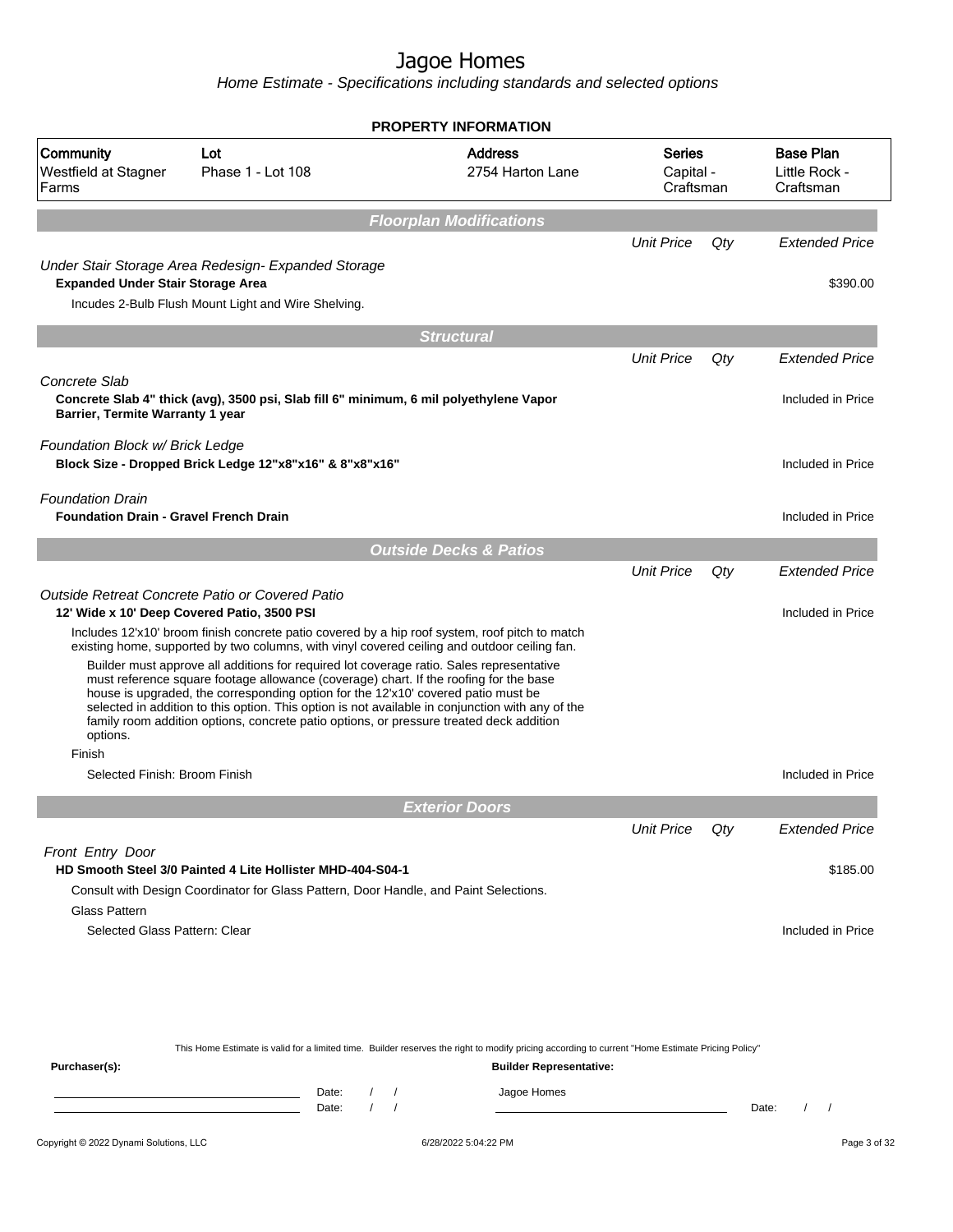Home Estimate - Specifications including standards and selected options

|                                            |                                                                                     | <b>PROPERTY INFORMATION</b>                                                                |                                         |     |                                                |
|--------------------------------------------|-------------------------------------------------------------------------------------|--------------------------------------------------------------------------------------------|-----------------------------------------|-----|------------------------------------------------|
| Community<br>Westfield at Stagner<br>Farms | Lot<br>Phase 1 - Lot 108                                                            | <b>Address</b><br>2754 Harton Lane                                                         | <b>Series</b><br>Capital -<br>Craftsman |     | <b>Base Plan</b><br>Little Rock -<br>Craftsman |
|                                            |                                                                                     | <b>Exterior Doors</b>                                                                      |                                         |     |                                                |
|                                            |                                                                                     |                                                                                            | <b>Unit Price</b>                       | Qty | <b>Extended Price</b>                          |
| 16' Craftsman Garage Overhead Door         |                                                                                     |                                                                                            |                                         |     |                                                |
|                                            | Carriage House Stamped 16x7 Garage Door                                             |                                                                                            |                                         |     | Included in Price                              |
| Color                                      | CHI 5250   Stamped Carriage House Steel   Includes Decorative Hardware              |                                                                                            |                                         |     |                                                |
| Selected Color: White                      |                                                                                     |                                                                                            |                                         |     | Included in Price                              |
|                                            |                                                                                     |                                                                                            |                                         |     |                                                |
| 9' Craftsman Garage Overhead Door(s)       |                                                                                     |                                                                                            |                                         |     |                                                |
| Carriage House Stamped 9x7 Garage Door     |                                                                                     |                                                                                            |                                         |     | Included in Price                              |
|                                            | CHI 5250   Stamped Carriage House Steel   Includes Decorative Hardware              |                                                                                            |                                         |     |                                                |
| Color<br>Selected Color: White             |                                                                                     |                                                                                            |                                         |     | Included in Price                              |
|                                            |                                                                                     |                                                                                            |                                         |     |                                                |
| Dining Area Patio Door                     |                                                                                     |                                                                                            |                                         |     |                                                |
|                                            | Vinyl 6/0 Sliding Door w/ NO Grilles, Screen, and 1/0 Transom                       |                                                                                            |                                         |     | \$670.00                                       |
|                                            | Vinyl 6/0 Sliding Door w/ NO Grilles, Screen, and 1/0 Transom                       |                                                                                            |                                         |     |                                                |
| Color                                      |                                                                                     |                                                                                            |                                         |     |                                                |
| Selected Color: White                      |                                                                                     |                                                                                            |                                         |     | Included in Price                              |
| Garage-to-Home Door                        |                                                                                     |                                                                                            |                                         |     |                                                |
|                                            | HD Steel Smooth 2 Panel Square 2/8 x 6/8 Door                                       |                                                                                            |                                         |     | \$0.00                                         |
| Smooth Finish<br><b>Primed for Paint</b>   |                                                                                     |                                                                                            |                                         |     |                                                |
|                                            | Interior Door Paint Selection unless otherwise Specified                            |                                                                                            |                                         |     |                                                |
|                                            |                                                                                     |                                                                                            |                                         |     |                                                |
| Garage Door Opener                         | <b>Garage Door Opener(s) with 2 Transmitters</b>                                    |                                                                                            |                                         |     | Included in Price                              |
|                                            |                                                                                     |                                                                                            |                                         |     |                                                |
|                                            |                                                                                     | <b>Natural Lighting &amp; Ventilation</b>                                                  |                                         |     |                                                |
|                                            |                                                                                     |                                                                                            | <b>Unit Price</b>                       | Qty | <b>Extended Price</b>                          |
| <b>Entire Home Windows</b>                 |                                                                                     |                                                                                            |                                         |     |                                                |
|                                            | Vinyl Low E Double Hung Window w/ GBG & Full Screen                                 |                                                                                            |                                         |     | Included in Price                              |
|                                            | Vinyl Low E Double Hung Window w/ GBG & Full Screen. Grilles are between the glass. | Grille patterns will differ based on Home Series. Please confirm with New Home Consultant. |                                         |     |                                                |
| <b>Window Color</b>                        |                                                                                     |                                                                                            |                                         |     |                                                |
|                                            | Selected Window Color: White Exterior/White Interior                                |                                                                                            |                                         |     | Included in Price                              |
|                                            |                                                                                     |                                                                                            |                                         |     |                                                |
| Entire Home Extended Jambs and Casing      | <b>Extended Jambs and Casing (No Window Stool) Package for Windows</b>              |                                                                                            |                                         |     | Included in Price                              |
|                                            | Includes extended jambs and casing on all additional windows                        |                                                                                            |                                         |     |                                                |
|                                            |                                                                                     |                                                                                            |                                         |     |                                                |

This Home Estimate is valid for a limited time. Builder reserves the right to modify pricing according to current "Home Estimate Pricing Policy"

| Jagoe Homes |       |
|-------------|-------|
|             | Date: |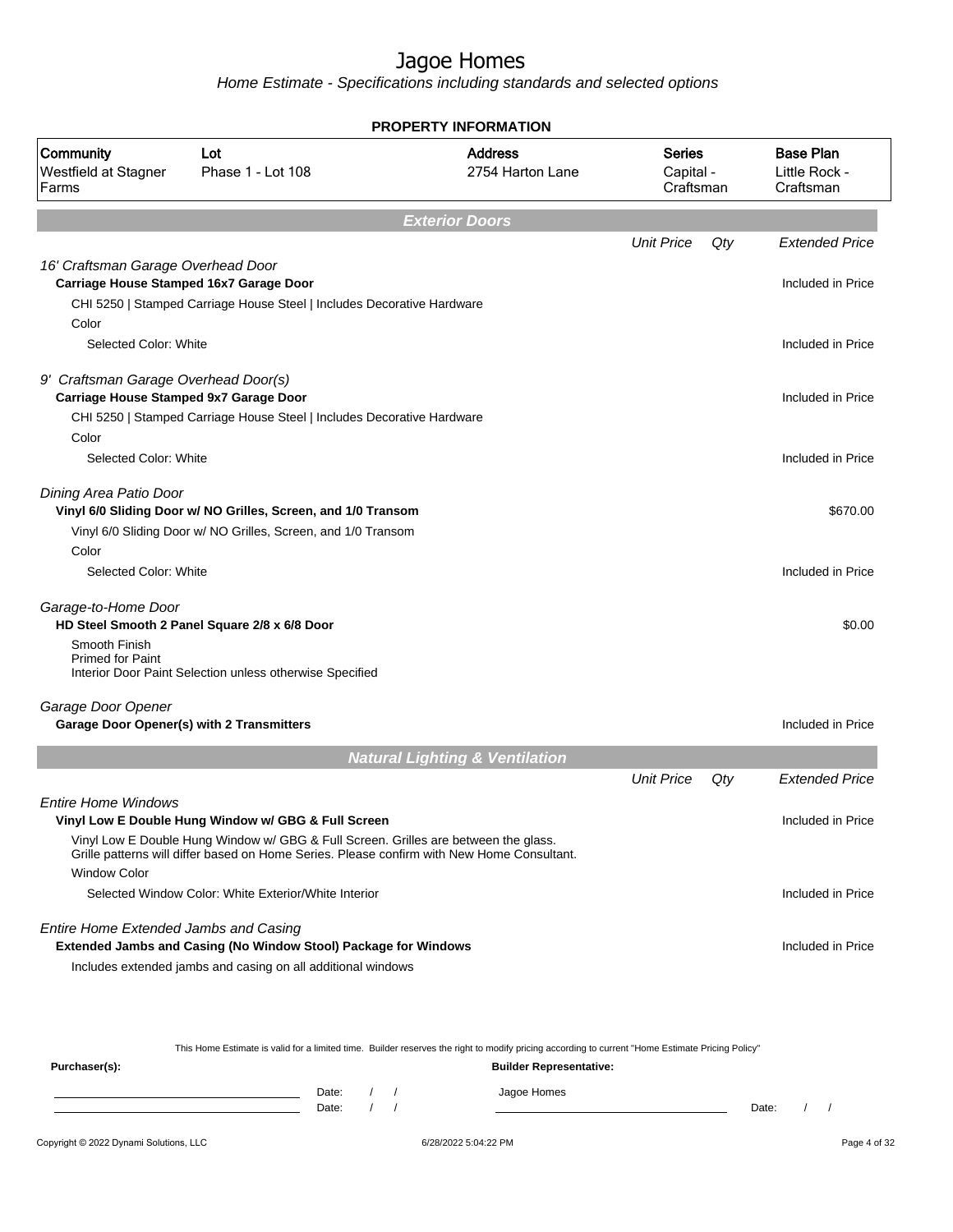|                                                                                        |                                                                                                                                                                                            | <b>PROPERTY INFORMATION</b>                                                                                                                                                                                     |                                  |     |                                                |
|----------------------------------------------------------------------------------------|--------------------------------------------------------------------------------------------------------------------------------------------------------------------------------------------|-----------------------------------------------------------------------------------------------------------------------------------------------------------------------------------------------------------------|----------------------------------|-----|------------------------------------------------|
| Community<br>Westfield at Stagner<br>Farms                                             | Lot<br>Phase 1 - Lot 108                                                                                                                                                                   | <b>Address</b><br>2754 Harton Lane                                                                                                                                                                              | Series<br>Capital -<br>Craftsman |     | <b>Base Plan</b><br>Little Rock -<br>Craftsman |
|                                                                                        |                                                                                                                                                                                            | <b>Natural Lighting &amp; Ventilation</b>                                                                                                                                                                       |                                  |     |                                                |
|                                                                                        |                                                                                                                                                                                            |                                                                                                                                                                                                                 | <b>Unit Price</b>                | Qty | <b>Extended Price</b>                          |
|                                                                                        | <b>Extended Jambs and Casing for Additional Windows</b><br>Extended Jambs and Casing (No Window Stool) Package for Windows<br>Includes extended jambs and casing on all additional windows |                                                                                                                                                                                                                 |                                  |     | Included in Price                              |
| <b>Owner's Bath Window</b><br><b>Low E Glass</b>                                       | Owner's Bath - Vinyl Fixed Glass Transom, ST4420 (approx 47" W X 23" H), with Grille and<br>Technical Specification: ST4420 (46.8125 x 22.625)                                             |                                                                                                                                                                                                                 |                                  |     | \$640.00                                       |
| Color<br>Glass Pattern                                                                 | Selected Color: White Exterior/White Interior                                                                                                                                              |                                                                                                                                                                                                                 |                                  |     | Included in Price                              |
| Selected Glass Pattern: Clear                                                          |                                                                                                                                                                                            |                                                                                                                                                                                                                 |                                  |     | Included in Price                              |
|                                                                                        |                                                                                                                                                                                            | <b>Exterior Concrete</b>                                                                                                                                                                                        |                                  |     |                                                |
|                                                                                        |                                                                                                                                                                                            |                                                                                                                                                                                                                 | <b>Unit Price</b>                | Qty | <b>Extended Price</b>                          |
| <b>Exterior Concrete Driveway</b><br>Driveway/Parking 3-Car Garage: Per Plan<br>Finish |                                                                                                                                                                                            |                                                                                                                                                                                                                 |                                  |     | \$0.00                                         |
| Selected Finish: Broom Finish                                                          |                                                                                                                                                                                            |                                                                                                                                                                                                                 |                                  |     | Included in Price                              |
| Exterior Concrete - Front Porch & Sidewalk<br>Finish                                   | Exterior Concrete - Front Porch & Sidewalk, 3500 psi                                                                                                                                       |                                                                                                                                                                                                                 |                                  |     | Included in Price                              |
| Selected Finish: Broom Finish                                                          |                                                                                                                                                                                            |                                                                                                                                                                                                                 |                                  |     | Included in Price                              |
| <b>Exterior Concrete - City Sidewalk</b>                                               | Exterior Concrete - City Sidewalk, 3500 psi, Broom Finish                                                                                                                                  |                                                                                                                                                                                                                 |                                  |     | Included in Price                              |
|                                                                                        |                                                                                                                                                                                            | <b>Exterior Features</b>                                                                                                                                                                                        |                                  |     |                                                |
|                                                                                        |                                                                                                                                                                                            |                                                                                                                                                                                                                 | <b>Unit Price</b>                | Qty | Extended Price                                 |
| <b>Exterior Siding</b><br>Exterior Portfolio - Double 4" Vinyl Siding<br>Color         |                                                                                                                                                                                            |                                                                                                                                                                                                                 |                                  |     | Included in Price                              |
| Selected Color: Greystone                                                              |                                                                                                                                                                                            |                                                                                                                                                                                                                 |                                  |     | Included in Price                              |
| Exterior Bracket/Corbel<br>Exterior Bracket(s), Corbel(s) Painted<br>Color             |                                                                                                                                                                                            |                                                                                                                                                                                                                 |                                  |     | Included in Price                              |
|                                                                                        | Selected Color: SW7006 Extra White (White Coordinate)                                                                                                                                      |                                                                                                                                                                                                                 |                                  |     | Included in Price                              |
| Purchaser(s):                                                                          | Date:                                                                                                                                                                                      | This Home Estimate is valid for a limited time. Builder reserves the right to modify pricing according to current "Home Estimate Pricing Policy"<br><b>Builder Representative:</b><br>Jagoe Homes<br>$\sqrt{2}$ |                                  |     |                                                |
|                                                                                        | Date:                                                                                                                                                                                      |                                                                                                                                                                                                                 |                                  |     | Date:<br>$\sqrt{ }$                            |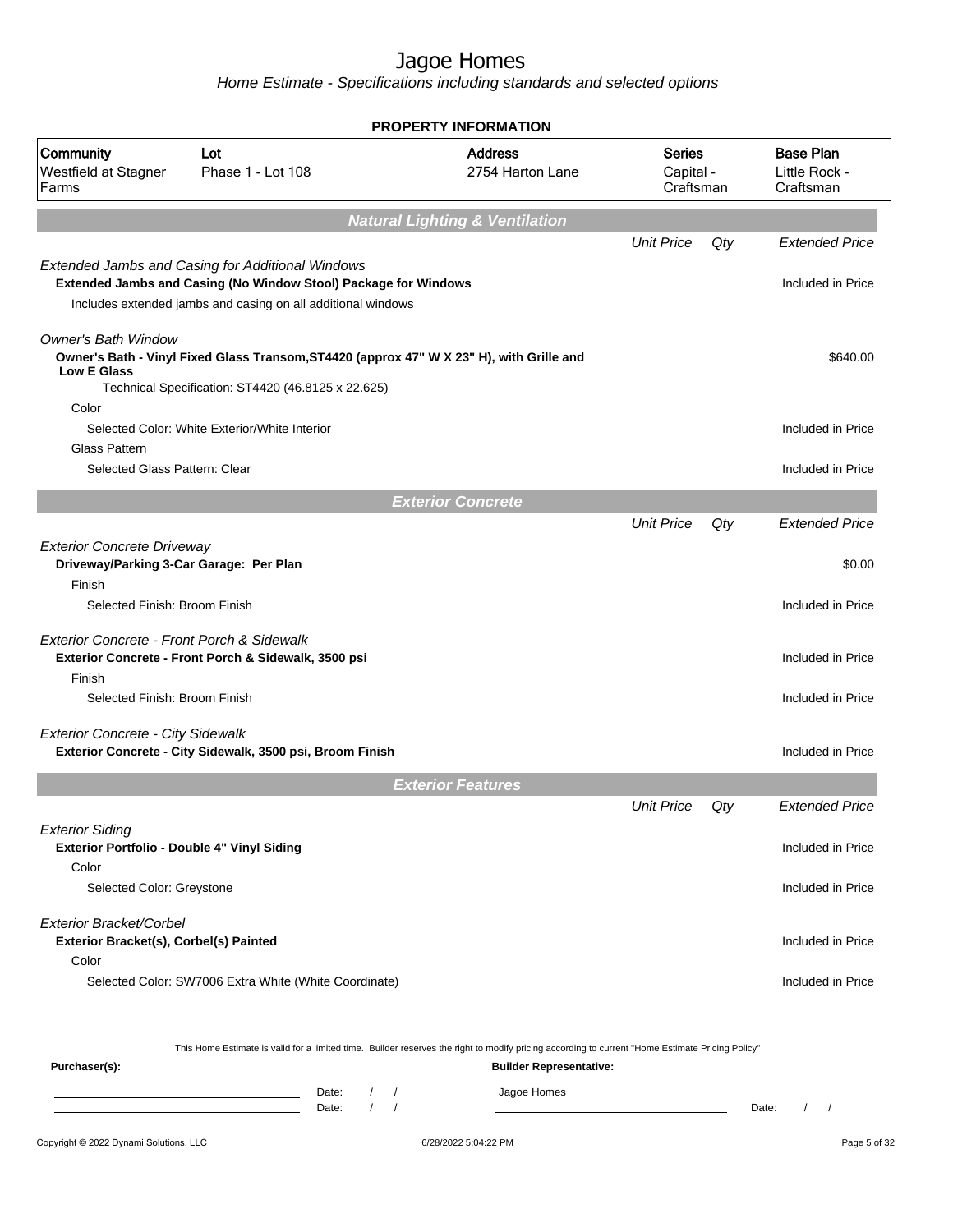Home Estimate - Specifications including standards and selected options

|                                                                                 |                                                                                                                                                                       | <b>PROPERTY INFORMATION</b>                                                          |                                  |                                                |
|---------------------------------------------------------------------------------|-----------------------------------------------------------------------------------------------------------------------------------------------------------------------|--------------------------------------------------------------------------------------|----------------------------------|------------------------------------------------|
| Community<br>Westfield at Stagner<br>Farms                                      | Lot<br>Phase 1 - Lot 108                                                                                                                                              | <b>Address</b><br>2754 Harton Lane                                                   | Series<br>Capital -<br>Craftsman | <b>Base Plan</b><br>Little Rock -<br>Craftsman |
|                                                                                 |                                                                                                                                                                       | <b>Exterior Features</b>                                                             |                                  |                                                |
|                                                                                 |                                                                                                                                                                       |                                                                                      | <b>Unit Price</b>                | Qty<br><b>Extended Price</b>                   |
| <b>Exterior Decorative Siding</b><br><b>Exterior Portfolio Perfection Shake</b> |                                                                                                                                                                       |                                                                                      |                                  | Included in Price                              |
|                                                                                 | Perfection shingles have a more finished appearance than a hand-split shake. They are<br>patterned from #1 Red Cedar and offer a cleaner and more uniform appearance. |                                                                                      |                                  |                                                |
| Color<br>Selected Color: Greystone                                              |                                                                                                                                                                       |                                                                                      |                                  | Included in Price                              |
| <b>Exterior Portfolio Vinyl Board and Batten</b>                                | Exterior Vertical Board & Batten Decorative Siding                                                                                                                    |                                                                                      |                                  | Included in Price                              |
| replicate real cedar.                                                           | Exterior Portfolio Vinyl Board and Batten features architecturally correct 10-inch boards that                                                                        |                                                                                      |                                  |                                                |
| Color<br>Selected Color: Driftwood                                              |                                                                                                                                                                       |                                                                                      |                                  | Included in Price                              |
| <b>Exterior Special Trim Areas</b>                                              |                                                                                                                                                                       |                                                                                      |                                  |                                                |
| color selected.                                                                 |                                                                                                                                                                       | Aluminum Wrapped Trim: Window Trim, Beams, Rake/Fascia, etc. Color will match Soffit |                                  | Included in Price                              |
|                                                                                 | See plan for details. Color will match Soffit Color Selected.                                                                                                         |                                                                                      |                                  |                                                |
| Fascia                                                                          |                                                                                                                                                                       |                                                                                      |                                  |                                                |
| <b>Fascia Aluminum</b>                                                          |                                                                                                                                                                       |                                                                                      |                                  | Included in Price                              |
| Color will match Soffit Color Selected                                          |                                                                                                                                                                       |                                                                                      |                                  |                                                |
| Soffit                                                                          |                                                                                                                                                                       |                                                                                      |                                  |                                                |
| <b>Soffit - Continuous Perforated Vinyl</b>                                     |                                                                                                                                                                       |                                                                                      |                                  | Included in Price                              |
| Color                                                                           |                                                                                                                                                                       |                                                                                      |                                  |                                                |
| Selected Color: White                                                           |                                                                                                                                                                       |                                                                                      |                                  | Included in Price                              |
| Gutter                                                                          |                                                                                                                                                                       |                                                                                      |                                  |                                                |
| Gutters Aluminum 5" (.027 gauge)                                                |                                                                                                                                                                       |                                                                                      |                                  | Included in Price                              |
| Color                                                                           |                                                                                                                                                                       |                                                                                      |                                  |                                                |
| Selected Color: White                                                           |                                                                                                                                                                       |                                                                                      |                                  | Included in Price                              |
| Downspout                                                                       | Downspouts Aluminum 3" x 2" (.027 gauge)                                                                                                                              |                                                                                      |                                  | Included in Price                              |
|                                                                                 |                                                                                                                                                                       |                                                                                      |                                  |                                                |

This Home Estimate is valid for a limited time. Builder reserves the right to modify pricing according to current "Home Estimate Pricing Policy"

**Purchaser(s): Builder Representative:** Date: / / Jagoe Homes<br>Date: / / Jagoe Homes Date: / / **Date: / / 2006** Date: / / / Date: / / /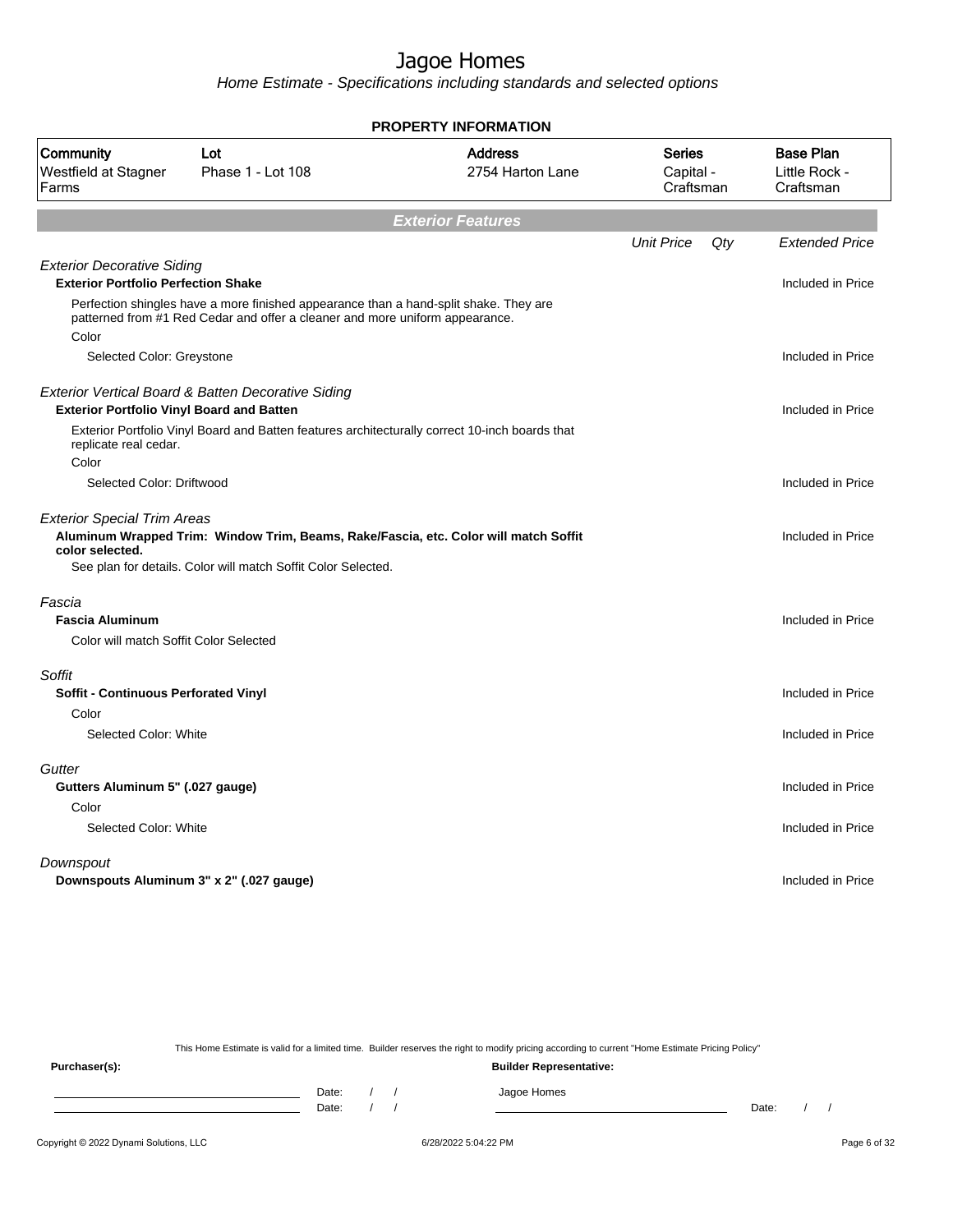Home Estimate - Specifications including standards and selected options

|                                                                          |                                                                                                                                          | <b>PROPERTY INFORMATION</b>        |                                         |     |                                                |
|--------------------------------------------------------------------------|------------------------------------------------------------------------------------------------------------------------------------------|------------------------------------|-----------------------------------------|-----|------------------------------------------------|
| Community<br>Westfield at Stagner<br>Farms                               | Lot<br>Phase 1 - Lot 108                                                                                                                 | <b>Address</b><br>2754 Harton Lane | <b>Series</b><br>Capital -<br>Craftsman |     | <b>Base Plan</b><br>Little Rock -<br>Craftsman |
|                                                                          |                                                                                                                                          | <b>Exterior Features</b>           |                                         |     |                                                |
|                                                                          |                                                                                                                                          |                                    | <b>Unit Price</b>                       | Qty | <b>Extended Price</b>                          |
| <b>Front Porch Post</b><br>Color                                         | Front Porch Column(s) Size & Type per plan, Painted<br>Placement predetermined. Check plan for details.                                  |                                    |                                         |     | Included in Price                              |
|                                                                          | Selected Color: SW7006 Extra White                                                                                                       |                                    |                                         |     | Included in Price                              |
|                                                                          |                                                                                                                                          |                                    |                                         |     |                                                |
| <b>Rear Porch Post</b>                                                   | (2) 10" Square Smooth Fiberglass Columns, Painted<br>Column paint color to be selected. Placement predetermined. Check plan for details. |                                    |                                         |     | \$1,245.00                                     |
| Color                                                                    | Selected Color: SW7006 Extra White                                                                                                       |                                    |                                         |     | Included in Price                              |
| Flashing<br><b>Flashing see Plan Detail</b>                              |                                                                                                                                          |                                    |                                         |     | Included in Price                              |
| <b>Exterior Mailbox</b><br><b>Centralized Mailbox - Cluster Box Unit</b> |                                                                                                                                          |                                    |                                         |     | \$0.00                                         |
|                                                                          |                                                                                                                                          | <b>Roofing</b>                     |                                         |     |                                                |
|                                                                          |                                                                                                                                          |                                    | <b>Unit Price</b>                       | Qty | <b>Extended Price</b>                          |
| <b>Roof Felt</b>                                                         | Synthetic Underlayment or Felt, Aluminum Drip Edge                                                                                       |                                    |                                         |     | Included in Price                              |
| <b>Roof Shingles</b><br>30 Year GAF Dimensional Roof Shingles            |                                                                                                                                          |                                    |                                         |     | Included in Price                              |
| <b>Roofing Color</b><br>Selected Roofing Color: Charcoal                 |                                                                                                                                          |                                    |                                         |     | Included in Price                              |
| Roof Valley Material<br>Ice and Water Shield or Equivalent               |                                                                                                                                          |                                    |                                         |     | Included in Price                              |
| Roof Flashing<br>Roof Flashing- required by design                       |                                                                                                                                          |                                    |                                         |     | Included in Price                              |
|                                                                          |                                                                                                                                          |                                    |                                         |     |                                                |

This Home Estimate is valid for a limited time. Builder reserves the right to modify pricing according to current "Home Estimate Pricing Policy"

**Purchaser(s): Builder Representative:** Date: / / Jagoe Homes<br>Date: / / Jagoe Homes Date: / / **Date: / / 2006** Date: / / / Date: / / /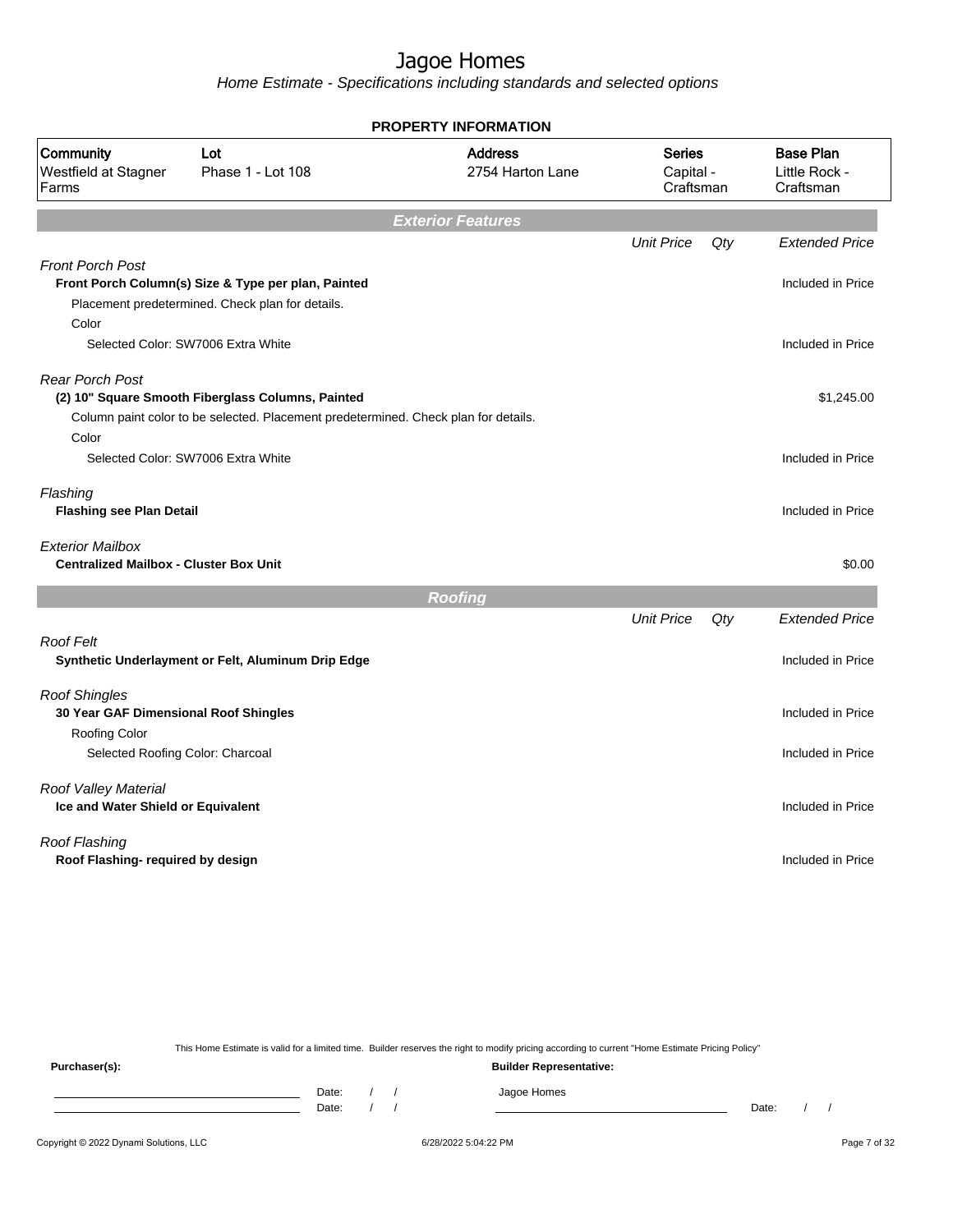Home Estimate - Specifications including standards and selected options

|                                            |                                                                                                                                                                                                                                                             | <b>PROPERTY INFORMATION</b>                                                                                                                      |                                  |     |                                                |
|--------------------------------------------|-------------------------------------------------------------------------------------------------------------------------------------------------------------------------------------------------------------------------------------------------------------|--------------------------------------------------------------------------------------------------------------------------------------------------|----------------------------------|-----|------------------------------------------------|
| Community<br>Westfield at Stagner<br>Farms | Lot<br>Phase 1 - Lot 108                                                                                                                                                                                                                                    | <b>Address</b><br>2754 Harton Lane                                                                                                               | Series<br>Capital -<br>Craftsman |     | <b>Base Plan</b><br>Little Rock -<br>Craftsman |
|                                            |                                                                                                                                                                                                                                                             | <b>Fireplaces</b>                                                                                                                                |                                  |     |                                                |
|                                            |                                                                                                                                                                                                                                                             |                                                                                                                                                  | <b>Unit Price</b>                | Qty | <b>Extended Price</b>                          |
| <b>Family Room Fireplace</b><br>Ceiling    | Deluxe Direct-Rear Vent Gas Preconstructed Fireplace w/Shiplap Front & Sides, Floor to<br>Includes deluxe rear-vent gas fireplace in predetermined location with gas logs, variable<br>speed blower fan with on/off wall switch, gas line, and fixed glass. |                                                                                                                                                  |                                  |     | \$1,930.00                                     |
|                                            | Ceramic tile hearth required when meeting carpet.                                                                                                                                                                                                           |                                                                                                                                                  |                                  |     |                                                |
|                                            | AV Niche will include 1 Phone, 2 cable, 2 Outlets, and HDMI. AV Niche Included in some<br>communities. Contact Design Coordinator for more information.                                                                                                     |                                                                                                                                                  |                                  |     |                                                |
|                                            | Selecting a fireplace may change window size. See Plan for Details.                                                                                                                                                                                         |                                                                                                                                                  |                                  |     |                                                |
|                                            | Poplar Mantel Size 5'5"W x 8"H x 8"D. Mantel Stained to coordinate per buyer selection.                                                                                                                                                                     |                                                                                                                                                  |                                  |     |                                                |
|                                            | Images are for color reference only. Please confirm selections with Design Coordinator.<br>Check plan for details regarding windows.                                                                                                                        |                                                                                                                                                  |                                  |     |                                                |
| Ceramic Hearth Color                       | Selected Ceramic Hearth Color: N/A                                                                                                                                                                                                                          |                                                                                                                                                  |                                  |     | Included in Price                              |
| Location                                   | Selected Location: Opposite Garage Side                                                                                                                                                                                                                     |                                                                                                                                                  |                                  |     | \$870.00                                       |
| <b>Mantel Stain Color</b>                  | Selected Mantel Stain Color: MW409 Carbon                                                                                                                                                                                                                   |                                                                                                                                                  |                                  |     | Included in Price                              |
| Paint Color                                | Selected Paint Color: Painted to Match Interior Trim                                                                                                                                                                                                        |                                                                                                                                                  |                                  |     | Included in Price                              |
|                                            |                                                                                                                                                                                                                                                             | <b>Insulation</b>                                                                                                                                |                                  |     |                                                |
|                                            |                                                                                                                                                                                                                                                             |                                                                                                                                                  | <b>Unit Price</b>                | Qty | <b>Extended Price</b>                          |
| <b>Entire Home Foundation Insulation</b>   | Foundation Perimeter 1"x24" Styrofoam R5.0                                                                                                                                                                                                                  |                                                                                                                                                  |                                  |     | Included in Price                              |
| Living Area Wall Insulation                | Living Area Walls R15 Fiberglass Blown-In &/or Batt Wall System                                                                                                                                                                                             |                                                                                                                                                  |                                  |     | Included in Price                              |
| Living Area Ceiling Insulation             | Living Area Flat Ceiling R38 (Average) Blown-In Fiberglass                                                                                                                                                                                                  |                                                                                                                                                  |                                  |     | Included in Price                              |
|                                            |                                                                                                                                                                                                                                                             | <b>Drywall &amp; Paint Finishes</b>                                                                                                              |                                  |     |                                                |
|                                            |                                                                                                                                                                                                                                                             |                                                                                                                                                  | <b>Unit Price</b>                | Qty | <b>Extended Price</b>                          |
| <b>Interior Home Wall Finish</b>           | 1/2" Drywall   Finished, Primed, & Painted Smooth                                                                                                                                                                                                           |                                                                                                                                                  |                                  |     | Included in Price                              |
|                                            |                                                                                                                                                                                                                                                             |                                                                                                                                                  |                                  |     |                                                |
|                                            |                                                                                                                                                                                                                                                             | This Home Estimate is valid for a limited time. Builder reserves the right to modify pricing according to current "Home Estimate Pricing Policy" |                                  |     |                                                |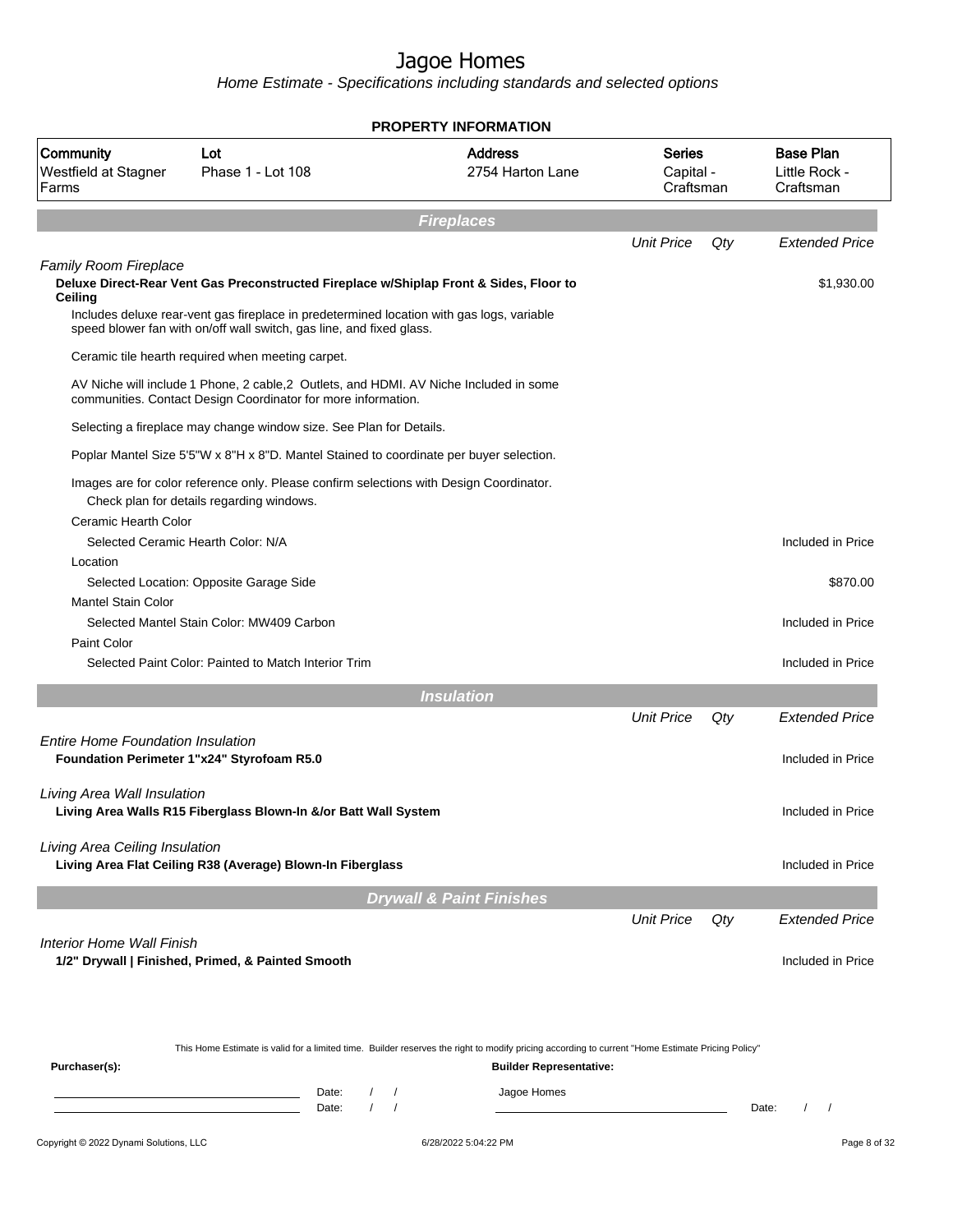|                                                                                      |                                                                                                         | <b>PROPERTY INFORMATION</b>                                                                                                                      |                                         |     |                                                |
|--------------------------------------------------------------------------------------|---------------------------------------------------------------------------------------------------------|--------------------------------------------------------------------------------------------------------------------------------------------------|-----------------------------------------|-----|------------------------------------------------|
| Community<br>Westfield at Stagner<br>Farms                                           | Lot<br>Phase 1 - Lot 108                                                                                | <b>Address</b><br>2754 Harton Lane                                                                                                               | <b>Series</b><br>Capital -<br>Craftsman |     | <b>Base Plan</b><br>Little Rock -<br>Craftsman |
|                                                                                      |                                                                                                         | <b>Drywall &amp; Paint Finishes</b>                                                                                                              |                                         |     |                                                |
|                                                                                      |                                                                                                         |                                                                                                                                                  | <b>Unit Price</b>                       | Qty | <b>Extended Price</b>                          |
| <b>Interior Home Ceiling Finish</b>                                                  | Drywall   Home Finished Smooth   Garage Textured                                                        |                                                                                                                                                  |                                         |     | \$4,220.00                                     |
| Paint                                                                                | Home   1/2in Structural or 5/8in Drywall   Finished Smooth   ProMar Interior Latex Ceiling              |                                                                                                                                                  |                                         |     |                                                |
| Garage Textured   White<br>Color                                                     |                                                                                                         |                                                                                                                                                  |                                         |     |                                                |
|                                                                                      | Selected Color: SW7015 Repose Gray                                                                      |                                                                                                                                                  |                                         |     | Included in Price                              |
| Garage Drywall and Finish Application<br>Two Car Garage   Drywall, Prime, & Paint    |                                                                                                         |                                                                                                                                                  |                                         |     | Included in Price                              |
|                                                                                      | Entire Home Paint Color used unless otherwise specified under Additional Paint Color                    |                                                                                                                                                  |                                         |     |                                                |
| <b>Mechanical Storage</b>                                                            |                                                                                                         |                                                                                                                                                  |                                         |     |                                                |
| <b>Unfinished Drywall</b>                                                            |                                                                                                         |                                                                                                                                                  |                                         |     | Included in Price                              |
| <b>Interior Wall Surfaces Paint</b><br><b>Sherwin Williams Duration Latex   Flat</b> |                                                                                                         |                                                                                                                                                  |                                         |     | Included in Price                              |
| Color                                                                                |                                                                                                         |                                                                                                                                                  |                                         |     |                                                |
| Sheen                                                                                | Selected Color: SW7015 Repose Gray                                                                      |                                                                                                                                                  |                                         |     | Included in Price                              |
| Selected Sheen: Flat                                                                 |                                                                                                         |                                                                                                                                                  |                                         |     | Included in Price                              |
| Interior Trim & Door Paint<br>Color                                                  | Trim & Door   Sherwin Williams ProClassic Waterborne Acrylic   Semi-Gloss                               |                                                                                                                                                  |                                         |     | Included in Price                              |
|                                                                                      | Selected Color: SW7006 Extra White                                                                      |                                                                                                                                                  |                                         |     | Included in Price                              |
| <b>Exterior Door Paint</b><br><b>Exterior Door Color   Latex</b>                     |                                                                                                         |                                                                                                                                                  |                                         |     | Included in Price                              |
| painted Interior Trim Color.                                                         | Paint color for all HINGED Exterior Doors, Including Front Door. Interior of door will be               |                                                                                                                                                  |                                         |     |                                                |
| Color                                                                                | Color Requests outside of Available Personal Options will be subject to approval.                       |                                                                                                                                                  |                                         |     |                                                |
|                                                                                      | Selected Color: SW7006 Extra White                                                                      |                                                                                                                                                  |                                         |     | Included in Price                              |
|                                                                                      |                                                                                                         | <b>Interior Trim / Doors</b>                                                                                                                     |                                         |     |                                                |
|                                                                                      |                                                                                                         |                                                                                                                                                  | <b>Unit Price</b>                       | Qty | <b>Extended Price</b>                          |
| <b>Entire Home Interior Doors</b>                                                    | Interior Door Units, Hollow Core, 6/8 Tall, 2 Panel Square, Smooth                                      |                                                                                                                                                  |                                         |     | \$0.00                                         |
|                                                                                      |                                                                                                         | This Home Estimate is valid for a limited time. Builder reserves the right to modify pricing according to current "Home Estimate Pricing Policy" |                                         |     |                                                |
| Purchaser(s):                                                                        |                                                                                                         | <b>Builder Representative:</b>                                                                                                                   |                                         |     |                                                |
|                                                                                      | Date:<br>$\sqrt{2}$<br><u> 1989 - Johann Barn, mars eta bainar eta idazlea (</u><br>$\sqrt{ }$<br>Date: | Jagoe Homes<br>$\prime$                                                                                                                          |                                         |     | Date:<br>$\prime$<br>$\prime$                  |
| Copyright © 2022 Dynami Solutions, LLC                                               |                                                                                                         | 6/28/2022 5:04:22 PM                                                                                                                             |                                         |     | Page 9 of 32                                   |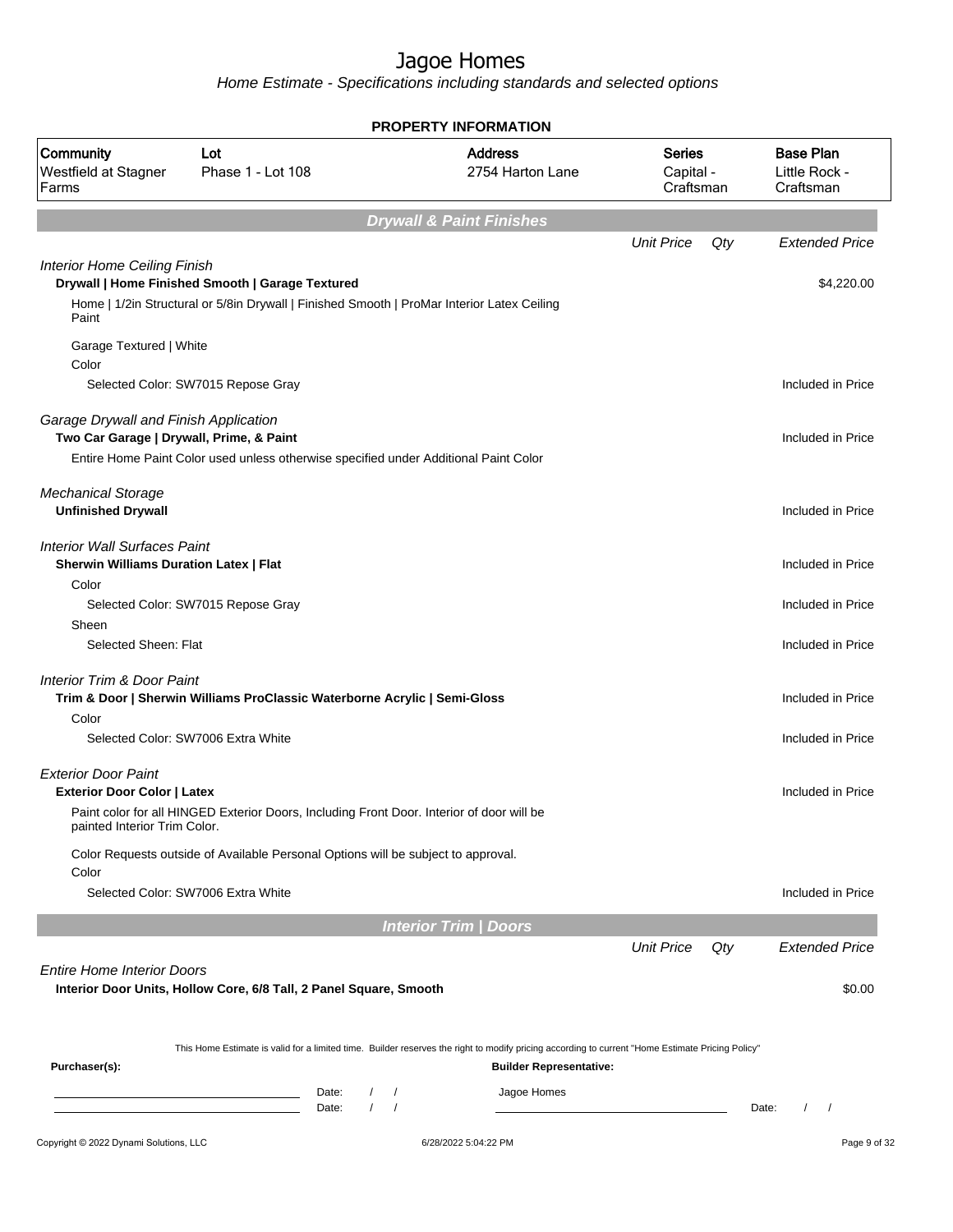|                                                                               |                                                                                                                                                                                         | <b>PROPERTY INFORMATION</b>                                                                                                                      |                                  |                                                |
|-------------------------------------------------------------------------------|-----------------------------------------------------------------------------------------------------------------------------------------------------------------------------------------|--------------------------------------------------------------------------------------------------------------------------------------------------|----------------------------------|------------------------------------------------|
| Community<br>Westfield at Stagner<br>Farms                                    | Lot<br>Phase 1 - Lot 108                                                                                                                                                                | <b>Address</b><br>2754 Harton Lane                                                                                                               | Series<br>Capital -<br>Craftsman | <b>Base Plan</b><br>Little Rock -<br>Craftsman |
|                                                                               |                                                                                                                                                                                         | <b>Interior Trim / Doors</b>                                                                                                                     |                                  |                                                |
|                                                                               |                                                                                                                                                                                         |                                                                                                                                                  | <b>Unit Price</b>                | Qty<br><b>Extended Price</b>                   |
| <b>Entire Home Interior Doors</b><br>Smooth Finish<br><b>Primed for Paint</b> |                                                                                                                                                                                         |                                                                                                                                                  |                                  |                                                |
|                                                                               |                                                                                                                                                                                         |                                                                                                                                                  |                                  |                                                |
| Main Level Crown Mould                                                        | Craftsman Style Crown Mould, 4 1/4" 48LM Paint Grade, Excludes Closets                                                                                                                  |                                                                                                                                                  |                                  | \$0.00                                         |
|                                                                               | Excludes Upper Level, Closets, and Laundry for Entire Home where applicable.                                                                                                            |                                                                                                                                                  |                                  |                                                |
|                                                                               |                                                                                                                                                                                         |                                                                                                                                                  |                                  |                                                |
| Entire Home Craftsman Style Trim Package                                      |                                                                                                                                                                                         |                                                                                                                                                  |                                  |                                                |
| Baseboard 4 1/4"                                                              | Craftsman Interior Flat Door Casing 3 1/2", Interior Flat Window Trim 3 1/2", Interior Flat<br>Door & Window Casing: 3 1/2" 1015M   Base: 4 1/4"                                        |                                                                                                                                                  |                                  | \$0.00                                         |
|                                                                               | Base installed in Finished Living Areas Only                                                                                                                                            |                                                                                                                                                  |                                  |                                                |
|                                                                               |                                                                                                                                                                                         |                                                                                                                                                  |                                  |                                                |
| Handrail & Rosette   Carpet Steps                                             | Open Stairway w/ Balusters to Study and Hallway (2 Walls)<br>4 1/2 Open Step (2) w/ Stained Exposed End   Iron Balusters   Stained Newel Post,                                          |                                                                                                                                                  |                                  | \$2,640.00                                     |
| unless otherwise specified                                                    | Exposed Step End, Newel Post, Rosette, Hand Rail to be Stained. Stain TBD. Skirt Board &<br>Risers to be painted Interior Trim Color. Carpet Steps to be Entire Home Carpet Selection   |                                                                                                                                                  |                                  |                                                |
| Pattern                                                                       |                                                                                                                                                                                         |                                                                                                                                                  |                                  | Included in Price                              |
| Selected Pattern: Straight<br><b>Stain Color</b>                              |                                                                                                                                                                                         |                                                                                                                                                  |                                  |                                                |
|                                                                               | Selected Stain Color: MW409 Carbon                                                                                                                                                      |                                                                                                                                                  |                                  | Included in Price                              |
|                                                                               |                                                                                                                                                                                         |                                                                                                                                                  |                                  |                                                |
|                                                                               | Built In Drop Zone, Painted to match Trim Color                                                                                                                                         |                                                                                                                                                  |                                  |                                                |
|                                                                               | Built In Drop Zone with Bench Seat, per plan, Painted to Match Trim                                                                                                                     |                                                                                                                                                  |                                  | Included in Price                              |
| <b>Plan for Details</b>                                                       | Painted Interior Trim Selection   Plan Modifications may be necessary for Placement   See                                                                                               |                                                                                                                                                  |                                  |                                                |
| Design Feature                                                                |                                                                                                                                                                                         |                                                                                                                                                  |                                  |                                                |
|                                                                               | Selected Design Feature: Bead Board Back                                                                                                                                                |                                                                                                                                                  |                                  | Included in Price                              |
|                                                                               |                                                                                                                                                                                         | <b>Door Hardware</b>                                                                                                                             |                                  |                                                |
|                                                                               |                                                                                                                                                                                         |                                                                                                                                                  | <b>Unit Price</b>                | Qty<br><b>Extended Price</b>                   |
| <b>Front Door Handleset</b>                                                   |                                                                                                                                                                                         |                                                                                                                                                  |                                  |                                                |
|                                                                               | Kwikset Amador Handleset Front Door Hardware                                                                                                                                            |                                                                                                                                                  |                                  | \$150.00                                       |
| and Hinges of Front Door.                                                     | Includes (1) Exterior Handleset and (1) Interior Door Hardware, to match Exterior Door<br>Hardware Selection Style. Finish selection will be indicated below for Interior Door Hardware |                                                                                                                                                  |                                  |                                                |
| Front Door Handle Set Finish                                                  |                                                                                                                                                                                         |                                                                                                                                                  |                                  |                                                |
|                                                                               | Selected Front Door Handle Set Finish: Matte Black                                                                                                                                      |                                                                                                                                                  |                                  | Included in Price                              |
|                                                                               |                                                                                                                                                                                         |                                                                                                                                                  |                                  |                                                |
|                                                                               |                                                                                                                                                                                         | This Home Estimate is valid for a limited time. Builder reserves the right to modify pricing according to current "Home Estimate Pricing Policy" |                                  |                                                |
| Purchaser(s):                                                                 |                                                                                                                                                                                         | <b>Builder Representative:</b>                                                                                                                   |                                  |                                                |
|                                                                               | Date:                                                                                                                                                                                   | Jagoe Homes<br>$\prime$                                                                                                                          |                                  |                                                |
|                                                                               | Date:                                                                                                                                                                                   |                                                                                                                                                  |                                  | Date:<br>$\left  \right $                      |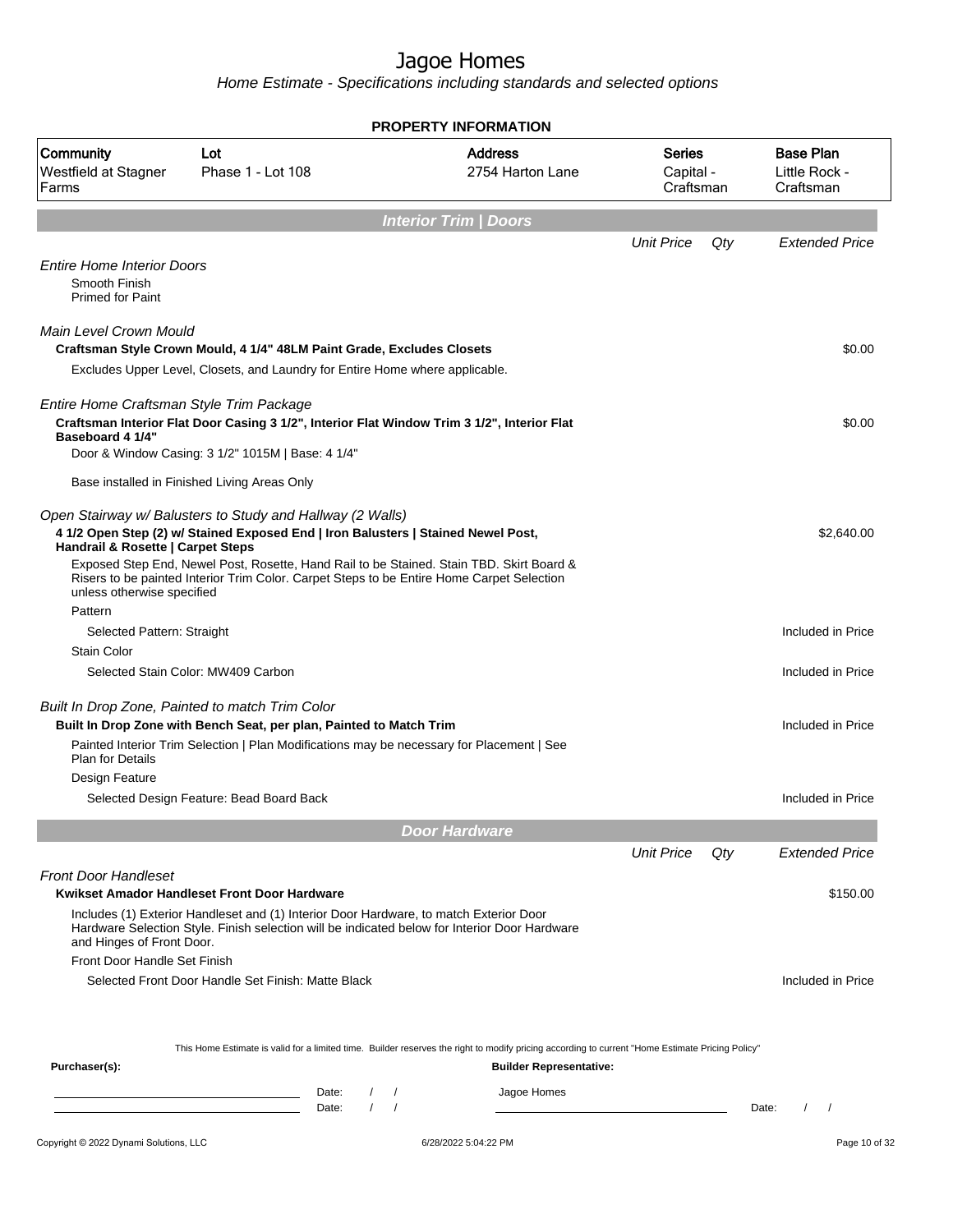Home Estimate - Specifications including standards and selected options

|                                            |                                                                                                                                                                                                                                            | PROPERTY INFORMATION               |                                  |     |                                                |
|--------------------------------------------|--------------------------------------------------------------------------------------------------------------------------------------------------------------------------------------------------------------------------------------------|------------------------------------|----------------------------------|-----|------------------------------------------------|
| Community<br>Westfield at Stagner<br>Farms | Lot<br>Phase 1 - Lot 108                                                                                                                                                                                                                   | <b>Address</b><br>2754 Harton Lane | Series<br>Capital -<br>Craftsman |     | <b>Base Plan</b><br>Little Rock -<br>Craftsman |
|                                            |                                                                                                                                                                                                                                            | <b>Door Hardware</b>               |                                  |     |                                                |
|                                            |                                                                                                                                                                                                                                            |                                    | <b>Unit Price</b>                | Qty | <b>Extended Price</b>                          |
| <b>Front Door Handleset</b>                |                                                                                                                                                                                                                                            |                                    |                                  |     |                                                |
| Hinge & Interior Hardware Finish           |                                                                                                                                                                                                                                            |                                    |                                  |     |                                                |
|                                            | Selected Hinge & Interior Hardware Finish: Match Exterior Handleset - Matte Black                                                                                                                                                          |                                    |                                  |     | Included in Price                              |
| <b>Home Exterior Door Hardware</b>         |                                                                                                                                                                                                                                            |                                    |                                  |     |                                                |
|                                            | Kwikset Ladera Lever Handle Exterior Door Hardware                                                                                                                                                                                         |                                    |                                  |     | \$60.00                                        |
| Finish                                     | Includes Front Door (if Front Door Handleset is not selected) Garage to Home Door and any<br>Hinged Patio or Service Door selected in the HE.                                                                                              |                                    |                                  |     |                                                |
| Selected Finish: Matte Black               |                                                                                                                                                                                                                                            |                                    |                                  |     | Included in Price                              |
|                                            |                                                                                                                                                                                                                                            |                                    |                                  |     |                                                |
| <b>Entire Home Interior Door Locks</b>     | Kwikset Ladera Lever Handle Interior Door Knob Package                                                                                                                                                                                     |                                    |                                  |     | \$285.00                                       |
| Includes all Interior Doors                |                                                                                                                                                                                                                                            |                                    |                                  |     |                                                |
| Finish                                     |                                                                                                                                                                                                                                            |                                    |                                  |     |                                                |
| Selected Finish: Matte Black               |                                                                                                                                                                                                                                            |                                    |                                  |     | Included in Price                              |
| Door Stops                                 |                                                                                                                                                                                                                                            |                                    |                                  |     |                                                |
| Hardware-Spring & Hinge Door Stops         |                                                                                                                                                                                                                                            |                                    |                                  |     | Included in Price                              |
|                                            |                                                                                                                                                                                                                                            | <b>Cabinets</b>                    |                                  |     |                                                |
|                                            |                                                                                                                                                                                                                                            |                                    | <b>Unit Price</b>                | Qty | <b>Extended Price</b>                          |
| Kitchen Cabinet Design Options             |                                                                                                                                                                                                                                            |                                    |                                  |     |                                                |
| <b>Deluxe Kitchen Features</b>             |                                                                                                                                                                                                                                            |                                    |                                  |     | \$0.00                                         |
|                                            | Deluxe features include 42" Straight Lay Cabinets w/ Crown Molding, Range Hood ILO<br>Microwave, Range Adjacent Wall Cabinets reduce 3", Microwave relocates to planned full<br>height Microwave Cabinet. See Plan for additional Details. |                                    |                                  |     |                                                |
| <b>Kitchen Cabinets</b>                    |                                                                                                                                                                                                                                            |                                    |                                  |     |                                                |
|                                            | Brellin Full Overlay Purestyle Laminate w/ Metal Range Hood                                                                                                                                                                                |                                    |                                  |     | \$1,750.00                                     |
|                                            | Microwave will be relocated into a full height cabinet and replaced with GE metal hood to<br>match appliance selection. See plan for details                                                                                               |                                    |                                  |     |                                                |
| Design Feature                             |                                                                                                                                                                                                                                            |                                    |                                  |     |                                                |
|                                            | Selected Design Feature: 42" Straight Lay Wall Cabinets w/ Crown                                                                                                                                                                           |                                    |                                  |     | Included in Price                              |
| Finish                                     |                                                                                                                                                                                                                                            |                                    |                                  |     |                                                |
| Selected Finish: White                     |                                                                                                                                                                                                                                            |                                    |                                  |     | Included in Price                              |
|                                            |                                                                                                                                                                                                                                            |                                    |                                  |     |                                                |

This Home Estimate is valid for a limited time. Builder reserves the right to modify pricing according to current "Home Estimate Pricing Policy" **Purchaser(s): Builder Representative:** Date: / / Jagoe Homes<br>Date: / / Jagoe Homes Date: / / **Date: / / 2006** Date: / / / Date: / / /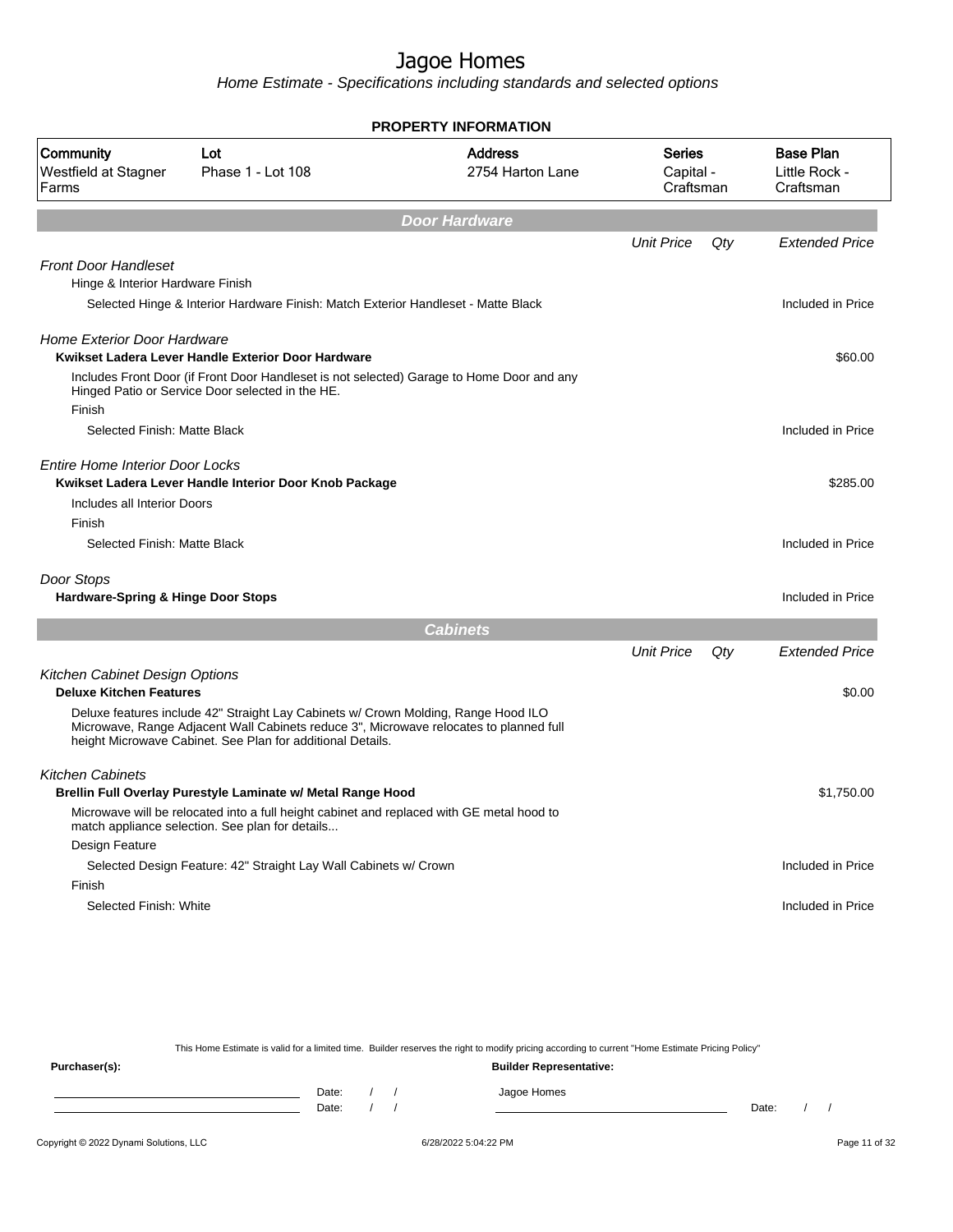Home Estimate - Specifications including standards and selected options

This Home Estimate is valid for a limited time. Builder reserves the right to modify pricing according to current "Home Estimate Pricing Policy"

| Purchaser(s): |                |  | <b>Builder Representative:</b> |       |  |
|---------------|----------------|--|--------------------------------|-------|--|
|               | Date:<br>Date: |  | Jagoe Homes                    | Date: |  |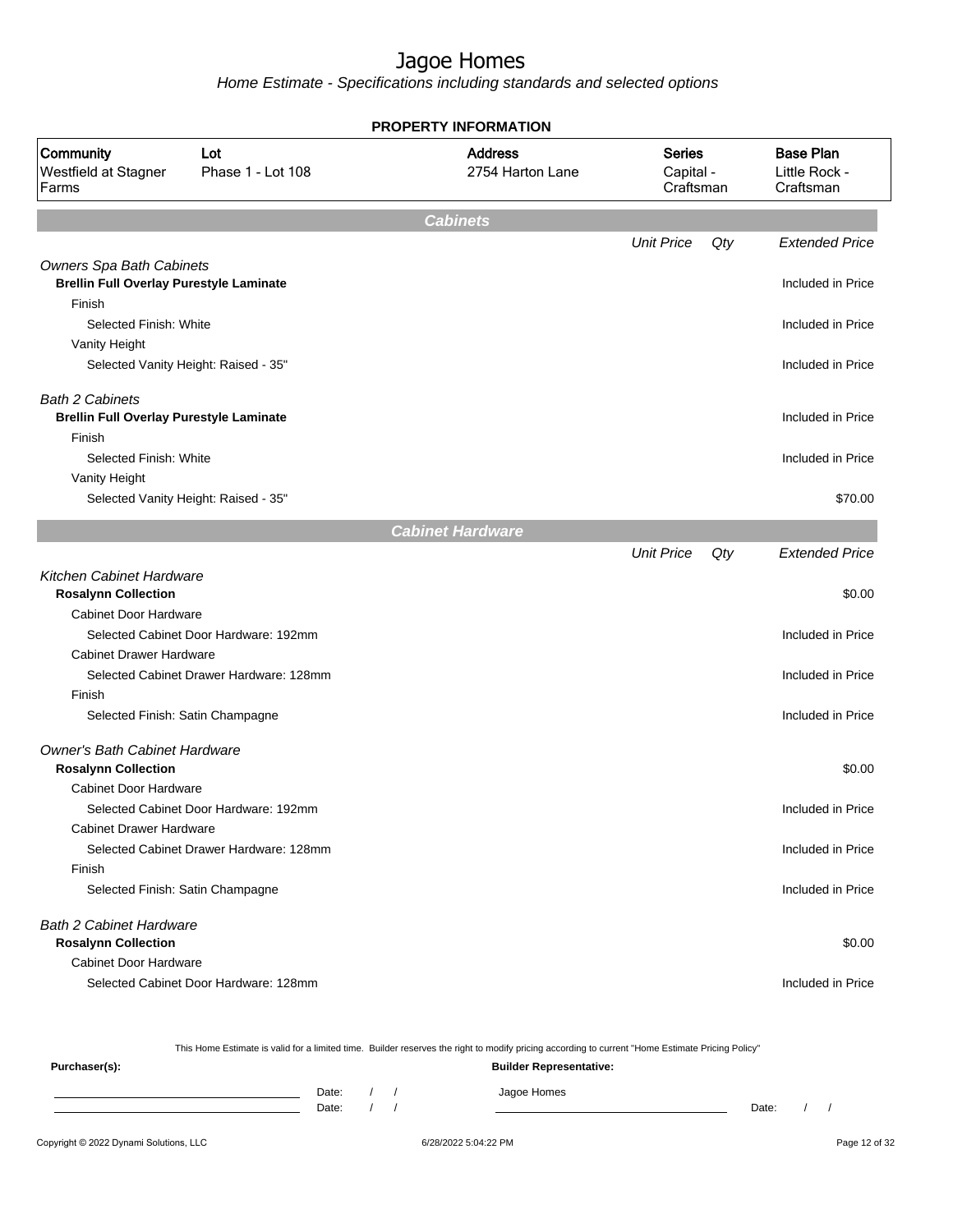Home Estimate - Specifications including standards and selected options

|                                            |                                                  | <b>PROPERTY INFORMATION</b>        |                                         |     |                                                |
|--------------------------------------------|--------------------------------------------------|------------------------------------|-----------------------------------------|-----|------------------------------------------------|
| Community<br>Westfield at Stagner<br>Farms | Lot<br>Phase 1 - Lot 108                         | <b>Address</b><br>2754 Harton Lane | <b>Series</b><br>Capital -<br>Craftsman |     | <b>Base Plan</b><br>Little Rock -<br>Craftsman |
|                                            |                                                  | <b>Cabinet Hardware</b>            |                                         |     |                                                |
|                                            |                                                  |                                    | <b>Unit Price</b>                       | Qty | <b>Extended Price</b>                          |
| <b>Bath 2 Cabinet Hardware</b>             |                                                  |                                    |                                         |     |                                                |
| <b>Cabinet Drawer Hardware</b>             |                                                  |                                    |                                         |     |                                                |
|                                            | Selected Cabinet Drawer Hardware: 96mm           |                                    |                                         |     | Included in Price                              |
| Finish                                     |                                                  |                                    |                                         |     |                                                |
|                                            | Selected Finish: Satin Champagne                 |                                    |                                         |     | Included in Price                              |
|                                            |                                                  | <b>Countertops</b>                 |                                         |     |                                                |
|                                            |                                                  |                                    | <b>Unit Price</b>                       | Qty | <b>Extended Price</b>                          |
| <b>Kitchen Countertops</b>                 |                                                  |                                    |                                         |     |                                                |
| Quartz   3cm Caesarstone                   |                                                  |                                    |                                         |     | \$4,660.00                                     |
| Color                                      |                                                  |                                    |                                         |     |                                                |
| Selected Color: Frosty Carrina             |                                                  |                                    |                                         |     | Included in Price                              |
| <b>Edge Profile</b>                        |                                                  |                                    |                                         |     |                                                |
|                                            | Selected Edge Profile: Pencil Edge Top & Bottom  |                                    |                                         |     | Included in Price                              |
| Owner's Spa Bath Vanity Top                |                                                  |                                    |                                         |     |                                                |
| <b>Quartz   Double Undermount Bowls</b>    |                                                  |                                    |                                         |     | \$910.00                                       |
|                                            | Caesarstone 3cm Pencil Edge Top and Bottom       |                                    |                                         |     |                                                |
| <b>Bowl Style</b>                          |                                                  |                                    |                                         |     |                                                |
|                                            | Selected Bowl Style: Rectangular - White         |                                    |                                         |     | \$180.00                                       |
| Color                                      |                                                  |                                    |                                         |     |                                                |
| Selected Color: Frosty Carrina             |                                                  |                                    |                                         |     | Included in Price                              |
| <b>Edge Profile</b>                        |                                                  |                                    |                                         |     |                                                |
|                                            | Selected Edge Profile: Pencil Edge Top & Bottom  |                                    |                                         |     | Included in Price                              |
| Bath 2 Vanity Top                          |                                                  |                                    |                                         |     |                                                |
| <b>Cultured Marble   Rectangle Bowl</b>    |                                                  |                                    |                                         |     | \$145.00                                       |
| Color                                      |                                                  |                                    |                                         |     |                                                |
| Selected Color: Carerra Frost              |                                                  |                                    |                                         |     | Included in Price                              |
| Finish                                     |                                                  |                                    |                                         |     |                                                |
| Selected Finish: Matte                     |                                                  |                                    |                                         |     | Included in Price                              |
|                                            |                                                  | <b>Countertops / Backsplashes</b>  |                                         |     |                                                |
|                                            |                                                  |                                    | <b>Unit Price</b>                       | Qty | <b>Extended Price</b>                          |
| Owners Bath   Vanity Countertop            |                                                  |                                    |                                         |     |                                                |
|                                            | Custom Option (Approved) Dynami Error. Disregard |                                    |                                         |     | \$0.00                                         |

This Home Estimate is valid for a limited time. Builder reserves the right to modify pricing according to current "Home Estimate Pricing Policy" **Purchaser(s): Builder Representative:**

| Date: |  | omes<br>the contract of the contract of |       |  |
|-------|--|-----------------------------------------|-------|--|
| Date: |  |                                         | Date: |  |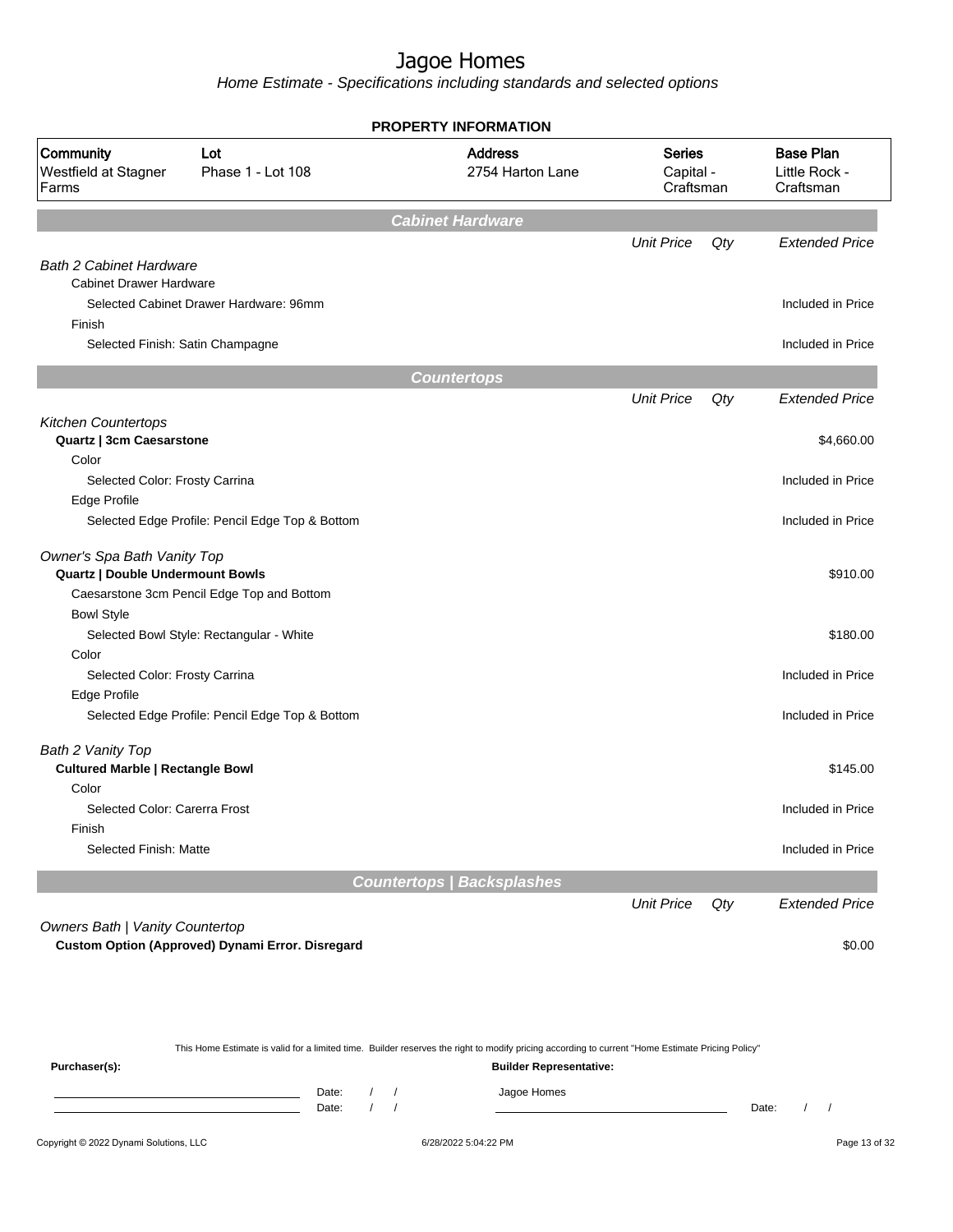|                                                                                              |                                                                                         | <b>PROPERTY INFORMATION</b>                                                                                                                      |                                         |                                                |
|----------------------------------------------------------------------------------------------|-----------------------------------------------------------------------------------------|--------------------------------------------------------------------------------------------------------------------------------------------------|-----------------------------------------|------------------------------------------------|
| Community<br>Westfield at Stagner<br>Farms                                                   | Lot<br>Phase 1 - Lot 108                                                                | <b>Address</b><br>2754 Harton Lane                                                                                                               | <b>Series</b><br>Capital -<br>Craftsman | <b>Base Plan</b><br>Little Rock -<br>Craftsman |
|                                                                                              |                                                                                         | <b>Mirrors</b>                                                                                                                                   |                                         |                                                |
|                                                                                              |                                                                                         |                                                                                                                                                  | <b>Unit Price</b><br>Qty                | <b>Extended Price</b>                          |
| <b>Owner's Bath Mirrors</b><br>Reynolds Black   23.5x35.5   MT1851   Qty 2                   |                                                                                         |                                                                                                                                                  |                                         | \$480.00                                       |
| • Iron frame<br>• Black powder coated finish                                                 |                                                                                         |                                                                                                                                                  |                                         |                                                |
| style décor and paired with all finishes.                                                    | Designer Recommendation: The Reynolds Black is truly versatile and can be used with any |                                                                                                                                                  |                                         |                                                |
| Dimensions:<br>23.5"W X 35.5"H X 0.5"D<br>• Net weight: 20.2 lbs<br>• Gross weight: 23.5 lbs |                                                                                         |                                                                                                                                                  |                                         |                                                |
| Bath 2 Mirror<br>Beveled Edge Mirror(s)   Per Base Plan                                      |                                                                                         |                                                                                                                                                  |                                         | Included in Price                              |
| Powder Room Mirror<br>Reynolds Black   23.5x35.5   MT1851                                    |                                                                                         |                                                                                                                                                  |                                         | \$240.00                                       |
| • Iron frame<br>• Black powder coated finish                                                 |                                                                                         |                                                                                                                                                  |                                         |                                                |
| style décor and paired with all finishes.                                                    | Designer Recommendation: The Reynolds Black is truly versatile and can be used with any |                                                                                                                                                  |                                         |                                                |
| Dimensions:<br>23.5"W X 35.5"H X 0.5"D<br>• Net weight: 20.2 lbs<br>• Gross weight: 23.5 lbs |                                                                                         |                                                                                                                                                  |                                         |                                                |
|                                                                                              |                                                                                         | <b>Appliances</b>                                                                                                                                |                                         |                                                |
|                                                                                              |                                                                                         |                                                                                                                                                  | <b>Unit Price</b><br>Qty                | <b>Extended Price</b>                          |
| Range Hood<br>Metal Range Hood - Pyramid                                                     |                                                                                         |                                                                                                                                                  |                                         | \$0.00                                         |
| Finish                                                                                       |                                                                                         |                                                                                                                                                  |                                         |                                                |
|                                                                                              | Selected Finish: Slate - JVW5361EJES                                                    |                                                                                                                                                  |                                         | Included in Price                              |
| Microwave<br><b>Built In Microwave - Trim Kit Included</b>                                   |                                                                                         |                                                                                                                                                  |                                         | Included in Price                              |
|                                                                                              | GE PROFILE™ 2.2 CU. FT. BUILT-IN SENSOR MICROWAVE OVEN                                  |                                                                                                                                                  |                                         |                                                |
| 14 H x 24 1/8 W x 19 3/4 D in                                                                | Technical Specification: APPROXIMATE DIMENSIONS (HxWxD)                                 |                                                                                                                                                  |                                         |                                                |
| Finish                                                                                       |                                                                                         |                                                                                                                                                  |                                         |                                                |
|                                                                                              | Selected Finish: Slate Trim Kit - JX7230ELES                                            |                                                                                                                                                  |                                         | Included in Price                              |
| Microwave                                                                                    |                                                                                         |                                                                                                                                                  |                                         |                                                |
| Selected Microwave: PEB7227                                                                  |                                                                                         |                                                                                                                                                  |                                         | Included in Price                              |
|                                                                                              |                                                                                         | This Home Estimate is valid for a limited time. Builder reserves the right to modify pricing according to current "Home Estimate Pricing Policy" |                                         |                                                |
| Purchaser(s):                                                                                |                                                                                         | <b>Builder Representative:</b>                                                                                                                   |                                         |                                                |
|                                                                                              | Date:<br>$\prime$<br>Date:                                                              | Jagoe Homes<br>$\sqrt{ }$<br>$\sqrt{ }$                                                                                                          |                                         | $\left  \right $<br>Date:                      |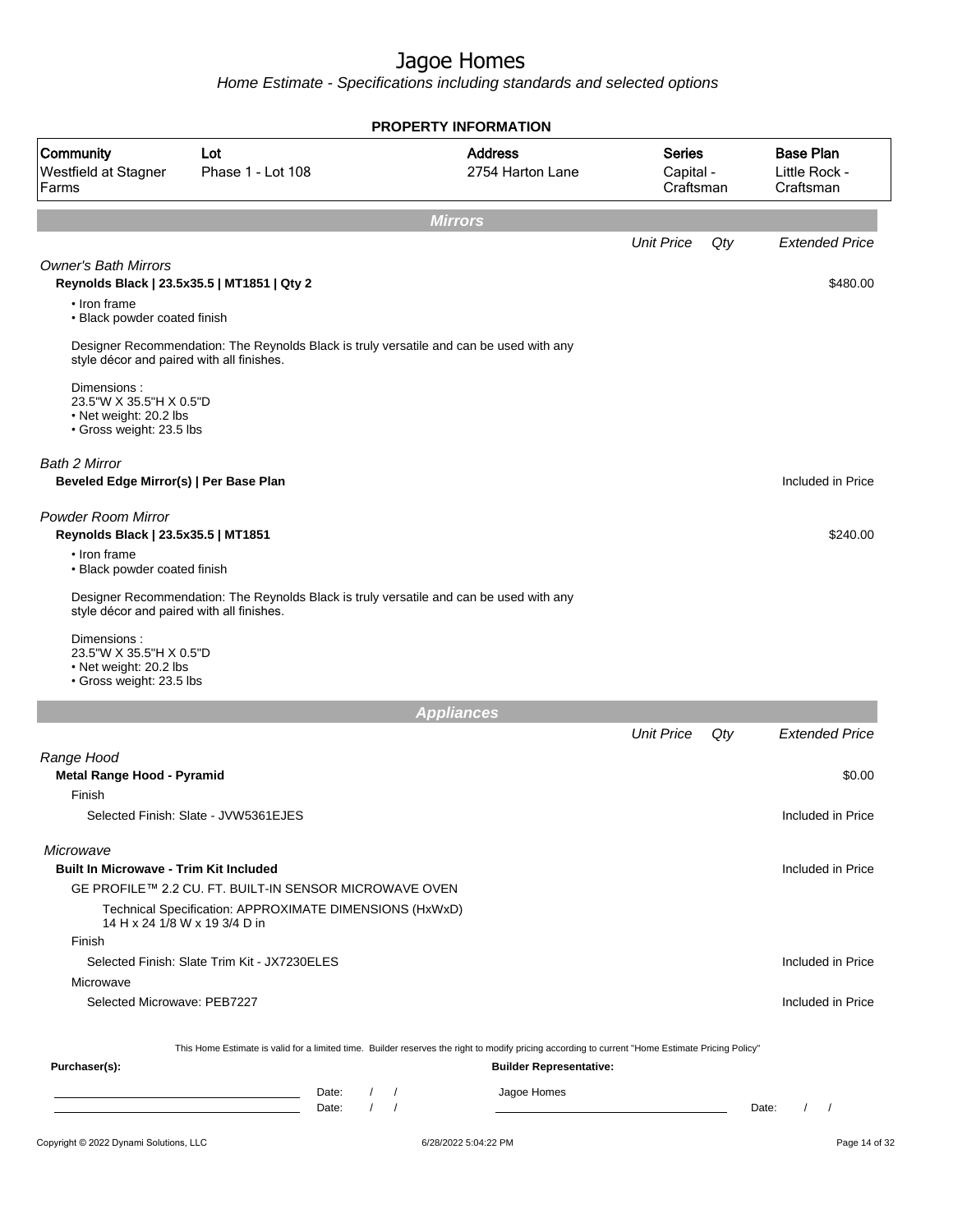Home Estimate - Specifications including standards and selected options

|                                                       |                                                                                                                                                                                                                                                                                                                                                                               | <b>PROPERTY INFORMATION</b>        |                                  |     |                                                |
|-------------------------------------------------------|-------------------------------------------------------------------------------------------------------------------------------------------------------------------------------------------------------------------------------------------------------------------------------------------------------------------------------------------------------------------------------|------------------------------------|----------------------------------|-----|------------------------------------------------|
| Community<br><b>Westfield at Stagner</b><br>Farms     | Lot<br>Phase 1 - Lot 108                                                                                                                                                                                                                                                                                                                                                      | <b>Address</b><br>2754 Harton Lane | Series<br>Capital -<br>Craftsman |     | <b>Base Plan</b><br>Little Rock -<br>Craftsman |
|                                                       |                                                                                                                                                                                                                                                                                                                                                                               | <b>Appliances</b>                  |                                  |     |                                                |
|                                                       |                                                                                                                                                                                                                                                                                                                                                                               |                                    | <b>Unit Price</b>                | Qty | <b>Extended Price</b>                          |
| Kitchen Range                                         |                                                                                                                                                                                                                                                                                                                                                                               |                                    |                                  |     |                                                |
| Range - Gas - Slide In Front Control                  |                                                                                                                                                                                                                                                                                                                                                                               |                                    |                                  |     | \$1,415.00                                     |
| Finish                                                | 30 Inch Slide-In Gas Range with 5 Sealed Burners, 5.3 cu. ft. Oven Capacity, Storage<br>Drawer, In-oven Broil, Steam Clean, Integrated Non-Stick Griddle, Power Boil Burners, Oval<br>Burner, CSA Certified, ADA Compliant, and Star-K Certified                                                                                                                              |                                    |                                  |     |                                                |
|                                                       | Selected Finish: Slate - JGSS66EELES                                                                                                                                                                                                                                                                                                                                          |                                    |                                  |     | Included in Price                              |
| Kitchen Dishwasher<br><b>Dishwasher - Top Control</b> |                                                                                                                                                                                                                                                                                                                                                                               |                                    |                                  |     | \$170.00                                       |
| DRY BOOST                                             | GE® TOP CONTROL WITH PLASTIC INTERIOR DISHWASHER WITH SANITIZE CYCLE &                                                                                                                                                                                                                                                                                                        |                                    |                                  |     |                                                |
| 33 3/8 H x 23 3/4 W x 24 D in                         | Technical Specification: APPROXIMATE DIMENSIONS (HxWxD)                                                                                                                                                                                                                                                                                                                       |                                    |                                  |     |                                                |
| Finish                                                |                                                                                                                                                                                                                                                                                                                                                                               |                                    |                                  |     |                                                |
|                                                       | Selected Finish: Slate - GDT630PMRES                                                                                                                                                                                                                                                                                                                                          |                                    |                                  |     | Included in Price                              |
| Refrigerator                                          |                                                                                                                                                                                                                                                                                                                                                                               |                                    |                                  |     |                                                |
|                                                       | Refrigerator - French Door w/ Ice & Water on Door                                                                                                                                                                                                                                                                                                                             |                                    |                                  |     | \$2,830.00                                     |
|                                                       | 25.6 cu. ft. French-Door Refrigerator * ENERGY STAR * 70 in H x 35.625 in W x 36.25 in D<br>Equipped with a quick space shelf for added storage.<br>Spill-proof shelves provide easy clean up.<br>LED lighting provides crisp, clear lighting.<br>Technical Specification: TOTAL CAPACITY 25.6 cu ft                                                                          |                                    |                                  |     |                                                |
| Finish                                                |                                                                                                                                                                                                                                                                                                                                                                               |                                    |                                  |     |                                                |
|                                                       | Selected Finish: Slate - GFE26JMMES                                                                                                                                                                                                                                                                                                                                           |                                    |                                  |     | Included in Price                              |
|                                                       |                                                                                                                                                                                                                                                                                                                                                                               | Plumbing                           |                                  |     |                                                |
|                                                       |                                                                                                                                                                                                                                                                                                                                                                               |                                    | <b>Unit Price</b>                | Qty | <b>Extended Price</b>                          |
| Owner's Bath Fixture Color Package                    |                                                                                                                                                                                                                                                                                                                                                                               |                                    |                                  |     |                                                |
| <b>Bath Fixture Color</b>                             |                                                                                                                                                                                                                                                                                                                                                                               |                                    |                                  |     | Included in Price                              |
| Color                                                 |                                                                                                                                                                                                                                                                                                                                                                               |                                    |                                  |     |                                                |
| Selected Color: White                                 |                                                                                                                                                                                                                                                                                                                                                                               |                                    |                                  |     | Included in Price                              |
| Deluxe Owner's Bath                                   |                                                                                                                                                                                                                                                                                                                                                                               |                                    |                                  |     |                                                |
| Little Rock - Owner's Spa Bath                        |                                                                                                                                                                                                                                                                                                                                                                               |                                    |                                  |     | \$3,860.00                                     |
|                                                       | Spa Bath includes American Standard Free Standing Tub with Chrome Faucet. 72" Double<br>Bowl Vanity & Linen Cabinet in Brellin Finish. Standard Vanity Chrome Faucets. Scroll Bath<br>Lights, 24" (Qty 2). Ceramic Backsplash will be on 2 walls behind tub per plan. 48" Fiberglass<br>Shower. Cultured Marble Top, Std colors. Plan will be revised to accommodate changes. |                                    |                                  |     |                                                |
|                                                       |                                                                                                                                                                                                                                                                                                                                                                               |                                    |                                  |     |                                                |
|                                                       |                                                                                                                                                                                                                                                                                                                                                                               |                                    |                                  |     |                                                |

This Home Estimate is valid for a limited time. Builder reserves the right to modify pricing according to current "Home Estimate Pricing Policy"

| Purchaser(s): |                |  | <b>Builder Representative:</b> |       |  |
|---------------|----------------|--|--------------------------------|-------|--|
|               | Date:<br>Date: |  | Jagoe Homes                    | Date: |  |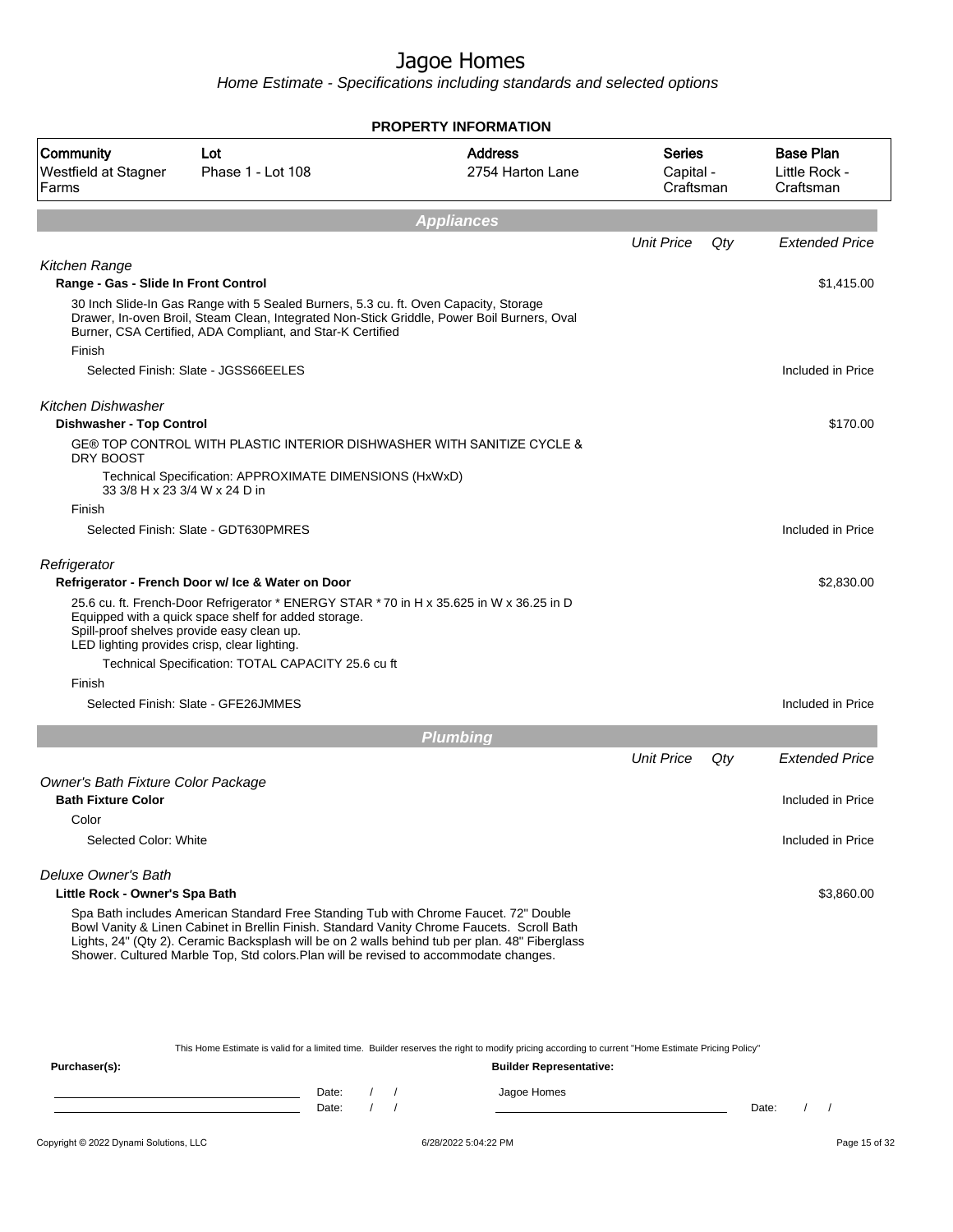Home Estimate - Specifications including standards and selected options

|                                                                       |                                                                                                                                                                 | <b>PROPERTY INFORMATION</b>        |                                         |                                                |
|-----------------------------------------------------------------------|-----------------------------------------------------------------------------------------------------------------------------------------------------------------|------------------------------------|-----------------------------------------|------------------------------------------------|
| Community<br>Westfield at Stagner<br>Farms                            | Lot<br>Phase 1 - Lot 108                                                                                                                                        | <b>Address</b><br>2754 Harton Lane | <b>Series</b><br>Capital -<br>Craftsman | <b>Base Plan</b><br>Little Rock -<br>Craftsman |
|                                                                       |                                                                                                                                                                 | <b>Plumbing</b>                    |                                         |                                                |
|                                                                       |                                                                                                                                                                 |                                    | <b>Unit Price</b><br>Qty                | <b>Extended Price</b>                          |
| <b>Owner's Bath Vanity</b><br>72" Double Bowl                         | See plans for details. Linen Closet may have to be removed if applicable.                                                                                       |                                    |                                         | \$0.00                                         |
|                                                                       |                                                                                                                                                                 |                                    |                                         |                                                |
| <b>Owner's Bath Lavatory Faucet</b><br><b>Delta Lahara Collection</b> |                                                                                                                                                                 |                                    |                                         | \$0.00                                         |
| Finish                                                                |                                                                                                                                                                 |                                    |                                         |                                                |
|                                                                       | Selected Finish: Champagne Bronze                                                                                                                               |                                    |                                         | \$360.00                                       |
| Spread                                                                |                                                                                                                                                                 |                                    |                                         |                                                |
|                                                                       | Selected Spread: 3538   8" Spread                                                                                                                               |                                    |                                         | \$290.00                                       |
| Owners Bath   Accessories                                             |                                                                                                                                                                 |                                    |                                         |                                                |
| <b>Bronze 73850-CZ</b>                                                | Custom Option (Approved) Owner's Bath Robe Hooks to be Delta Lahara (Qty 2) in<br>Champagne Bronze 73835-CZ and Delta Lahara Pivoting Paper Holder in Champagne |                                    |                                         | \$100.00                                       |
| Owners Bath Tub/Shower or Shower Stall                                |                                                                                                                                                                 |                                    |                                         |                                                |
| Shelves, w/Shower Door                                                | Ceramic Shower #007 - 48" x 36" Subway Tile Shower, 3 Wall, Bullnose Trim, (2) Corner                                                                           |                                    |                                         | \$4,930.00                                     |
|                                                                       | Subway will be trimmed with matching Bullnose. See Drawing for Details.                                                                                         |                                    |                                         |                                                |
| <b>Additional Shower Shelf</b>                                        |                                                                                                                                                                 |                                    |                                         |                                                |
|                                                                       | Selected Additional Shower Shelf: N/A                                                                                                                           |                                    |                                         | Included in Price                              |
| Ceramic Color                                                         |                                                                                                                                                                 |                                    |                                         |                                                |
|                                                                       | Selected Ceramic Color: White 4" x 12"                                                                                                                          |                                    |                                         | Included in Price                              |
| <b>Ceramic Direction</b>                                              |                                                                                                                                                                 |                                    |                                         |                                                |
|                                                                       | Selected Ceramic Direction: Horizontal                                                                                                                          |                                    |                                         | Included in Price                              |
| Ceramic Install Pattern                                               |                                                                                                                                                                 |                                    |                                         |                                                |
|                                                                       | Selected Ceramic Install Pattern: Half Offset                                                                                                                   |                                    |                                         | Included in Price                              |
| Glass Pattern                                                         |                                                                                                                                                                 |                                    |                                         |                                                |
| Selected Glass Pattern: Clear                                         |                                                                                                                                                                 |                                    |                                         | Included in Price                              |
| <b>Grout Color</b>                                                    |                                                                                                                                                                 |                                    |                                         |                                                |
| Selected Grout Color: 02 Pewter                                       |                                                                                                                                                                 |                                    |                                         | Included in Price                              |
| Shower Curb                                                           |                                                                                                                                                                 |                                    |                                         |                                                |
|                                                                       | Selected Shower Curb: White Carrara                                                                                                                             |                                    |                                         | Included in Price                              |
| <b>Shower Door</b>                                                    |                                                                                                                                                                 |                                    |                                         |                                                |
|                                                                       | Selected Shower Door: Frameless Hinged - Black                                                                                                                  |                                    |                                         | \$1,040.00                                     |
| Shower Floor                                                          |                                                                                                                                                                 |                                    |                                         |                                                |
|                                                                       | Selected Shower Floor: Pebble - Cultura Spring                                                                                                                  |                                    |                                         | \$1,740.00                                     |
| Shower Shelving                                                       |                                                                                                                                                                 |                                    |                                         |                                                |
|                                                                       | Selected Shower Shelving: White Carrara                                                                                                                         |                                    |                                         | Included in Price                              |
|                                                                       |                                                                                                                                                                 |                                    |                                         |                                                |
| Purchaser(s):                                                         | This Home Estimate is valid for a limited time. Builder reserves the right to modify pricing according to current "Home Estimate Pricing Policy"                | <b>Builder Representative:</b>     |                                         |                                                |
|                                                                       |                                                                                                                                                                 |                                    |                                         |                                                |

Date: / / Jagoe Homes<br>Date: / / Jagoe Homes Date: / / Date: / /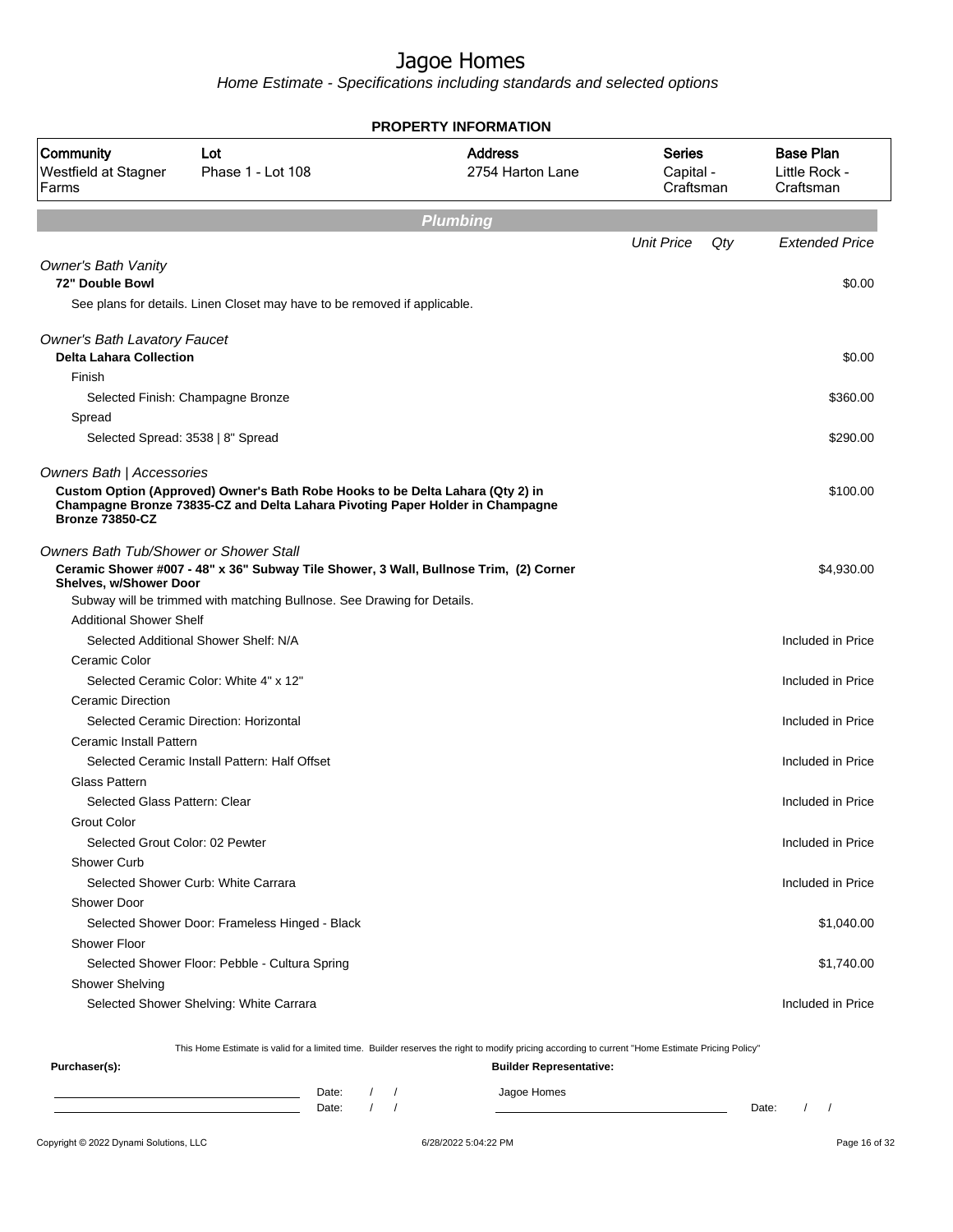Home Estimate - Specifications including standards and selected options

|                                                                            |                                                                                                                                    | <b>PROPERTY INFORMATION</b>        |                                  |     |                                                |
|----------------------------------------------------------------------------|------------------------------------------------------------------------------------------------------------------------------------|------------------------------------|----------------------------------|-----|------------------------------------------------|
| Community<br>Westfield at Stagner<br>Farms                                 | Lot<br>Phase 1 - Lot 108                                                                                                           | <b>Address</b><br>2754 Harton Lane | Series<br>Capital -<br>Craftsman |     | <b>Base Plan</b><br>Little Rock -<br>Craftsman |
|                                                                            |                                                                                                                                    | <b>Plumbing</b>                    |                                  |     |                                                |
|                                                                            |                                                                                                                                    |                                    | <b>Unit Price</b>                | Qty | <b>Extended Price</b>                          |
| <b>Owners Bath Tub/Shower or Shower Stall</b><br>Threshold                 |                                                                                                                                    |                                    |                                  |     |                                                |
|                                                                            | Selected Threshold: Standard Threshold w/Tile Floor                                                                                |                                    |                                  |     | Included in Price                              |
| <b>Vertical Accent Insert</b>                                              |                                                                                                                                    |                                    |                                  |     |                                                |
|                                                                            | Selected Vertical Accent Insert: N/A w/ Horizontal Subway Direction                                                                |                                    |                                  |     | Included in Price                              |
|                                                                            | Owner's Bath Free Standing Tub w/Chrome Faucet<br>American Standard Cadet 66" Acrylic Free Standing Soaking Tub with Chrome Faucet |                                    |                                  |     | Included in Price                              |
| See plans for details.<br>Color                                            | Walls may have to be moved to accommodate tub.                                                                                     |                                    |                                  |     |                                                |
| Selected Color: White                                                      |                                                                                                                                    |                                    |                                  |     | Included in Price                              |
| Owners Bath   Shower Stall Faucet<br>Faucet in Champagne Bronze: T14238-CZ | Custom Option (Approved) Owner's Bath Shower Faucet to be Delta Lahara Shower Stall                                                |                                    |                                  |     | \$160.00                                       |
| <b>Owner's Bath Commode</b>                                                |                                                                                                                                    |                                    |                                  |     |                                                |
| <b>Hymont/Elongated Commode</b>                                            |                                                                                                                                    |                                    |                                  |     | \$195.00                                       |
| Hymont is approx. 17" tall                                                 |                                                                                                                                    |                                    |                                  |     |                                                |
| <b>Bath 2 Fixture Color Package</b>                                        |                                                                                                                                    |                                    |                                  |     |                                                |
| <b>Bath Fixture Color</b>                                                  |                                                                                                                                    |                                    |                                  |     | Included in Price                              |
| Color<br>Selected Color: White                                             |                                                                                                                                    |                                    |                                  |     | Included in Price                              |
| Bath 2 Vanity<br><b>Specification Per Base Plan</b>                        |                                                                                                                                    |                                    |                                  |     | Included in Price                              |
| for more information.                                                      | Vanity specification as indicated on Base Floor Plan. Please contact your Design Coordinator                                       |                                    |                                  |     |                                                |
| Bath 2 Commode                                                             |                                                                                                                                    |                                    |                                  |     |                                                |
| <b>Hymont/Elongated Commode</b>                                            |                                                                                                                                    |                                    |                                  |     | \$195.00                                       |
| Hymont is approx. 17" tall                                                 |                                                                                                                                    |                                    |                                  |     |                                                |
| <b>Bath 2 Lavatory Faucet</b>                                              |                                                                                                                                    |                                    |                                  |     |                                                |
| <b>Delta Lahara Collection</b>                                             |                                                                                                                                    |                                    |                                  |     | \$0.00                                         |
| Finish                                                                     |                                                                                                                                    |                                    |                                  |     |                                                |
|                                                                            | Selected Finish: Champagne Bronze                                                                                                  |                                    |                                  |     | \$180.00                                       |

This Home Estimate is valid for a limited time. Builder reserves the right to modify pricing according to current "Home Estimate Pricing Policy"

| Purchaser(s): |       |  | <b>Builder Representative:</b> |       |  |  |
|---------------|-------|--|--------------------------------|-------|--|--|
|               | Date: |  | Jagoe Homes                    |       |  |  |
|               | Date: |  |                                | Date: |  |  |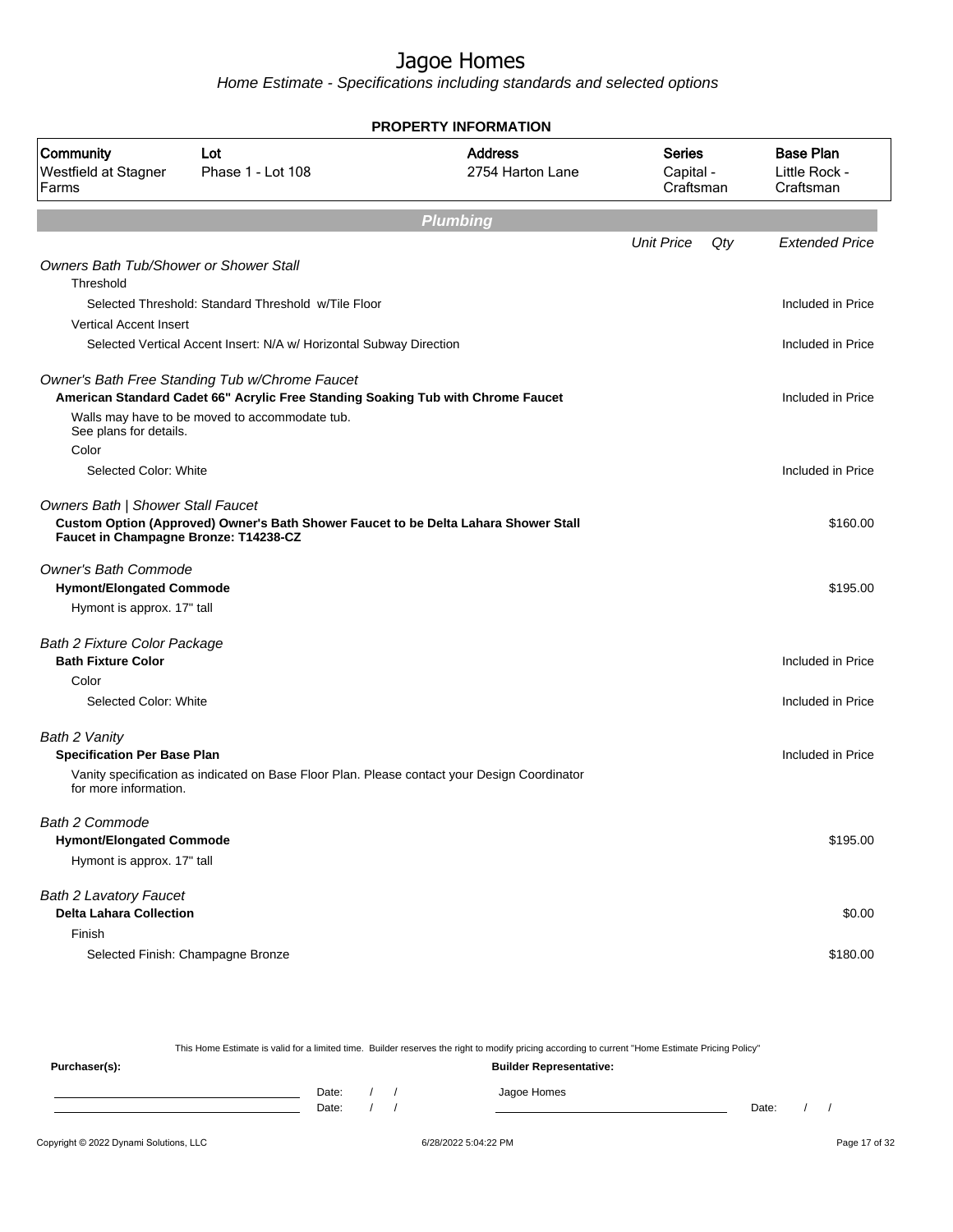Home Estimate - Specifications including standards and selected options

|                                                                       |                                                                                                                                                                         | <b>PROPERTY INFORMATION</b>        |                                  |     |                                                |
|-----------------------------------------------------------------------|-------------------------------------------------------------------------------------------------------------------------------------------------------------------------|------------------------------------|----------------------------------|-----|------------------------------------------------|
| Community<br>Westfield at Stagner<br>Farms                            | Lot<br>Phase 1 - Lot 108                                                                                                                                                | <b>Address</b><br>2754 Harton Lane | Series<br>Capital -<br>Craftsman |     | <b>Base Plan</b><br>Little Rock -<br>Craftsman |
|                                                                       |                                                                                                                                                                         | <b>Plumbing</b>                    |                                  |     |                                                |
|                                                                       |                                                                                                                                                                         |                                    | <b>Unit Price</b>                | Qty | <b>Extended Price</b>                          |
| <b>Bath 2 Lavatory Faucet</b><br>Spread                               |                                                                                                                                                                         |                                    |                                  |     |                                                |
|                                                                       | Selected Spread: 3538   8" Spread                                                                                                                                       |                                    |                                  |     | \$145.00                                       |
| Comments:                                                             |                                                                                                                                                                         |                                    |                                  |     |                                                |
| Bath 2   Accessories                                                  |                                                                                                                                                                         |                                    |                                  |     |                                                |
| <b>CZ</b>                                                             | Custom Option (Approved) Bath 2 Robe Hooks to be Delta Lahara (Qty 2) in Champagne<br>Bronze 73835-CZ and Delta Lahara Pivoting Paper Holder in Champagne Bronze 73850- |                                    |                                  |     | \$105.00                                       |
| <b>Bath 2 Tub/Shower or Shower Stall</b><br>60" Fiberglass Tub/Shower |                                                                                                                                                                         |                                    |                                  |     | Included in Price                              |
| Bath 2   Tub/Shower Faucet<br>Faucet in Champagne Bronze: T14438-CZ   | Custom Option (Approved) Bath 2 Tub/Shower Faucet to be Delta Lahara Tub/Shower                                                                                         |                                    |                                  |     | \$195.00                                       |
| Powder Room Fixture Color Package<br><b>Bath Fixture Color</b>        |                                                                                                                                                                         |                                    |                                  |     | Included in Price                              |
| Color                                                                 |                                                                                                                                                                         |                                    |                                  |     |                                                |
| Selected Color: White                                                 |                                                                                                                                                                         |                                    |                                  |     | Included in Price                              |
| Powder Room Vanity / Pedestal<br>Adler 30" Vanity                     |                                                                                                                                                                         |                                    |                                  |     | \$1,820.00                                     |
| personal selections                                                   | White Carrara Top and 8" Center Faucet Included; see Design Coordinator for available                                                                                   |                                    |                                  |     |                                                |
| <b>Bowl Style</b>                                                     |                                                                                                                                                                         |                                    |                                  |     |                                                |
| Selected Bowl Style: Rectangle                                        |                                                                                                                                                                         |                                    |                                  |     | Included in Price                              |
| <b>Cabinet Color</b>                                                  |                                                                                                                                                                         |                                    |                                  |     |                                                |
|                                                                       | Selected Cabinet Color: White Vanity w/ White Carrara Top                                                                                                               |                                    |                                  |     | Included in Price                              |
| Powder Room Lavatory Faucet<br><b>Delta Lahara Collection</b>         |                                                                                                                                                                         |                                    |                                  |     | \$0.00                                         |
| Finish                                                                |                                                                                                                                                                         |                                    |                                  |     |                                                |
|                                                                       | Selected Finish: Champagne Bronze                                                                                                                                       |                                    |                                  |     | \$180.00                                       |
| Spread                                                                |                                                                                                                                                                         |                                    |                                  |     |                                                |
|                                                                       | Selected Spread: 3538   8" Spread                                                                                                                                       |                                    |                                  |     | \$145.00                                       |
|                                                                       |                                                                                                                                                                         |                                    |                                  |     |                                                |

This Home Estimate is valid for a limited time. Builder reserves the right to modify pricing according to current "Home Estimate Pricing Policy"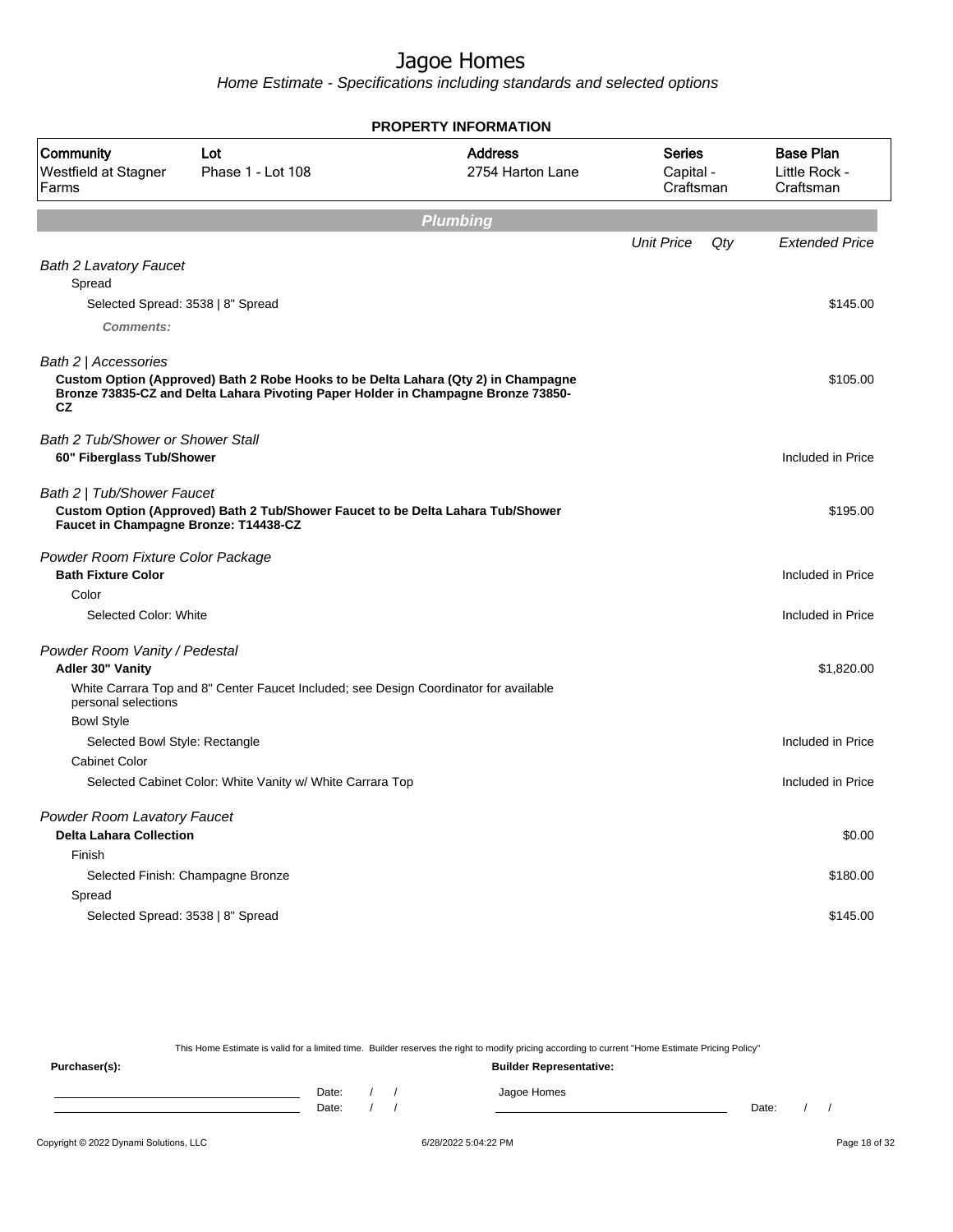Home Estimate - Specifications including standards and selected options

|                                                     |                                                                                                                                                                   | <b>PROPERTY INFORMATION</b>        |                                  |     |                                                |  |  |  |  |  |  |  |
|-----------------------------------------------------|-------------------------------------------------------------------------------------------------------------------------------------------------------------------|------------------------------------|----------------------------------|-----|------------------------------------------------|--|--|--|--|--|--|--|
| Community<br>Westfield at Stagner<br>Farms          | Lot<br>Phase 1 - Lot 108                                                                                                                                          | <b>Address</b><br>2754 Harton Lane | Series<br>Capital -<br>Craftsman |     | <b>Base Plan</b><br>Little Rock -<br>Craftsman |  |  |  |  |  |  |  |
|                                                     | <b>Plumbing</b>                                                                                                                                                   |                                    |                                  |     |                                                |  |  |  |  |  |  |  |
|                                                     |                                                                                                                                                                   |                                    | <b>Unit Price</b>                | Qty | <b>Extended Price</b>                          |  |  |  |  |  |  |  |
| Powder   Accessories                                |                                                                                                                                                                   |                                    |                                  |     |                                                |  |  |  |  |  |  |  |
| Bronze 73850-CZ                                     | Custom Option (Approved) Powder Room Towel Ring to be Delta Lahara Towel Ring in<br>Champagne Bronze 73846-CZ and Delta Lahara Pivoting Paper Holder in Champagne |                                    |                                  |     | \$115.00                                       |  |  |  |  |  |  |  |
| Powder Room Commode                                 |                                                                                                                                                                   |                                    |                                  |     |                                                |  |  |  |  |  |  |  |
| <b>Hymont/Elongated Commode</b>                     |                                                                                                                                                                   |                                    |                                  |     | \$195.00                                       |  |  |  |  |  |  |  |
| Hymont is approx. 17" tall                          |                                                                                                                                                                   |                                    |                                  |     |                                                |  |  |  |  |  |  |  |
| <b>Kitchen Sink</b>                                 | Blanco Precis Undermount Sink - Super Single Bowl w/Chrome Disposal Flange                                                                                        |                                    |                                  |     | \$680.00                                       |  |  |  |  |  |  |  |
| Sink 9 1/2" Deep                                    |                                                                                                                                                                   |                                    |                                  |     |                                                |  |  |  |  |  |  |  |
| Color                                               |                                                                                                                                                                   |                                    |                                  |     |                                                |  |  |  |  |  |  |  |
|                                                     | Selected Color: Metallic Gray 440148                                                                                                                              |                                    |                                  |     | Included in Price                              |  |  |  |  |  |  |  |
| <b>Kitchen Sink Faucet</b>                          | Kitchen Sink Faucet - Delta Emmaline Single Handle Pull Down #9182                                                                                                |                                    |                                  |     | \$360.00                                       |  |  |  |  |  |  |  |
| Finish                                              | Selected Finish: Champagne Bronze                                                                                                                                 |                                    |                                  |     | \$210.00                                       |  |  |  |  |  |  |  |
|                                                     |                                                                                                                                                                   |                                    |                                  |     |                                                |  |  |  |  |  |  |  |
| Kitchen Garbage Disposal<br>Garbage Disposal 1/3 hp |                                                                                                                                                                   |                                    |                                  |     | Included in Price                              |  |  |  |  |  |  |  |
| Kitchen Ice Maker Water Line                        |                                                                                                                                                                   |                                    |                                  |     |                                                |  |  |  |  |  |  |  |
| <b>Ice Maker Water Line</b>                         |                                                                                                                                                                   |                                    |                                  |     | Included in Price                              |  |  |  |  |  |  |  |
| Kitchen Gas Line for Range                          | Gas Line for Range, Includes 110-Volt Outlet                                                                                                                      |                                    |                                  |     | \$970.00                                       |  |  |  |  |  |  |  |
| Existing 220v outlet remains.                       |                                                                                                                                                                   |                                    |                                  |     |                                                |  |  |  |  |  |  |  |
| <b>Entire Home Water Heater</b>                     |                                                                                                                                                                   |                                    |                                  |     |                                                |  |  |  |  |  |  |  |
| Tankless Water Heater                               |                                                                                                                                                                   |                                    |                                  |     | Included in Price                              |  |  |  |  |  |  |  |
| Entire Home Main Water Shutoff Valve                |                                                                                                                                                                   |                                    |                                  |     |                                                |  |  |  |  |  |  |  |
| <b>Main Water Shutoff Valve</b>                     |                                                                                                                                                                   |                                    |                                  |     | Included in Price                              |  |  |  |  |  |  |  |
| <b>Entire Home Plumbing Supply Pipes</b>            |                                                                                                                                                                   |                                    |                                  |     |                                                |  |  |  |  |  |  |  |
|                                                     | <b>Plumbing Pipes: Water Continuous PEX Piping</b>                                                                                                                |                                    |                                  |     | Included in Price                              |  |  |  |  |  |  |  |
| Entire Home Plumbing Waste & Vent Lines             |                                                                                                                                                                   |                                    |                                  |     |                                                |  |  |  |  |  |  |  |
| <b>Plumbing Drains and Vents PVC</b>                |                                                                                                                                                                   |                                    |                                  |     | Included in Price                              |  |  |  |  |  |  |  |
|                                                     |                                                                                                                                                                   |                                    |                                  |     |                                                |  |  |  |  |  |  |  |

This Home Estimate is valid for a limited time. Builder reserves the right to modify pricing according to current "Home Estimate Pricing Policy"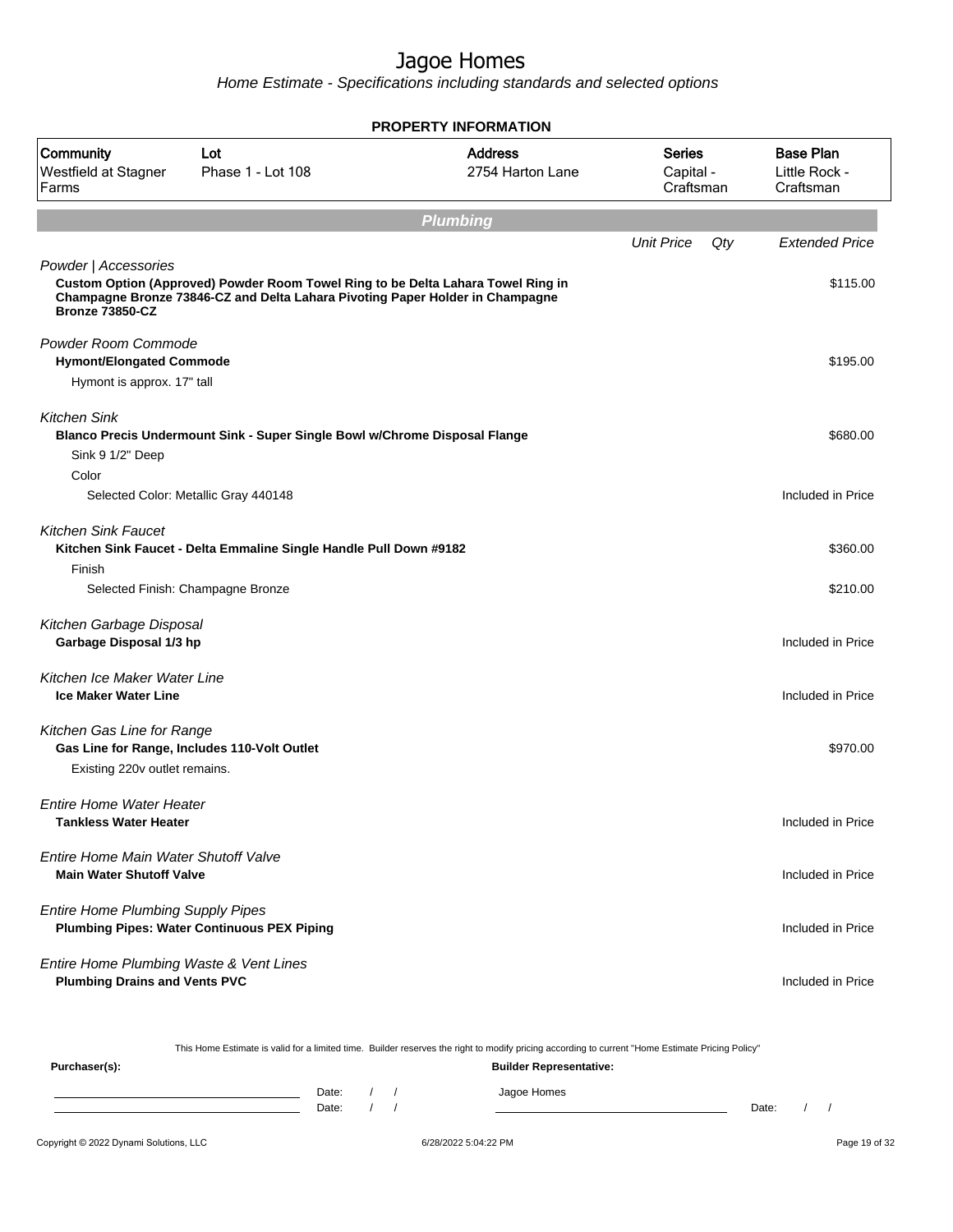|                                                                                    |                                                                                                                       | <b>PROPERTY INFORMATION</b>                                                                                                                      |                                         |     |                                                |
|------------------------------------------------------------------------------------|-----------------------------------------------------------------------------------------------------------------------|--------------------------------------------------------------------------------------------------------------------------------------------------|-----------------------------------------|-----|------------------------------------------------|
| Community<br>Westfield at Stagner<br>Farms                                         | Lot<br>Phase 1 - Lot 108                                                                                              | <b>Address</b><br>2754 Harton Lane                                                                                                               | <b>Series</b><br>Capital -<br>Craftsman |     | <b>Base Plan</b><br>Little Rock -<br>Craftsman |
|                                                                                    |                                                                                                                       | <b>Plumbing</b>                                                                                                                                  |                                         |     |                                                |
|                                                                                    |                                                                                                                       |                                                                                                                                                  | <b>Unit Price</b>                       | Qty | <b>Extended Price</b>                          |
| Entire Home Secondary Shut-Off Valves<br>Secondary Shut-Off Valves at each fixture |                                                                                                                       |                                                                                                                                                  |                                         |     | Included in Price                              |
| <b>Exterior Plumbing Sewer Lines</b>                                               |                                                                                                                       |                                                                                                                                                  |                                         |     |                                                |
|                                                                                    | Plumbing Pipes: Exterior Sewer Lines PVC Schedule 40                                                                  |                                                                                                                                                  |                                         |     | Included in Price                              |
| <b>Exterior Sillcocks</b><br><b>Outside Faucets Frost Proof (Per Plan)</b>         |                                                                                                                       |                                                                                                                                                  |                                         |     | Included in Price                              |
|                                                                                    |                                                                                                                       | <b>Electrical, Media, Communications</b>                                                                                                         |                                         |     |                                                |
|                                                                                    |                                                                                                                       |                                                                                                                                                  | <b>Unit Price</b>                       | Qty | <b>Extended Price</b>                          |
| Front Porch Light(s)<br><b>Recessed Lighting (Per Plan)</b>                        |                                                                                                                       |                                                                                                                                                  |                                         |     | Included in Price                              |
| <b>Foyer Recessed Lighting</b><br><b>Recessed Lighting (Per Plan)</b>              |                                                                                                                       |                                                                                                                                                  |                                         |     | Included in Price                              |
| <b>Family Room Ceiling Fixture</b><br>Color                                        | Ceiling Fan 52" Kichler Pro #330018, Fan Only                                                                         |                                                                                                                                                  |                                         |     | Included in Price                              |
|                                                                                    | Selected Color: Satin Black w/Satin Black Blades                                                                      |                                                                                                                                                  |                                         |     | Included in Price                              |
| Family Room Recessed Light(s)<br><b>Recessed Lighting (Per Plan)</b>               |                                                                                                                       |                                                                                                                                                  |                                         |     | Included in Price                              |
| <b>Kitchen Ceiling Lighting</b><br><b>Recessed Lighting (Per Plan)</b>             |                                                                                                                       |                                                                                                                                                  |                                         |     | Included in Price                              |
|                                                                                    | Additional Kitchen Ceiling Lighting on Separate Switch<br>Pendant Hanging Task Lights - Kichler Everly #42046 (Qty 2) |                                                                                                                                                  |                                         |     | \$690.00                                       |
| Finish                                                                             |                                                                                                                       |                                                                                                                                                  |                                         |     |                                                |
| Selected Finish: Natural Brass                                                     |                                                                                                                       |                                                                                                                                                  |                                         |     | Included in Price                              |
| Kitchen Under Cabinet Light<br>Under Cabinet Lighting Package, qty 3               |                                                                                                                       |                                                                                                                                                  |                                         |     | \$360.00                                       |
| wall cabinets in the kitchen.<br>Includes 3 under counter lights                   | Includes one under counter lighting package to be installed in predetermined location under                           |                                                                                                                                                  |                                         |     |                                                |
| <b>Kitchen GFI Outlet</b><br>Interior GFI Outlet(s)                                |                                                                                                                       |                                                                                                                                                  |                                         |     | Included in Price                              |
|                                                                                    |                                                                                                                       | This Home Estimate is valid for a limited time. Builder reserves the right to modify pricing according to current "Home Estimate Pricing Policy" |                                         |     |                                                |
| Purchaser(s):                                                                      |                                                                                                                       | <b>Builder Representative:</b>                                                                                                                   |                                         |     |                                                |
|                                                                                    | Date:<br>Date:                                                                                                        | Jagoe Homes<br>$\prime$<br>$\prime$                                                                                                              |                                         |     | Date:<br>$\sqrt{2}$<br>$\sqrt{2}$              |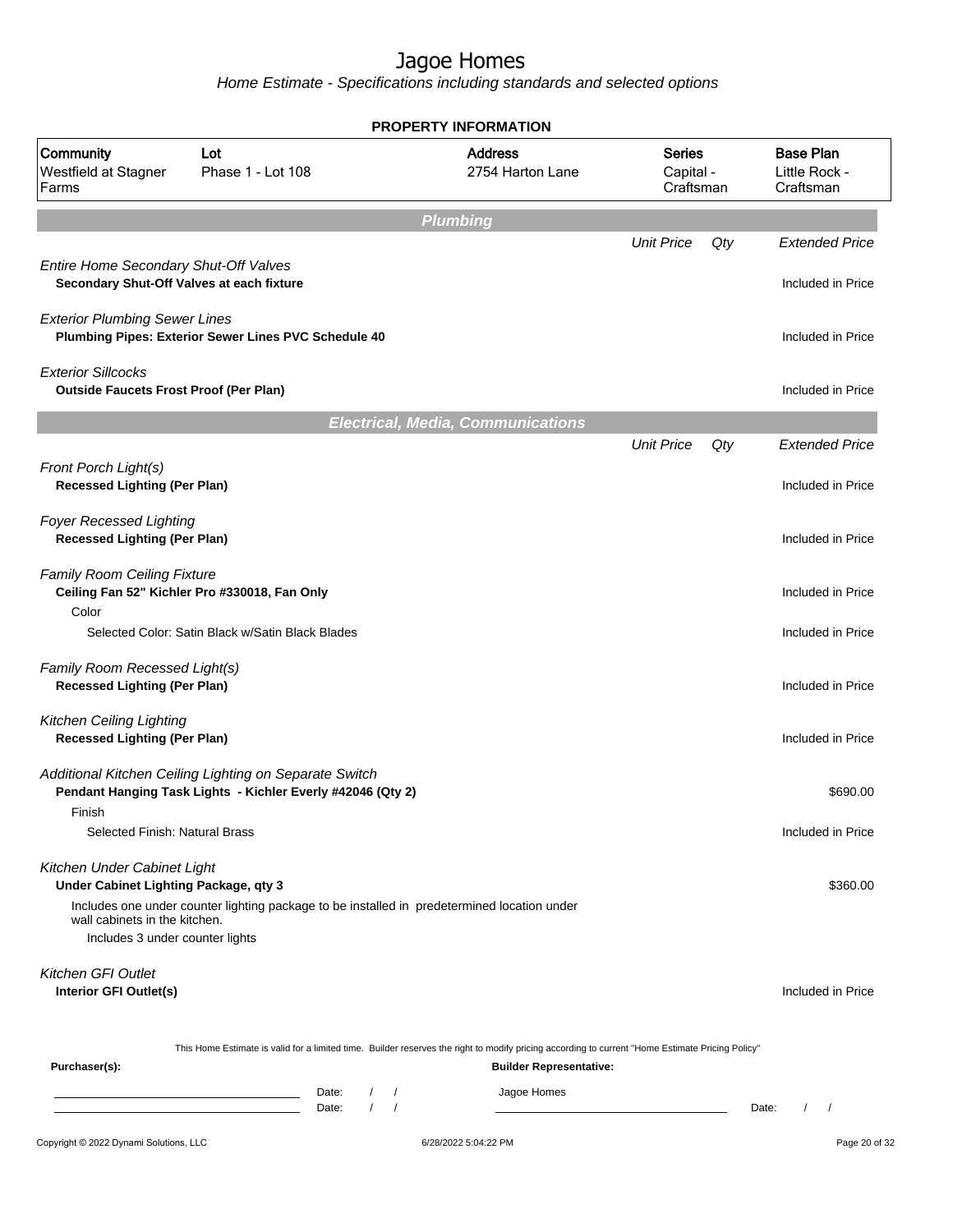Home Estimate - Specifications including standards and selected options

|                                                                          |                                                                                 | <b>PROPERTY INFORMATION</b>              |                                         |                                                |
|--------------------------------------------------------------------------|---------------------------------------------------------------------------------|------------------------------------------|-----------------------------------------|------------------------------------------------|
| Community<br>Lot<br>Westfield at Stagner<br>Phase 1 - Lot 108<br>Farms   |                                                                                 | <b>Address</b><br>2754 Harton Lane       | <b>Series</b><br>Capital -<br>Craftsman | <b>Base Plan</b><br>Little Rock -<br>Craftsman |
|                                                                          |                                                                                 | <b>Electrical, Media, Communications</b> |                                         |                                                |
|                                                                          |                                                                                 |                                          | <b>Unit Price</b><br>Qty                | <b>Extended Price</b>                          |
| Kitchen Range Receptacle<br>Range 220 Volt Receptacle                    |                                                                                 |                                          |                                         | Included in Price                              |
| Dining Area Ceiling Light(s)<br><b>Recessed Lighting (Per Plan)</b>      |                                                                                 |                                          |                                         | Included in Price                              |
| Kichler - #43871 Elata 5 Light Chandelier                                | Dining Area or Dining Room Additional Ceiling Light                             |                                          |                                         | \$640.00                                       |
| Finish                                                                   | Selected Finish: Olde Bronze OZ w/Gold Accents                                  |                                          |                                         | Included in Price                              |
| Study/Office Ceiling Light                                               | Removal of Kichler Flush Mount- 2 Bulb (Replacement Light must be selected)     |                                          |                                         | $(\$40.00)$                                    |
| Powder Room Vanity Light<br>Avery   3 Light   24"   45973                | Create a masterpiece with this 3 light bath light from the Avery collection.    |                                          |                                         | \$210.00                                       |
|                                                                          | Designer Recommendation: The Avery pairs perfectly with Mamie Cabinet Hardware. |                                          |                                         |                                                |
| Finish<br>Selected Finish: Natural Brass                                 |                                                                                 |                                          |                                         | Included in Price                              |
| Powder Room Fan or Fan/Light<br>Bath Exhaust Fan, Fan Only               |                                                                                 |                                          |                                         | Included in Price                              |
| Main Level Hall Recessed Light(s)<br><b>Recessed Lighting (Per Plan)</b> |                                                                                 |                                          |                                         | Included in Price                              |
| <b>Laundry Ceiling Light</b>                                             | Recessed Lighting (2) ILO Standard Ceiling Fixture                              |                                          |                                         | \$140.00                                       |
| Laundry Dryer Receptacle<br>Dryer 220 Volt Receptacle                    |                                                                                 |                                          |                                         | Included in Price                              |
| Drop Zone Ceiling Light                                                  | Recessed Light (1) ILO Standard Flush Mount                                     |                                          |                                         | \$40.00                                        |
| <b>Pantry Ceiling Light</b>                                              | Recessed Light (1) ILO Standard Flush Mount                                     |                                          |                                         | \$40.00                                        |

This Home Estimate is valid for a limited time. Builder reserves the right to modify pricing according to current "Home Estimate Pricing Policy"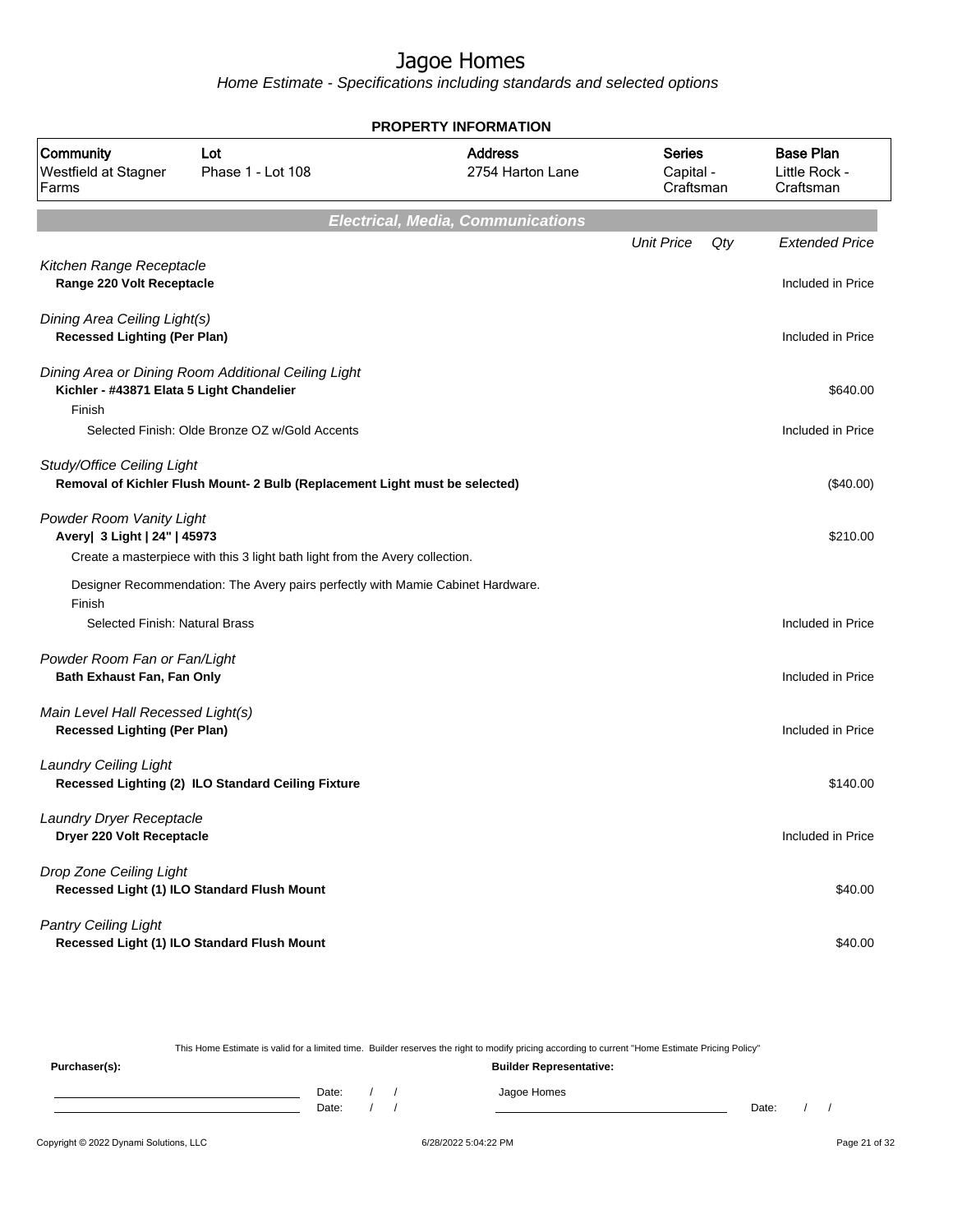Home Estimate - Specifications including standards and selected options

|                                                                                 |                                                                                | <b>PROPERTY INFORMATION</b>              |                                         |                                                |
|---------------------------------------------------------------------------------|--------------------------------------------------------------------------------|------------------------------------------|-----------------------------------------|------------------------------------------------|
| Community<br>Westfield at Stagner<br>Farms                                      | Lot<br>Phase 1 - Lot 108                                                       | <b>Address</b><br>2754 Harton Lane       | <b>Series</b><br>Capital -<br>Craftsman | <b>Base Plan</b><br>Little Rock -<br>Craftsman |
|                                                                                 |                                                                                | <b>Electrical, Media, Communications</b> |                                         |                                                |
|                                                                                 |                                                                                |                                          | <b>Unit Price</b><br>Qty                | <b>Extended Price</b>                          |
| <b>Owner's Suite Recessed Lighting</b><br><b>Recessed Lighting (Per Plan)</b>   |                                                                                |                                          |                                         | Included in Price                              |
| <b>Owner's Closet Light(s)</b>                                                  | Satco - 7" Square Flush Mount, 13.5 Watt/LED                                   |                                          |                                         | \$30.00                                        |
| <b>Owner's Bath Vanity Light</b><br>Avery   3 Light   24"   45886   Qty 2       | Create a masterpiece with this 3 light bath light from the Avery collection.   |                                          |                                         | \$420.00                                       |
|                                                                                 | Designer Recommendation: The Avery pairs perfectly with Mamie Cabinet Hardware |                                          |                                         |                                                |
| Finish<br>Selected Finish: Natural Brass                                        |                                                                                |                                          |                                         | Included in Price                              |
| Owner's Bath Shower or Tub/Shower Light<br>Recessed Can Light Fixture w/ Switch |                                                                                |                                          |                                         | \$0.00                                         |
| Owner's Bath Tub Light<br>Recessed Can Light Fixture w/ Switch                  |                                                                                |                                          |                                         | Included in Price                              |
| Owner's Bath Exhaust Fan or Fan/Light<br><b>Bath Exhaust Fan w/ Light</b>       |                                                                                |                                          |                                         | Included in Price                              |
| Owner's Bath 2nd Exhaust Fan or Fan/Light<br>Bath Exhaust Fan w/ Light          |                                                                                |                                          |                                         | Included in Price                              |
| Owner's Bath GFI Outlet<br><b>GFI Interior Outlet(s)</b>                        |                                                                                |                                          |                                         | Included in Price                              |
| <b>Bedroom 2 Ceiling Light</b><br>Flush Mount Light   3 Bulb                    |                                                                                |                                          |                                         | Included in Price                              |
| Finish<br>Selected Finish: Black                                                |                                                                                |                                          |                                         | Included in Price                              |
| <b>Bedroom 2 Closet Light</b><br>Flush Mount Light   2 Bulb<br>Finish           |                                                                                |                                          |                                         | Included in Price                              |
| Selected Finish: Black                                                          |                                                                                |                                          |                                         | Included in Price                              |

This Home Estimate is valid for a limited time. Builder reserves the right to modify pricing according to current "Home Estimate Pricing Policy"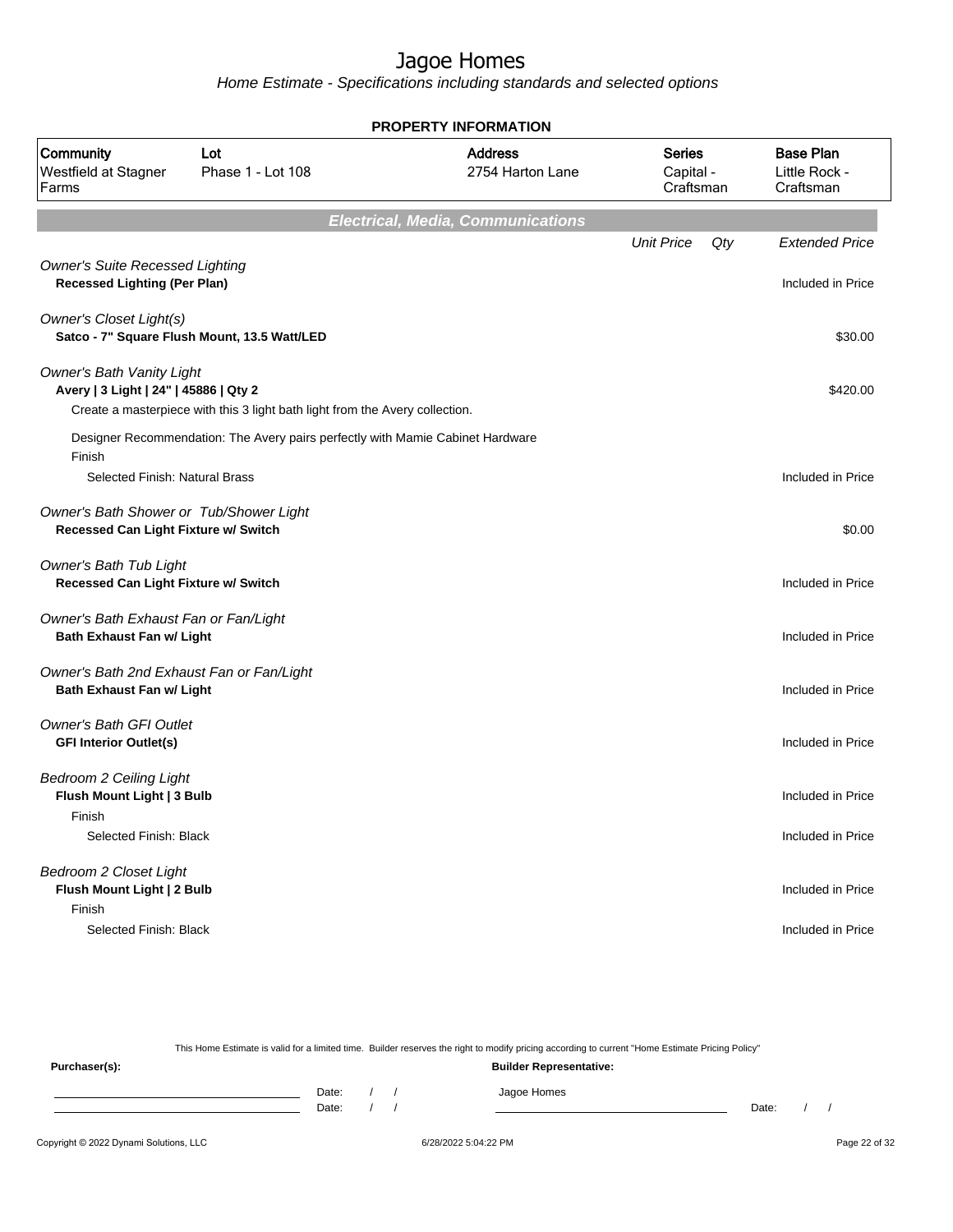Home Estimate - Specifications including standards and selected options

|                                                                         |                                                                                                                                                                                                                                                          | <b>PROPERTY INFORMATION</b>              |                                  |                                                |
|-------------------------------------------------------------------------|----------------------------------------------------------------------------------------------------------------------------------------------------------------------------------------------------------------------------------------------------------|------------------------------------------|----------------------------------|------------------------------------------------|
| Community<br>Westfield at Stagner<br>Farms                              | Lot<br>Phase 1 - Lot 108                                                                                                                                                                                                                                 | <b>Address</b><br>2754 Harton Lane       | Series<br>Capital -<br>Craftsman | <b>Base Plan</b><br>Little Rock -<br>Craftsman |
|                                                                         |                                                                                                                                                                                                                                                          | <b>Electrical, Media, Communications</b> |                                  |                                                |
|                                                                         |                                                                                                                                                                                                                                                          |                                          | <b>Unit Price</b><br>Qty         | <b>Extended Price</b>                          |
| <b>Bedroom 3 Ceiling Light</b><br>Flush Mount Light   3 Bulb<br>Finish  |                                                                                                                                                                                                                                                          |                                          |                                  | Included in Price                              |
| Selected Finish: Black                                                  |                                                                                                                                                                                                                                                          |                                          |                                  | Included in Price                              |
| <b>Bedroom 3 Closet Light</b><br>Flush Mount Light   2 Bulb             |                                                                                                                                                                                                                                                          |                                          |                                  | Included in Price                              |
| Finish<br>Selected Finish: Black                                        |                                                                                                                                                                                                                                                          |                                          |                                  | Included in Price                              |
|                                                                         |                                                                                                                                                                                                                                                          |                                          |                                  |                                                |
| Bedroom 4 Ceiling Light(s)<br><b>Recessed Lighting (Per Plan)</b>       |                                                                                                                                                                                                                                                          |                                          |                                  | Included in Price                              |
| Bath 2 Vanity Light<br>Avery   4 Light   33.25"   45974                 | Create a masterpiece with this 3 light bath light from the Avery collection.                                                                                                                                                                             |                                          |                                  | \$220.00                                       |
| Finish                                                                  | Designer Recommendation: The Avery pairs perfectly with Mamie Cabinet Hardware.                                                                                                                                                                          |                                          |                                  |                                                |
| Selected Finish: Natural Brass                                          |                                                                                                                                                                                                                                                          |                                          |                                  | Included in Price                              |
| Bath 2 Additional Tub/Shower Light                                      | Additional Tub/Shower Light Fixture w/ Switch                                                                                                                                                                                                            |                                          |                                  | \$195.00                                       |
|                                                                         | Includes one tub/shower special recessed light fixture with switch in choice of bathroom.<br>Technical Specification: Buyer must indicate choice of bath.                                                                                                |                                          |                                  |                                                |
| Bath 2 Exhaust Fan or Fan/Light<br>Bath Exhaust Fan, Fan Only           |                                                                                                                                                                                                                                                          |                                          |                                  | Included in Price                              |
| <b>Bath 2 GFI Outlet</b><br>Interior GFI Outlet(s)                      |                                                                                                                                                                                                                                                          |                                          |                                  | Included in Price                              |
| <b>Stairway Ceiling Lighting</b><br><b>Recessed Lighting (Per Plan)</b> |                                                                                                                                                                                                                                                          |                                          |                                  | Included in Price                              |
| Stairway Additional Lighting<br><b>Switches</b>                         | Pass & Seymour Additional Stairway Lighting, NTLFULL-WCC6, 2" x 3" (3) Step Lights, (2)<br>Addition of three step lights and two switches to the stairway. Location will be determined by<br>builder per plan. White Only. LED Light. HORIZONTAL INSTALL |                                          |                                  | \$465.00                                       |

This Home Estimate is valid for a limited time. Builder reserves the right to modify pricing according to current "Home Estimate Pricing Policy"

| Purchaser(s): |                |  | <b>Builder Representative:</b> |       |  |
|---------------|----------------|--|--------------------------------|-------|--|
|               | Date:<br>Date: |  | Jagoe Homes                    | Date: |  |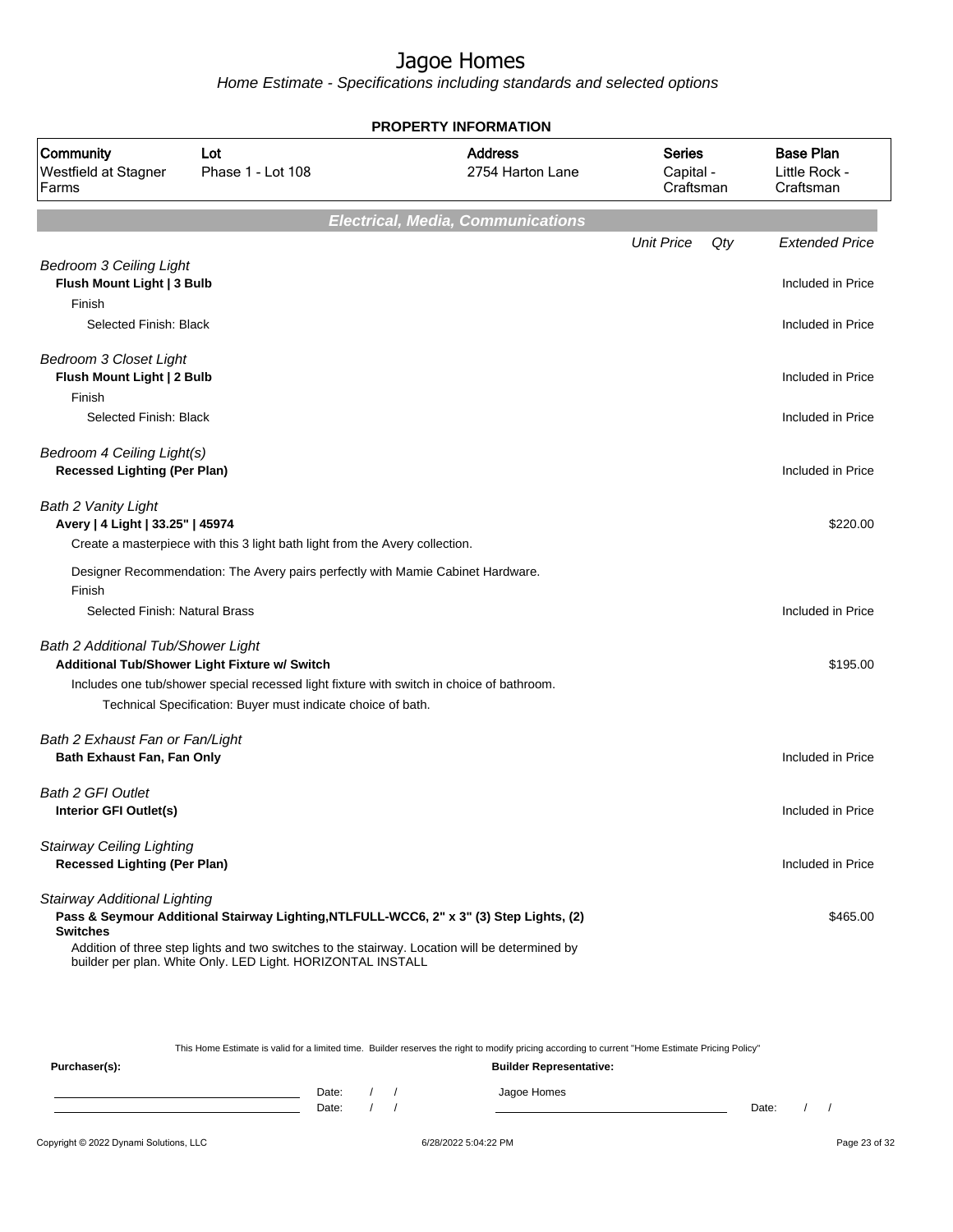|                                                                           |                                                                                                                                            | <b>PROPERTY INFORMATION</b>              |                                         |     |                                                |
|---------------------------------------------------------------------------|--------------------------------------------------------------------------------------------------------------------------------------------|------------------------------------------|-----------------------------------------|-----|------------------------------------------------|
| Community<br>Westfield at Stagner<br>Farms                                | Lot<br>Phase 1 - Lot 108                                                                                                                   | <b>Address</b><br>2754 Harton Lane       | <b>Series</b><br>Capital -<br>Craftsman |     | <b>Base Plan</b><br>Little Rock -<br>Craftsman |
|                                                                           |                                                                                                                                            | <b>Electrical, Media, Communications</b> |                                         |     |                                                |
|                                                                           |                                                                                                                                            |                                          | <b>Unit Price</b>                       | Qty | <b>Extended Price</b>                          |
| Stairway Additional Lighting                                              | Full Night Light, Adjustable Light Levels.WHITE. Press face to cycle thru the following light<br>levels: Off, Ultra Low, Low, Medium, High |                                          |                                         |     |                                                |
| Garage Ceiling Light(s)<br>Keyless (2)                                    |                                                                                                                                            |                                          |                                         |     | Included in Price                              |
| 3rd Bay Garage Light(s)<br><b>Keyless (Per Plan)</b>                      |                                                                                                                                            |                                          |                                         |     | Included in Price                              |
| Garage Opener<br><b>Garage Door Opener Pre-Wire</b>                       |                                                                                                                                            |                                          |                                         |     | Included in Price                              |
| Garage Exterior Light<br>Coach Light Kichler #49926 BKT Capanna           |                                                                                                                                            |                                          |                                         |     | Included in Price                              |
| Height: 16.00"                                                            | The 16" 1-light outdoor wall light from the Capanna™ collection features waterfall glass.<br>Technical Specification: Width: 10.50"        |                                          |                                         |     |                                                |
| Finish                                                                    |                                                                                                                                            |                                          |                                         |     |                                                |
| Selected Finish: Textured Black                                           |                                                                                                                                            |                                          |                                         |     | Included in Price                              |
| <b>Bonus Room 1 Ceiling Light</b>                                         | Ceiling Fan 52" Kichler Pro Select #330017, w/Bowl LED Light                                                                               |                                          |                                         |     | \$320.00                                       |
| Color                                                                     | Selected Color: Satin Black w/Satin Black Blades                                                                                           |                                          |                                         |     | Included in Price                              |
| Bonus Room 1 Recessed Light(s) per plan                                   |                                                                                                                                            |                                          |                                         |     |                                                |
| <b>Recessed Lighting (Per Plan)</b>                                       |                                                                                                                                            |                                          |                                         |     | Included in Price                              |
| <b>Attic Light</b><br><b>Attic Lights Keyless</b>                         |                                                                                                                                            |                                          |                                         |     | Included in Price                              |
| <b>Front Door Doorbell Button</b><br><b>Doorbell Button at Front Door</b> |                                                                                                                                            |                                          |                                         |     | Included in Price                              |
| <b>Front Door Door Chime</b><br><b>Door Chime</b>                         |                                                                                                                                            |                                          |                                         |     | Included in Price                              |

|               | This Home Estimate is valid for a limited time. Builder reserves the right to modify pricing according to current "Home Estimate Pricing Policy" |  |                                |       |  |
|---------------|--------------------------------------------------------------------------------------------------------------------------------------------------|--|--------------------------------|-------|--|
| Purchaser(s): |                                                                                                                                                  |  | <b>Builder Representative:</b> |       |  |
|               | Date:                                                                                                                                            |  | Jagoe Homes                    |       |  |
|               | Date:                                                                                                                                            |  |                                | Date: |  |
|               |                                                                                                                                                  |  |                                |       |  |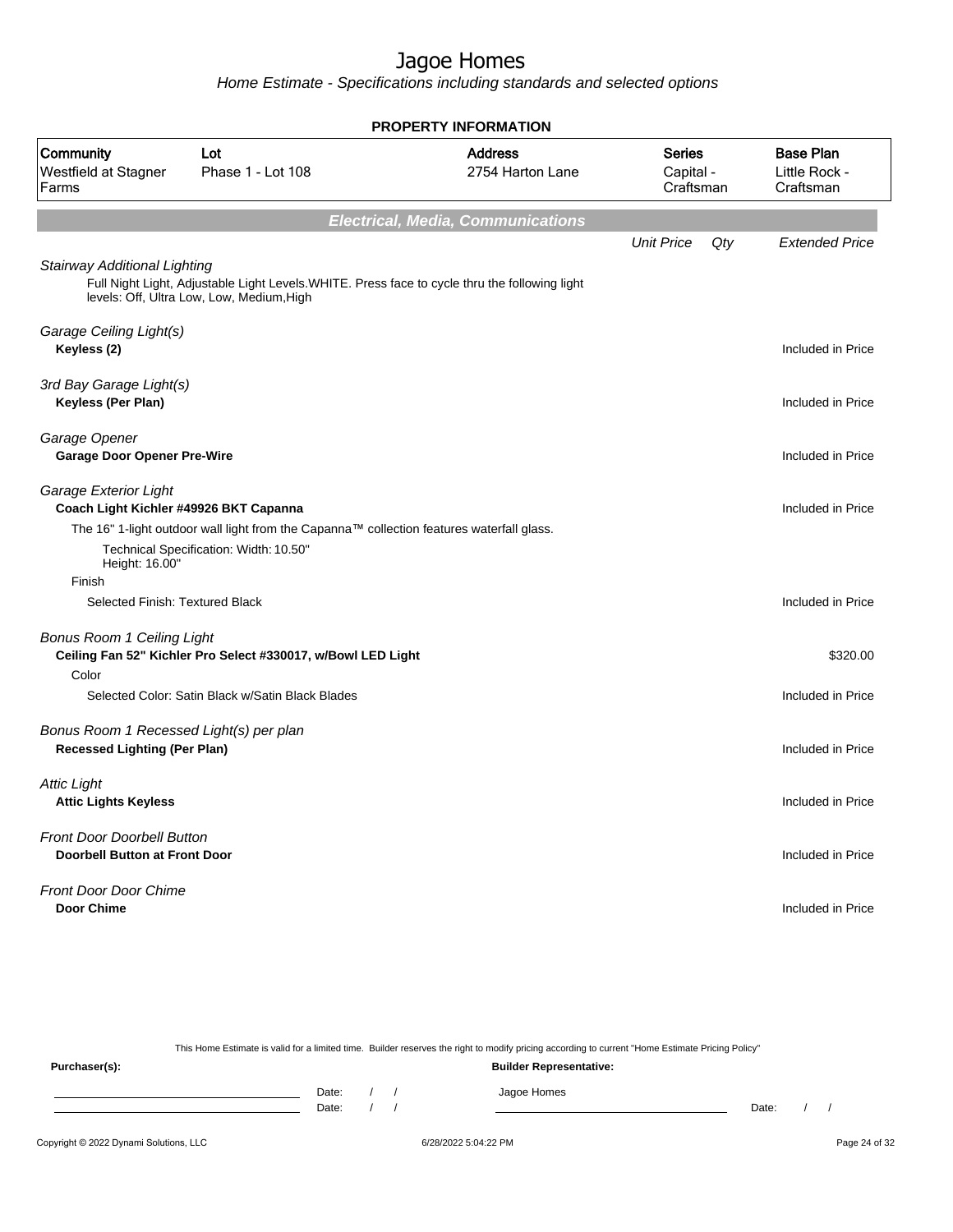Home Estimate - Specifications including standards and selected options

|                                                                               |                                                                                                                                                               | <b>PROPERTY INFORMATION</b>              |                                         |     |                                                |
|-------------------------------------------------------------------------------|---------------------------------------------------------------------------------------------------------------------------------------------------------------|------------------------------------------|-----------------------------------------|-----|------------------------------------------------|
| Community<br>Westfield at Stagner<br>Farms                                    | Lot<br>Phase 1 - Lot 108                                                                                                                                      | <b>Address</b><br>2754 Harton Lane       | <b>Series</b><br>Capital -<br>Craftsman |     | <b>Base Plan</b><br>Little Rock -<br>Craftsman |
|                                                                               |                                                                                                                                                               | <b>Electrical, Media, Communications</b> |                                         |     |                                                |
|                                                                               |                                                                                                                                                               |                                          | <b>Unit Price</b>                       | Qty | <b>Extended Price</b>                          |
| Covered Patio Light(s)                                                        | Weatherproof Ceiling Fan 52" Basics Pro Designer LED Fan #330019                                                                                              |                                          |                                         |     | \$0.00                                         |
| Color<br>Selected Color: Satin Black                                          |                                                                                                                                                               |                                          |                                         |     | Included in Price                              |
| Color                                                                         | <b>Entire Home - Electrical Outlets and Switches</b><br>Electrical Outlets & Switches per Plan & Code                                                         |                                          |                                         |     | Included in Price                              |
| Selected Color: White                                                         |                                                                                                                                                               |                                          |                                         |     | Included in Price                              |
| Cable TV Outlets, RG6 wire<br><b>Telephone Interior Jacks</b>                 | Entire Home - Cable TV/Phone Outlets (Qty 6 Total)                                                                                                            |                                          |                                         | 5   | Included in Price<br>\$0.00                    |
| Entire Home - Additional Cable TV Outlet<br><b>Additional Cable TV Outlet</b> |                                                                                                                                                               |                                          | \$80.00                                 | 3   | \$240.00                                       |
|                                                                               | Includes one additional cable television outlet to be installed in choice of location.                                                                        |                                          |                                         |     |                                                |
| <b>Standard Recessed Light with Switch</b>                                    | Entire Home - Additional Recessed Light w/Switch                                                                                                              |                                          |                                         |     | \$170.00                                       |
| <b>Comments: Study</b>                                                        |                                                                                                                                                               |                                          |                                         |     |                                                |
| Entire Home - Additional Recessed Light                                       | <b>Standard Recessed Light on Existing Switch</b>                                                                                                             |                                          | \$120.00                                | 3   | \$360.00                                       |
| <b>Comments: Study</b>                                                        |                                                                                                                                                               |                                          |                                         |     |                                                |
|                                                                               | Entire Home - Braced and Wired for Future Ceiling Fan at Existing Ceiling Light<br>Light Location Braced and Wired for Future Ceiling Fan                     |                                          | \$115.00                                | 2   | \$230.00                                       |
|                                                                               | Includes addition of bracing and box for ceiling fan addition with a switch                                                                                   |                                          |                                         |     |                                                |
|                                                                               | <b>Comments: Bedrooms 2 and 3</b>                                                                                                                             |                                          |                                         |     |                                                |
| Fan                                                                           | Entire Home - Braced and Wired for Future Ceiling Fan with Switch<br>Light Outlet with 2 Switches, Capped with Plate Cover, Braced & Wired for Future Ceiling |                                          |                                         |     | \$200.00                                       |
| <b>Comments: Owner's</b>                                                      |                                                                                                                                                               |                                          |                                         |     |                                                |
|                                                                               | Entire Home - Addition of Ceiling Light Outlet w/ Switch Capped w/Plate Cover<br>Light Outlet with Switch for Future Light, to be Capped with Plate Cover     |                                          |                                         |     | \$100.00                                       |
| <b>Comments: Study</b>                                                        |                                                                                                                                                               |                                          |                                         |     |                                                |
|                                                                               |                                                                                                                                                               |                                          |                                         |     |                                                |
|                                                                               |                                                                                                                                                               |                                          |                                         |     |                                                |

This Home Estimate is valid for a limited time. Builder reserves the right to modify pricing according to current "Home Estimate Pricing Policy"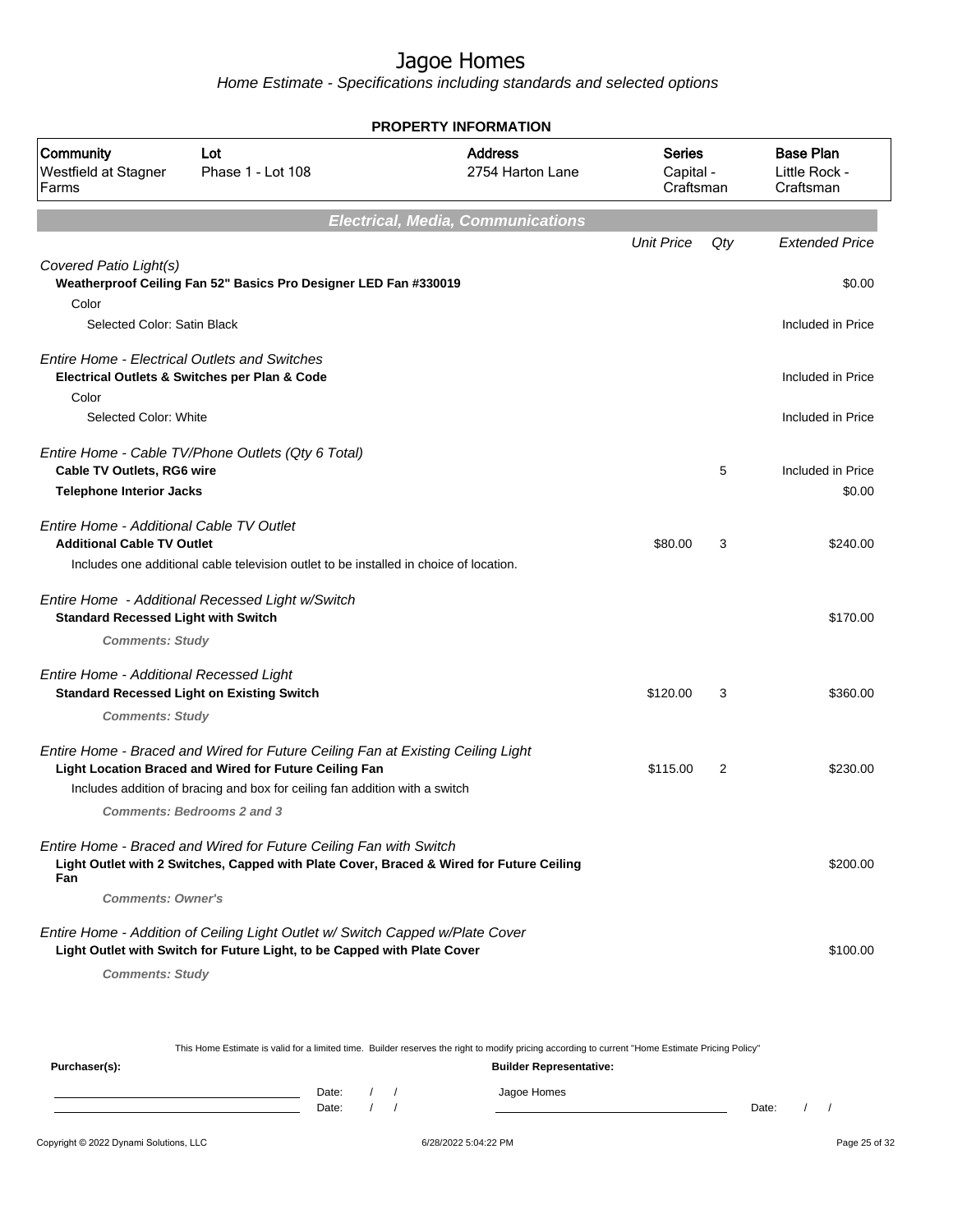Home Estimate - Specifications including standards and selected options

| <b>PROPERTY INFORMATION</b>                                                 |                                                                                                                           |                                          |                                         |     |                                                |  |  |
|-----------------------------------------------------------------------------|---------------------------------------------------------------------------------------------------------------------------|------------------------------------------|-----------------------------------------|-----|------------------------------------------------|--|--|
| Community<br>Westfield at Stagner<br>Farms                                  | Lot<br>Phase 1 - Lot 108                                                                                                  | <b>Address</b><br>2754 Harton Lane       | <b>Series</b><br>Capital -<br>Craftsman |     | <b>Base Plan</b><br>Little Rock -<br>Craftsman |  |  |
|                                                                             |                                                                                                                           | <b>Electrical, Media, Communications</b> |                                         |     |                                                |  |  |
|                                                                             |                                                                                                                           |                                          | <b>Unit Price</b>                       | Qty | <b>Extended Price</b>                          |  |  |
| <b>Entire Home Electrical Service</b><br><b>Electrical Service 200 AMP</b>  | Includes 200 AMP electric service upgrade for the entire house.                                                           |                                          |                                         |     | Included in Price                              |  |  |
| <b>Exterior Electrical Service</b><br><b>Electrical Service Underground</b> |                                                                                                                           |                                          |                                         |     | Included in Price                              |  |  |
| <b>Smoke Detectors</b><br>Smoke Detectors, per plan                         |                                                                                                                           |                                          |                                         |     | Included in Price                              |  |  |
| <b>Carbon Monoxide Detectors</b><br>Carbon Monoxide Detectors, per plan     |                                                                                                                           |                                          |                                         |     | Included in Price                              |  |  |
|                                                                             |                                                                                                                           | <b>HVAC</b>                              |                                         |     |                                                |  |  |
| <b>Entire Home Air Conditioner</b>                                          |                                                                                                                           |                                          | <b>Unit Price</b>                       | Qty | <b>Extended Price</b>                          |  |  |
| 14 Seer Air Conditioning System<br>Up to 14 Seer Air Conditioning System    |                                                                                                                           |                                          |                                         |     | Included in Price                              |  |  |
| <b>Entire Home Furnace</b><br>92% Plus High Efficiency Gas Home Furnace     | Includes 92% plus high efficiency gas home furnace<br>Builder makes no guarantee with respect to heating and cooling cost |                                          |                                         |     | Included in Price                              |  |  |
| Entire Home Furnace Filter<br>Aprilaire Model 2000 Series Air Filter        |                                                                                                                           |                                          |                                         |     | Included in Price                              |  |  |
| <b>Entire Home Thermostat</b><br><b>Programmable Thermostat</b>             |                                                                                                                           |                                          |                                         |     | Included in Price                              |  |  |
| <b>Indoor Air Quality</b><br>Honeywell Fresh Air Ventilation System         |                                                                                                                           |                                          |                                         |     | Included in Price                              |  |  |
| <b>Entire Home Duct System</b><br><b>Flexible Duct</b>                      |                                                                                                                           |                                          |                                         |     | Included in Price                              |  |  |
| Entire Home Return Air<br><b>Multiple Return Air Vents</b>                  | One Return per Bedroom & One Central Return                                                                               |                                          |                                         |     | Included in Price                              |  |  |

Copyright © 2022 Dynami Solutions, LLC <br>
6/28/2022 5:04:22 PM e128 of 32 This Home Estimate is valid for a limited time. Builder reserves the right to modify pricing according to current "Home Estimate Pricing Policy" **Purchaser(s): Builder Representative:** Date: / / Jagoe Homes<br>Date: / / Jagoe Homes Date: / / **Date: / / 2006** Date: / / / Date: / / /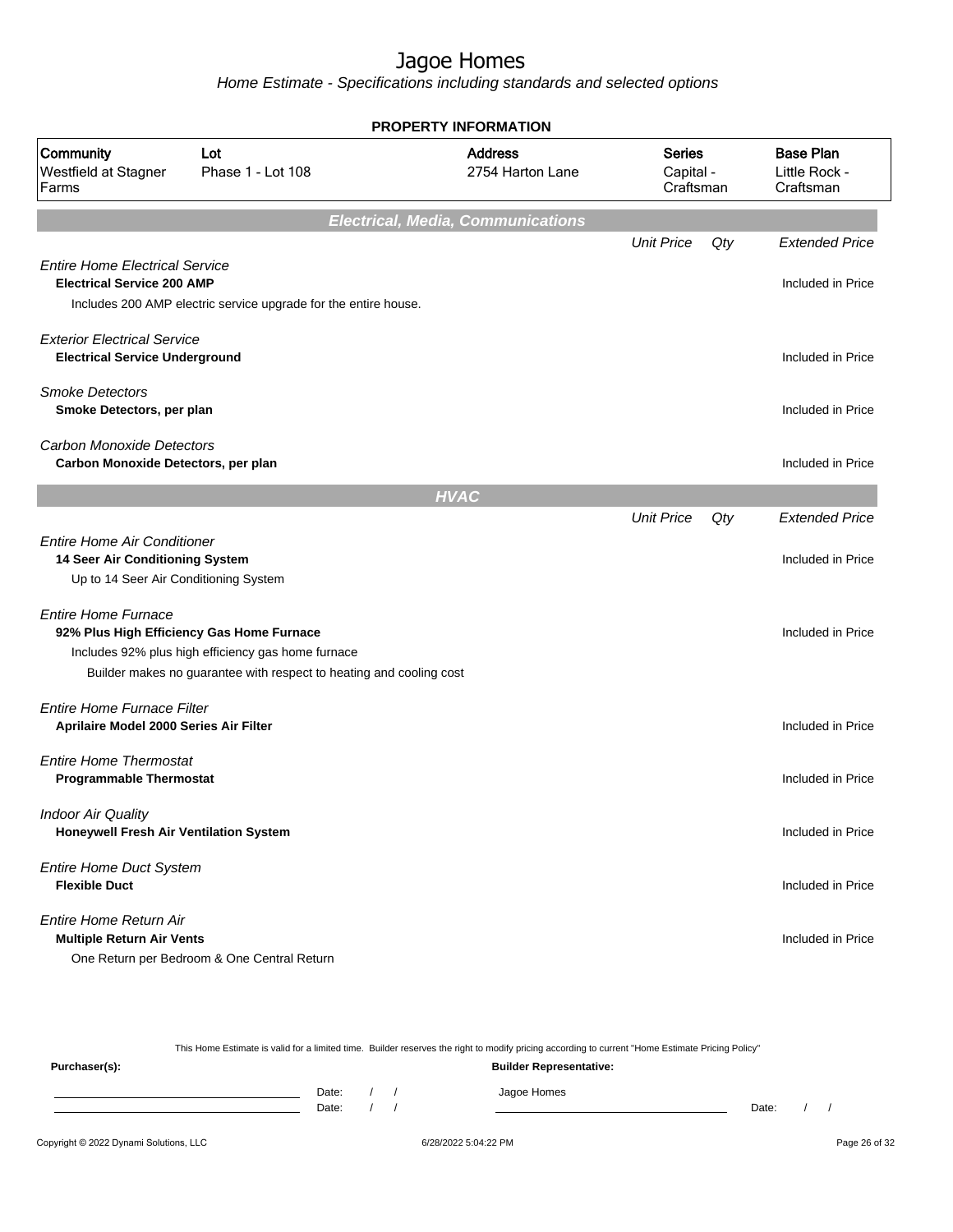Home Estimate - Specifications including standards and selected options

|                                                                           |                                                                                                                                                                                                                                                           | <b>PROPERTY INFORMATION</b>        |                                  |     |                                                |
|---------------------------------------------------------------------------|-----------------------------------------------------------------------------------------------------------------------------------------------------------------------------------------------------------------------------------------------------------|------------------------------------|----------------------------------|-----|------------------------------------------------|
| Community<br>Westfield at Stagner<br>Farms                                | Lot<br>Phase 1 - Lot 108                                                                                                                                                                                                                                  | <b>Address</b><br>2754 Harton Lane | Series<br>Capital -<br>Craftsman |     | <b>Base Plan</b><br>Little Rock -<br>Craftsman |
|                                                                           |                                                                                                                                                                                                                                                           | <b>HVAC</b>                        |                                  |     |                                                |
|                                                                           |                                                                                                                                                                                                                                                           |                                    | <b>Unit Price</b>                | Qty | <b>Extended Price</b>                          |
| Laundry Dryer Vent<br><b>Dryer Vent Vented to Outside</b>                 |                                                                                                                                                                                                                                                           |                                    |                                  |     | Included in Price                              |
|                                                                           |                                                                                                                                                                                                                                                           | <b>Floor Coverings</b>             |                                  |     |                                                |
|                                                                           |                                                                                                                                                                                                                                                           |                                    | <b>Unit Price</b>                | Qty | <b>Extended Price</b>                          |
| <b>Entire Home Carpet Selection</b><br><b>Mohawk Carpet   Easy Street</b> |                                                                                                                                                                                                                                                           |                                    |                                  |     | Included in Price                              |
| Color                                                                     |                                                                                                                                                                                                                                                           |                                    |                                  |     |                                                |
| Selected Color: 929 Rainswept                                             |                                                                                                                                                                                                                                                           |                                    |                                  |     | Included in Price                              |
| <b>Entire Home Carpet Pad</b><br>6# Carpet Pad                            |                                                                                                                                                                                                                                                           |                                    |                                  |     | Included in Price                              |
|                                                                           | Owner's Bath Free Standing Tub Backsplash<br>Owner's Bath Free Standing Tub Subway Tile Backsplash                                                                                                                                                        |                                    |                                  |     | \$1,425.00                                     |
| Per plan w/Bullnose Trim<br>approx. 42" tall.                             |                                                                                                                                                                                                                                                           |                                    |                                  |     |                                                |
| Ceramic Color                                                             |                                                                                                                                                                                                                                                           |                                    |                                  |     |                                                |
|                                                                           | Selected Ceramic Color: White 4" x 12"                                                                                                                                                                                                                    |                                    |                                  |     | Included in Price                              |
| <b>Ceramic Direction</b>                                                  |                                                                                                                                                                                                                                                           |                                    |                                  |     |                                                |
|                                                                           | Selected Ceramic Direction: Horizontal                                                                                                                                                                                                                    |                                    |                                  |     | Included in Price                              |
| <b>Grout Color</b>                                                        |                                                                                                                                                                                                                                                           |                                    |                                  |     |                                                |
| Selected Grout Color: 02 Pewter                                           |                                                                                                                                                                                                                                                           |                                    |                                  |     | Included in Price                              |
| Trim                                                                      |                                                                                                                                                                                                                                                           |                                    |                                  |     |                                                |
|                                                                           | Selected Trim: Brushed Graphite (Used on 4x12 Only)                                                                                                                                                                                                       |                                    |                                  |     | Included in Price                              |
| <b>RevWood Plus</b>                                                       | Foyer/Study/Family Room/Dining Area/Kitchen/Hall to Owner's Suite                                                                                                                                                                                         |                                    |                                  |     | \$7,330.00                                     |
|                                                                           | RevWood Plus combines Mohawk's unique Hydroseal and Uniclic technologies with<br>GenuEdge, an innovative beveling technology that provides enhanced realism and added<br>moisture protection. RevWood Plus is so water resistant, it can be steam mopped. |                                    |                                  |     |                                                |
| See Specific Plan for Details.                                            | Where Applicable: Main Level Flooring does not include Bedrooms, Full Baths, or Laundry.                                                                                                                                                                  |                                    |                                  |     |                                                |
| Color                                                                     |                                                                                                                                                                                                                                                           |                                    |                                  |     |                                                |
|                                                                           | Selected Color: Sawmill Ridge Wheat Field Oak                                                                                                                                                                                                             |                                    |                                  |     | Included in Price                              |
| Direction                                                                 |                                                                                                                                                                                                                                                           |                                    |                                  |     |                                                |
| Selected Direction: Front to Back                                         |                                                                                                                                                                                                                                                           |                                    |                                  |     | Included in Price                              |
|                                                                           |                                                                                                                                                                                                                                                           |                                    |                                  |     |                                                |

This Home Estimate is valid for a limited time. Builder reserves the right to modify pricing according to current "Home Estimate Pricing Policy" **Purchaser(s): Builder Representative:** Date: / / Jagoe Homes<br>Date: / / Jagoe Homes Date: / / Date: / /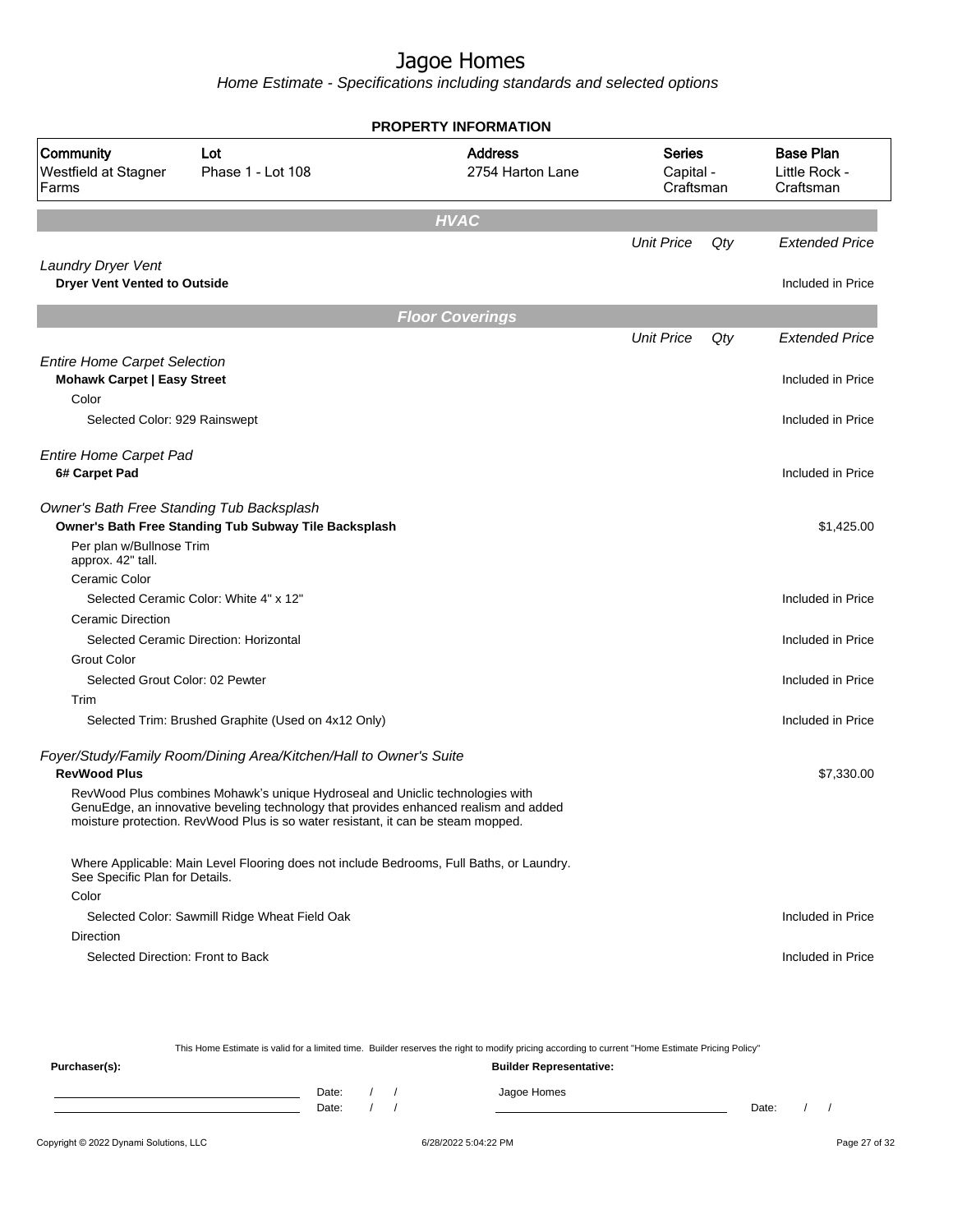Home Estimate - Specifications including standards and selected options

| Community<br>Westfield at Stagner<br>Farms                       | Lot<br>Phase 1 - Lot 108                       | <b>Address</b><br>2754 Harton Lane | <b>Series</b><br>Capital -<br>Craftsman | <b>Base Plan</b><br>Little Rock -<br>Craftsman |
|------------------------------------------------------------------|------------------------------------------------|------------------------------------|-----------------------------------------|------------------------------------------------|
|                                                                  |                                                | <b>Floor Coverings</b>             |                                         |                                                |
|                                                                  |                                                |                                    | <b>Unit Price</b>                       | <b>Extended Price</b><br>Qty                   |
| <b>Owner's Bath Flooring</b><br>Ceramic   12x24                  |                                                |                                    |                                         | \$150.00                                       |
| Ceramic Color                                                    |                                                |                                    |                                         |                                                |
|                                                                  | Selected Ceramic Color: CT76 Calacatta Empire  |                                    |                                         | Included in Price                              |
| Ceramic Install Pattern                                          |                                                |                                    |                                         |                                                |
|                                                                  | Selected Ceramic Install Pattern: Third Offset |                                    |                                         | Included in Price                              |
| <b>Grout Color</b>                                               |                                                |                                    |                                         |                                                |
| Selected Grout Color: 02 Pewter<br><b>Installation Direction</b> |                                                |                                    |                                         | Included in Price                              |
|                                                                  | Selected Installation Direction: Front to Back |                                    |                                         | Included in Price                              |
| Laundry/Pantry Flooring                                          |                                                |                                    |                                         |                                                |
| Ceramic   12x24                                                  |                                                |                                    |                                         | \$150.00                                       |
| Ceramic Color                                                    |                                                |                                    |                                         |                                                |
|                                                                  | Selected Ceramic Color: CT76 Calacatta Empire  |                                    |                                         | Included in Price                              |
| Ceramic Install Pattern                                          |                                                |                                    |                                         |                                                |
|                                                                  | Selected Ceramic Install Pattern: Third Offset |                                    |                                         | Included in Price                              |
| <b>Grout Color</b>                                               |                                                |                                    |                                         |                                                |
| Selected Grout Color: 02 Pewter                                  |                                                |                                    |                                         | Included in Price                              |
| Installation Direction                                           | Selected Installation Direction: Front to Back |                                    |                                         | Included in Price                              |
|                                                                  |                                                |                                    |                                         |                                                |
| <b>Bath 2 Flooring</b><br>Ceramic   12x24                        |                                                |                                    |                                         | \$250.00                                       |
| Ceramic Color                                                    |                                                |                                    |                                         |                                                |
|                                                                  | Selected Ceramic Color: CT76 Calacatta Empire  |                                    |                                         | Included in Price                              |
| Ceramic Install Pattern                                          |                                                |                                    |                                         |                                                |
|                                                                  | Selected Ceramic Install Pattern: Third Offset |                                    |                                         | Included in Price                              |
| <b>Grout Color</b>                                               |                                                |                                    |                                         |                                                |
| Selected Grout Color: 02 Pewter                                  |                                                |                                    |                                         | Included in Price                              |
| <b>Installation Direction</b>                                    |                                                |                                    |                                         |                                                |
|                                                                  | Selected Installation Direction: Side to Side  |                                    |                                         | Included in Price                              |

**PROPERTY INFORMATION**

This Home Estimate is valid for a limited time. Builder reserves the right to modify pricing according to current "Home Estimate Pricing Policy"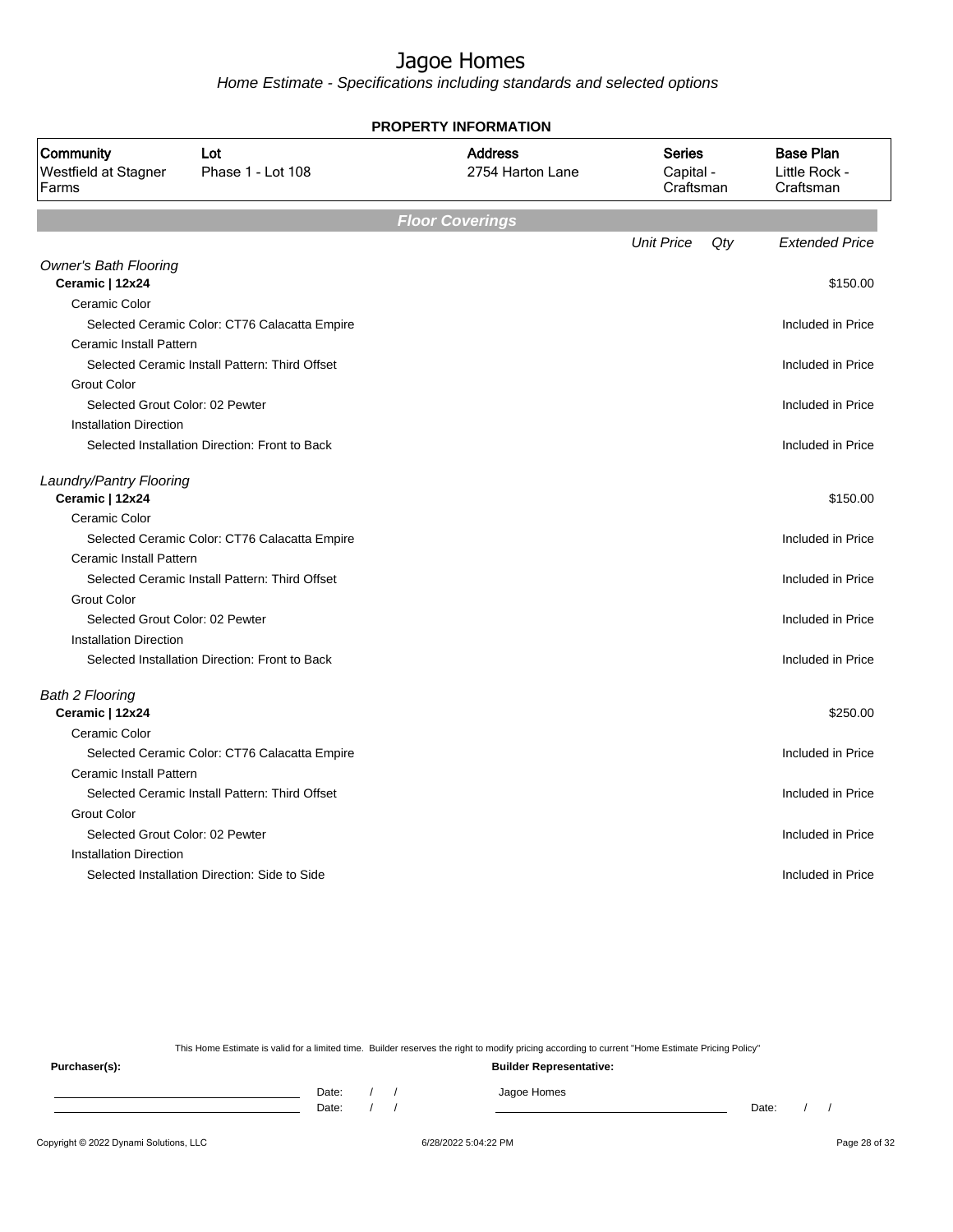Home Estimate - Specifications including standards and selected options

|                                                    |                                                                                                                                                                                                                                                           | PROPERTY INFORMATION               |                                         |     |                                                |
|----------------------------------------------------|-----------------------------------------------------------------------------------------------------------------------------------------------------------------------------------------------------------------------------------------------------------|------------------------------------|-----------------------------------------|-----|------------------------------------------------|
| Community<br>Westfield at Stagner<br>Farms         | Lot<br>Phase 1 - Lot 108                                                                                                                                                                                                                                  | <b>Address</b><br>2754 Harton Lane | <b>Series</b><br>Capital -<br>Craftsman |     | <b>Base Plan</b><br>Little Rock -<br>Craftsman |
|                                                    |                                                                                                                                                                                                                                                           | <b>Floor Coverings</b>             |                                         |     |                                                |
|                                                    |                                                                                                                                                                                                                                                           |                                    | <b>Unit Price</b>                       | Qty | <b>Extended Price</b>                          |
| <b>Powder Room Flooring</b><br><b>RevWood Plus</b> |                                                                                                                                                                                                                                                           |                                    |                                         |     | \$240.00                                       |
|                                                    | RevWood Plus combines Mohawk's unique Hydroseal and Uniclic technologies with<br>GenuEdge, an innovative beveling technology that provides enhanced realism and added<br>moisture protection. RevWood Plus is so water resistant, it can be steam mopped. |                                    |                                         |     |                                                |
| See Specific Plan for Details.                     | Where Applicable: Main Level Flooring does not include Bedrooms, Full Baths, or Laundry.                                                                                                                                                                  |                                    |                                         |     |                                                |
| Color                                              | Selected Color: Sawmill Ridge Wheat Field Oak                                                                                                                                                                                                             |                                    |                                         |     | Included in Price                              |
| Direction                                          |                                                                                                                                                                                                                                                           |                                    |                                         |     |                                                |
| Selected Direction: Front to Back                  |                                                                                                                                                                                                                                                           |                                    |                                         |     | Included in Price                              |
|                                                    |                                                                                                                                                                                                                                                           | <b>Shelving</b>                    |                                         |     |                                                |
|                                                    |                                                                                                                                                                                                                                                           |                                    | <b>Unit Price</b>                       | Qty | <b>Extended Price</b>                          |
| <b>Owner's Closet Shelf &amp; Rod</b>              | Closet Shelf 12" Shelf & Rod - 2 Runs Width of Closet - Supported 2'0" O.C. Vented                                                                                                                                                                        |                                    |                                         |     | Included in Price                              |
| Long Garment Hanging                               |                                                                                                                                                                                                                                                           |                                    |                                         |     |                                                |
|                                                    | Selected Long Garment Hanging: None                                                                                                                                                                                                                       |                                    |                                         |     | Included in Price                              |
| Standard Hanging                                   | Selected Standard Hanging: Standard Hanging (42" & 84")                                                                                                                                                                                                   |                                    |                                         |     | Included in Price                              |
| Bedroom 2 Closet Shelf & Rod<br>Standard Hanging   | Closet Shelf 12" Shelf & Rod - 2 Runs Width of Closet - Supported 2'0" O.C. Vented                                                                                                                                                                        |                                    |                                         |     | Included in Price                              |
|                                                    | Selected Standard Hanging: Standard Hanging (42" & 80")                                                                                                                                                                                                   |                                    |                                         |     | Included in Price                              |
| Bedroom 3 Closet Shelf & Rod<br>Standard Hanging   | Closet Shelf 12" Shelf & Rod - 2 Runs Width of Closet - Supported 2'0" O.C. Vented                                                                                                                                                                        |                                    |                                         |     | Included in Price                              |
|                                                    | Selected Standard Hanging: Standard Hanging (42" & 80")                                                                                                                                                                                                   |                                    |                                         |     | Included in Price                              |
| Bedroom 4 Closet Shelf & Rod<br>Standard Hanging   | Closet Shelf 12" Shelf & Rod - 2 Runs Width of Closet - Supported 2'0" O.C. Vented                                                                                                                                                                        |                                    |                                         |     | Included in Price                              |
|                                                    | Selected Standard Hanging: Standard Hanging (42" & 84")                                                                                                                                                                                                   |                                    |                                         |     | Included in Price                              |
| <b>Entire Home Storage Shelf</b>                   | Storage Shelf 12" and 16" deep- Vented (per plan)                                                                                                                                                                                                         |                                    |                                         |     | Included in Price                              |

This Home Estimate is valid for a limited time. Builder reserves the right to modify pricing according to current "Home Estimate Pricing Policy"

**Purchaser(s): Builder Representative:** Date: / / Jagoe Homes<br>Date: / / Jagoe Homes Date: / / **Date: / / 2006** Date: / / / Date: / / /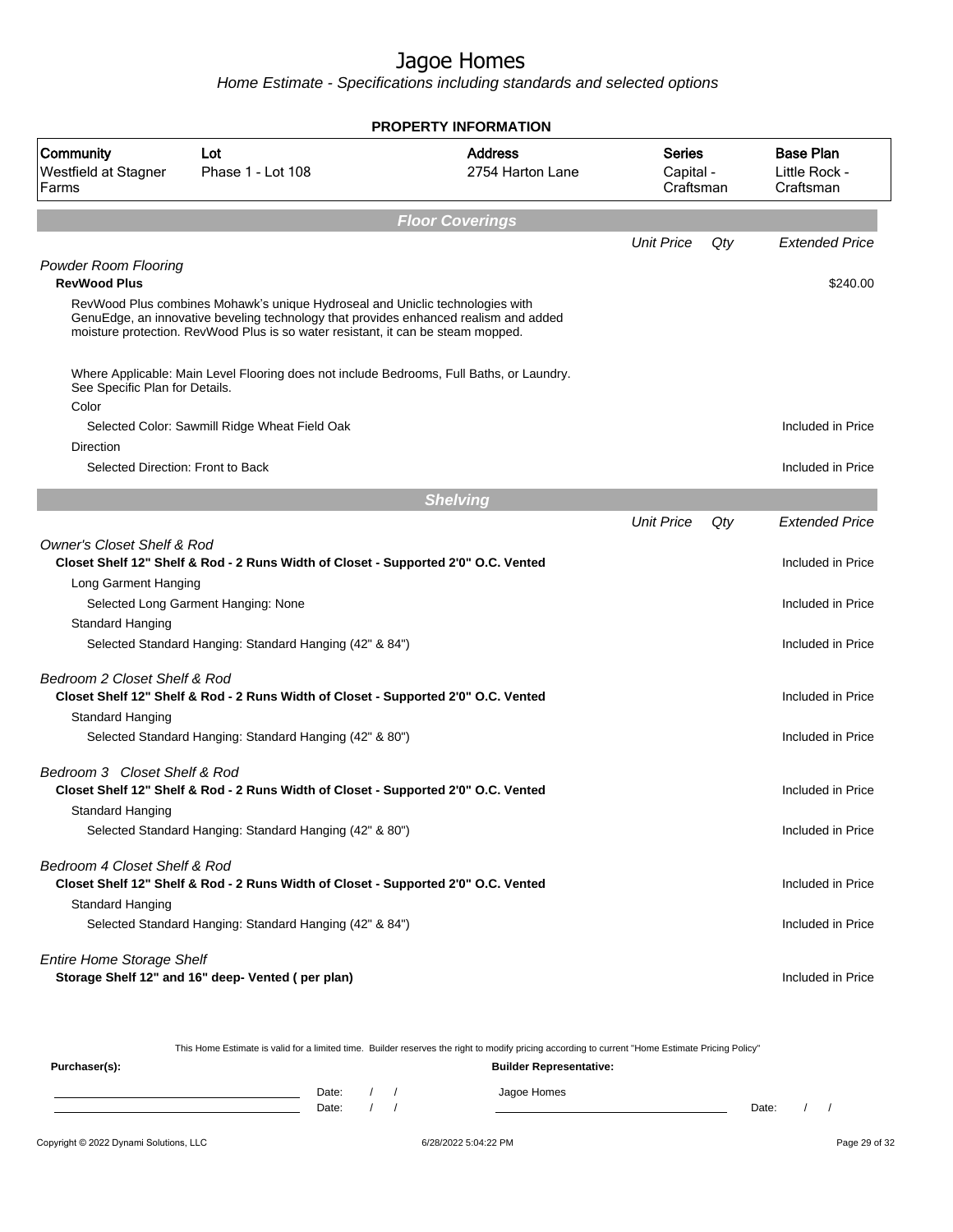Home Estimate - Specifications including standards and selected options

|                                                                                                      |                                                         | <b>PROPERTY INFORMATION</b>        |                                         |     |                                                |
|------------------------------------------------------------------------------------------------------|---------------------------------------------------------|------------------------------------|-----------------------------------------|-----|------------------------------------------------|
| Community<br>Westfield at Stagner<br>Farms                                                           | Lot<br>Phase 1 - Lot 108                                | <b>Address</b><br>2754 Harton Lane | <b>Series</b><br>Capital -<br>Craftsman |     | <b>Base Plan</b><br>Little Rock -<br>Craftsman |
|                                                                                                      |                                                         | <b>Shelving</b>                    |                                         |     |                                                |
|                                                                                                      |                                                         |                                    | <b>Unit Price</b>                       | Qty | <b>Extended Price</b>                          |
| Laundry & Pantry MDF Shelving<br><b>MDF Shelving ILO Standard Wire Shelving</b>                      |                                                         |                                    |                                         |     | \$1,060.00                                     |
|                                                                                                      |                                                         | <b>Foundations</b>                 |                                         |     |                                                |
|                                                                                                      |                                                         |                                    | <b>Unit Price</b>                       | Qty | <b>Extended Price</b>                          |
| <b>Entire Home Footing Size</b><br>19" Wide x 8" Deep, 3000 psi,                                     |                                                         |                                    |                                         |     | \$0.00                                         |
|                                                                                                      |                                                         | <b>Framing</b>                     |                                         |     |                                                |
|                                                                                                      |                                                         |                                    | <b>Unit Price</b>                       | Qty | <b>Extended Price</b>                          |
| Entire Home 2 x 4 Wall Studs<br>Studs 2 x 4 @ 16" oc, SPF Grade                                      |                                                         |                                    |                                         |     | Included in Price                              |
| Entire Home 2 x 6 Wall Studs<br>Studs 2 x 6 @ 24" oc, SPF Grade (Per Plan)                           |                                                         |                                    |                                         |     | Included in Price                              |
| <b>Entire Home Exterior Wall Sheathing</b>                                                           | Exterior Wall Sheathing (7/16" OSB &/or 1/2" Styrofoam) |                                    |                                         |     | Included in Price                              |
| Entire Home Exterior Wall House Wrap<br><b>Exterior Wall Covering House Wrap</b>                     |                                                         |                                    |                                         |     | Included in Price                              |
| <b>Entire Home Foundation Plates</b><br>Foundation Plates treated yellow pine                        |                                                         |                                    |                                         |     | Included in Price                              |
| Entire Home - Sub Floor (Where Applicable)                                                           | Sub Floor 3/4" OSB T&G, glued & screwed or nailed       |                                    |                                         |     | Included in Price                              |
| Main Level Ceiling Heights<br>Interior Flat Ceiling Height 9'0"<br>Certain ceiling heights may vary. |                                                         |                                    |                                         |     | Included in Price                              |
| Per Plan Roof Rafters                                                                                | Roof Rafters 2"x10" @ 24" oc over stairwells, by design |                                    |                                         |     | Included in Price                              |
| Per Plan Roof Trusses<br><b>Roof Trusses</b>                                                         |                                                         |                                    |                                         |     | Included in Price                              |
| <b>Roof Sheathing</b><br>Roof Sheathing 7/16" OSB                                                    |                                                         |                                    |                                         |     | Included in Price                              |

This Home Estimate is valid for a limited time. Builder reserves the right to modify pricing according to current "Home Estimate Pricing Policy" **Purchaser(s): Builder Representative:** Date: / / Jagoe Homes<br>Date: / / Jagoe Homes Date: / / Date: / /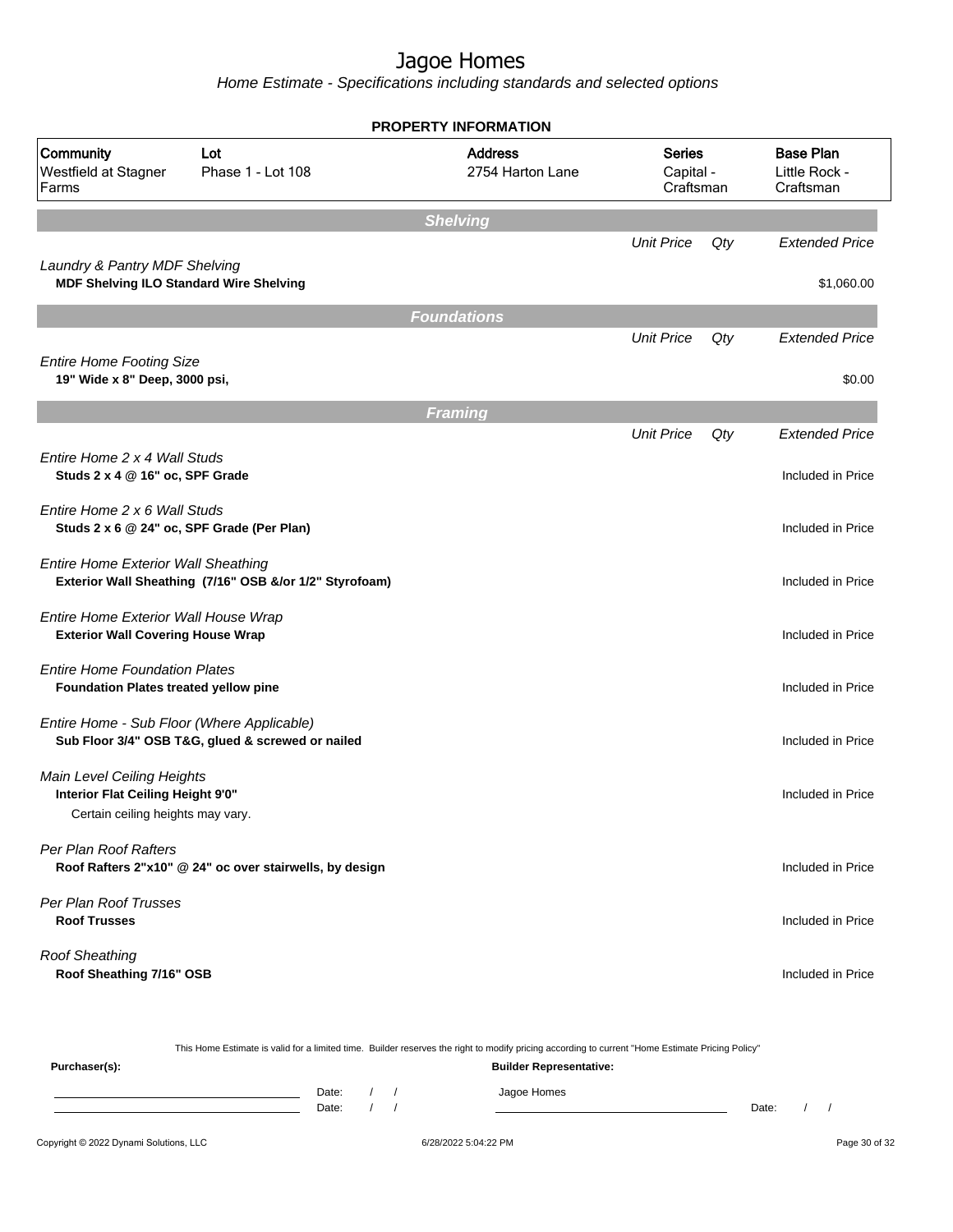|                                                                                                     |                                                                                                                                        | <b>PROPERTY INFORMATION</b>                                                                                                                                                        |                                         |     |                                                |
|-----------------------------------------------------------------------------------------------------|----------------------------------------------------------------------------------------------------------------------------------------|------------------------------------------------------------------------------------------------------------------------------------------------------------------------------------|-----------------------------------------|-----|------------------------------------------------|
| Community<br>Westfield at Stagner<br>Farms                                                          | Lot<br>Phase 1 - Lot 108                                                                                                               | <b>Address</b><br>2754 Harton Lane                                                                                                                                                 | <b>Series</b><br>Capital -<br>Craftsman |     | <b>Base Plan</b><br>Little Rock -<br>Craftsman |
|                                                                                                     |                                                                                                                                        | <b>Framing</b>                                                                                                                                                                     |                                         |     |                                                |
|                                                                                                     |                                                                                                                                        |                                                                                                                                                                                    | <b>Unit Price</b>                       | Qty | <b>Extended Price</b>                          |
| 2nd Level Ceiling Heights<br>Interior Flat Ceiling Height 8'0"<br>Certain ceiling heights may vary. |                                                                                                                                        |                                                                                                                                                                                    |                                         |     | Included in Price                              |
|                                                                                                     |                                                                                                                                        | <b>Landscaping &amp; Yard</b>                                                                                                                                                      |                                         |     |                                                |
|                                                                                                     |                                                                                                                                        |                                                                                                                                                                                    | <b>Unit Price</b>                       | Qty | <b>Extended Price</b>                          |
| <b>Bury Downspouts</b><br><b>Tile Downspouts Underground</b>                                        | Downspouts will be buried and run a minimum of 10 ft from house to daylight or to pop-up.                                              |                                                                                                                                                                                    |                                         |     | \$1,680.00                                     |
| <b>Exterior Lawn Sod</b><br>Basins)                                                                 | Sod All of Yard, Fescue & Bluegrass (Excludes Areas with Brush & Trees & Retention                                                     |                                                                                                                                                                                    |                                         |     | Included in Price                              |
| Shrubs & Trees                                                                                      | Shrubs & Trees 5/18" shrubs, 3/3' upright shrubs, 1 tree and landscape mulch                                                           |                                                                                                                                                                                    |                                         |     | Included in Price                              |
|                                                                                                     |                                                                                                                                        | <b>Ventilation</b>                                                                                                                                                                 |                                         |     |                                                |
|                                                                                                     |                                                                                                                                        |                                                                                                                                                                                    | <b>Unit Price</b>                       | Qty | <b>Extended Price</b>                          |
| <b>Bath Vent Fans</b><br><b>Bath Fans Vented to Exterior</b>                                        |                                                                                                                                        |                                                                                                                                                                                    |                                         |     | Included in Price                              |
|                                                                                                     | Kitchen Range Hood or Microwave Hood Vent<br>Kitchen Range Hood or Microwave Hood Vented to Exterior                                   |                                                                                                                                                                                    |                                         |     | Included in Price                              |
| Roof Ridge Vent<br><b>Attic Ventilation Ridge Vent</b>                                              |                                                                                                                                        |                                                                                                                                                                                    |                                         |     | Included in Price                              |
| <b>Home Soffit Vents</b><br>Soffit Vent Continuous Perforated Vinyl                                 |                                                                                                                                        |                                                                                                                                                                                    |                                         |     | Included in Price                              |
|                                                                                                     |                                                                                                                                        | <b>Site Layout</b>                                                                                                                                                                 |                                         |     |                                                |
| Home Elevation & Site Placement                                                                     |                                                                                                                                        |                                                                                                                                                                                    | <b>Unit Price</b>                       | Qty | <b>Extended Price</b>                          |
|                                                                                                     | <b>Elevation &amp; Location Established by Contractor</b>                                                                              |                                                                                                                                                                                    |                                         |     | Included in Price                              |
|                                                                                                     |                                                                                                                                        | <b>Special Requests</b>                                                                                                                                                            |                                         |     |                                                |
|                                                                                                     |                                                                                                                                        |                                                                                                                                                                                    | <b>Unit Price</b>                       | Qty | <b>Extended Price</b>                          |
| <b>Special Request Component</b>                                                                    | Custom Option (Approved) Special Request - Add DH3234-2 White Vinyl Double Hung<br>Window to the Side Exterior Wall of the Dining Area |                                                                                                                                                                                    |                                         |     | \$1,390.00                                     |
| Purchaser(s):                                                                                       |                                                                                                                                        | This Home Estimate is valid for a limited time. Builder reserves the right to modify pricing according to current "Home Estimate Pricing Policy"<br><b>Builder Representative:</b> |                                         |     |                                                |
|                                                                                                     | Date:<br>$\left  \right $<br>$\sqrt{ }$<br>Date:                                                                                       | Jagoe Homes<br>$\prime$                                                                                                                                                            |                                         |     | Date:<br>$\prime$<br>$\prime$                  |
| Copyright © 2022 Dynami Solutions, LLC                                                              |                                                                                                                                        | 6/28/2022 5:04:22 PM                                                                                                                                                               |                                         |     | Page 31 of 32                                  |